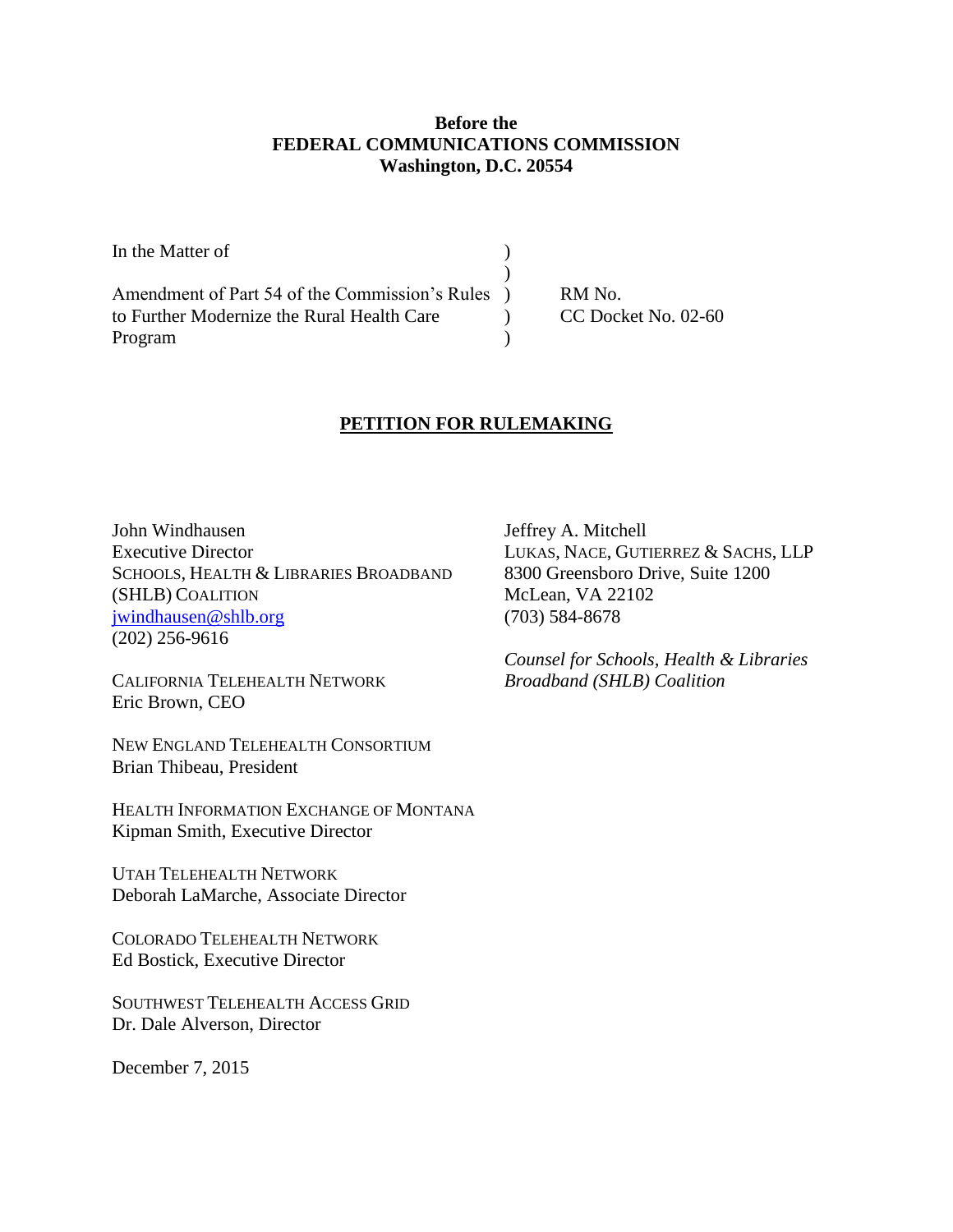# **TABLE OF CONTENTS**

| Ι.   |           |                                                                                                                                                                                    |  |
|------|-----------|------------------------------------------------------------------------------------------------------------------------------------------------------------------------------------|--|
| II.  |           | THERE IS AN UNDENIABLE PUBLIC NEED FOR BROADBAND ENABLED<br>HEALTH CARE TO LEVERAGE LIMITED HEALTH CARE RESOURCES TO<br>MEET RISING DEMAND FOR CARE ESPECIALLY IN RURAL AMERICA  5 |  |
| III. |           | THE COMMISSION SHOULD FURTHER MODERNIZE THE RURAL HEALTH<br>CARE PROGRAM TO FACILITATE MORE FULLY THE BROADBAND-ENABLED                                                            |  |
|      | A.        | Rural Health Care Providers Face the Highest Costs for Connectivity and Are                                                                                                        |  |
|      | <b>B.</b> | The 65% HCF Subsidy Does Not Adequately Support Rural Broadband                                                                                                                    |  |
|      | C.        | The HCF Does Not Adequately Promote and Sustain Open Consortia Which Are<br>Needed to Ensure Rural Safety Net Providers Can Benefit from Broadband                                 |  |
| IV.  |           | TO HELP REDUCE DISPARITIES IN THE AVAILABILITY AND<br>AFFORDABILITY OF BROADBAND FOR RURAL HEALTH CARE, THE<br>COMMISSION SHOULD CONSIDER CHANGES TO THE HEALTHCARE                |  |
|      | A.        | Increase the Discount Percentage in the Healthcare Connect Fund  19                                                                                                                |  |
|      | <b>B.</b> |                                                                                                                                                                                    |  |
|      | C.        | Support for the Broadband Component of Remote Patient Monitoring 22                                                                                                                |  |
|      | D.        |                                                                                                                                                                                    |  |
| V.   |           |                                                                                                                                                                                    |  |
|      | A.        | Promulgate an Annual Funding Cap on the Basis of an Accurate Determination of                                                                                                      |  |
|      | <b>B.</b> | Establish Mechanisms to Provide Short-Term Relief in the Event the Rural Health                                                                                                    |  |
|      | C.        | Improve Incentives For USAC to Administer the RHC Programs Efficiently and<br>Effectively                                                                                          |  |
|      | D.        |                                                                                                                                                                                    |  |
|      | Ε.        |                                                                                                                                                                                    |  |
|      | F.        | Consortium Connections to Ineligible HCPs Should be Supported Where More                                                                                                           |  |
| VI.  |           |                                                                                                                                                                                    |  |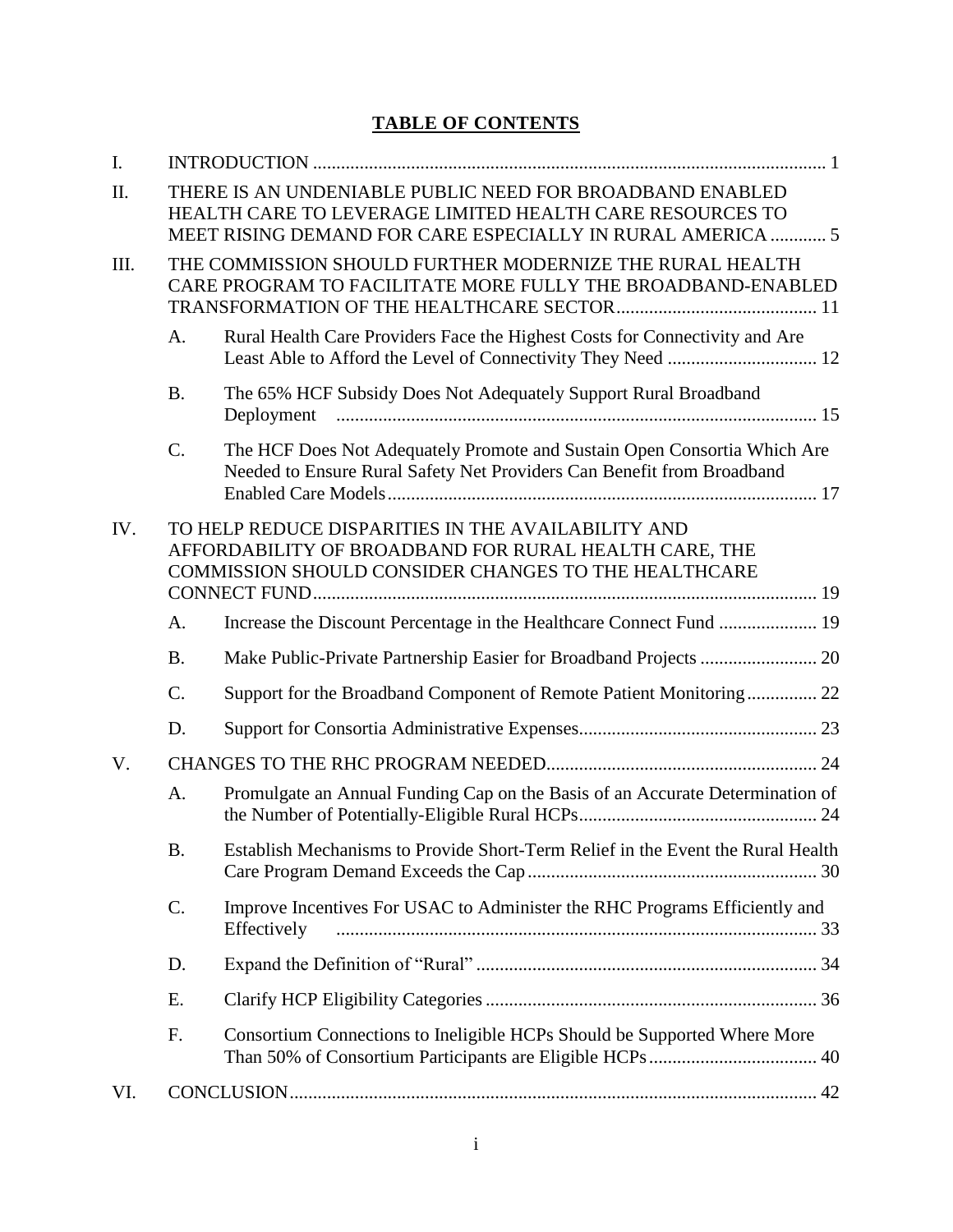#### **SUMMARY**

The Rural Health Care program continues to be critically important to health care providers and their patients across the country, but especially in the most remote and rural communities. The ability to obtain emergency treatment from a specialist via a robust broadband connection, for example, is increasingly important to the health outcomes for rural patients. While the Commission in 2012 took significant steps to modernize the Rural Health Care program by creating the Healthcare Connect Fund, those improvements are being overwhelmed by a host of demographic, economic, and social trends that disproportionately affect rural communities. These trends include aging populations, increasing poverty, and changes in the health care industry driven by rapid technological and regulatory shifts. There is wide agreement that increased adoption of broadband-enabled care models by all health care providers is essential to meeting and overcoming these challenges.

In order to address disparities in health availability and health outcomes between rural and non-rural areas, Petitioners urge the Commission to further modernize the Rural Health Care program to increase the availability of affordable, modern, quality broadband capable of meeting the needs of health care in the  $21<sup>st</sup>$  Century. These changes include increasing the discount percentage in the Healthcare Connect Fund to ensure rural health care providers have access to, and can afford, the quality broadband necessary to support broadband-enabled care. Petitioners also propose changes to support the deployment of remote patient monitoring and to further spur the formation of consortia capable of ensuring all safety-net health care providers participate in the unfolding broadband revolution.

To ensure the Rural Health Care program remains on sound financial footing, Petitioners urge the Commission to update its analysis of eligible health care providers, to consider minimum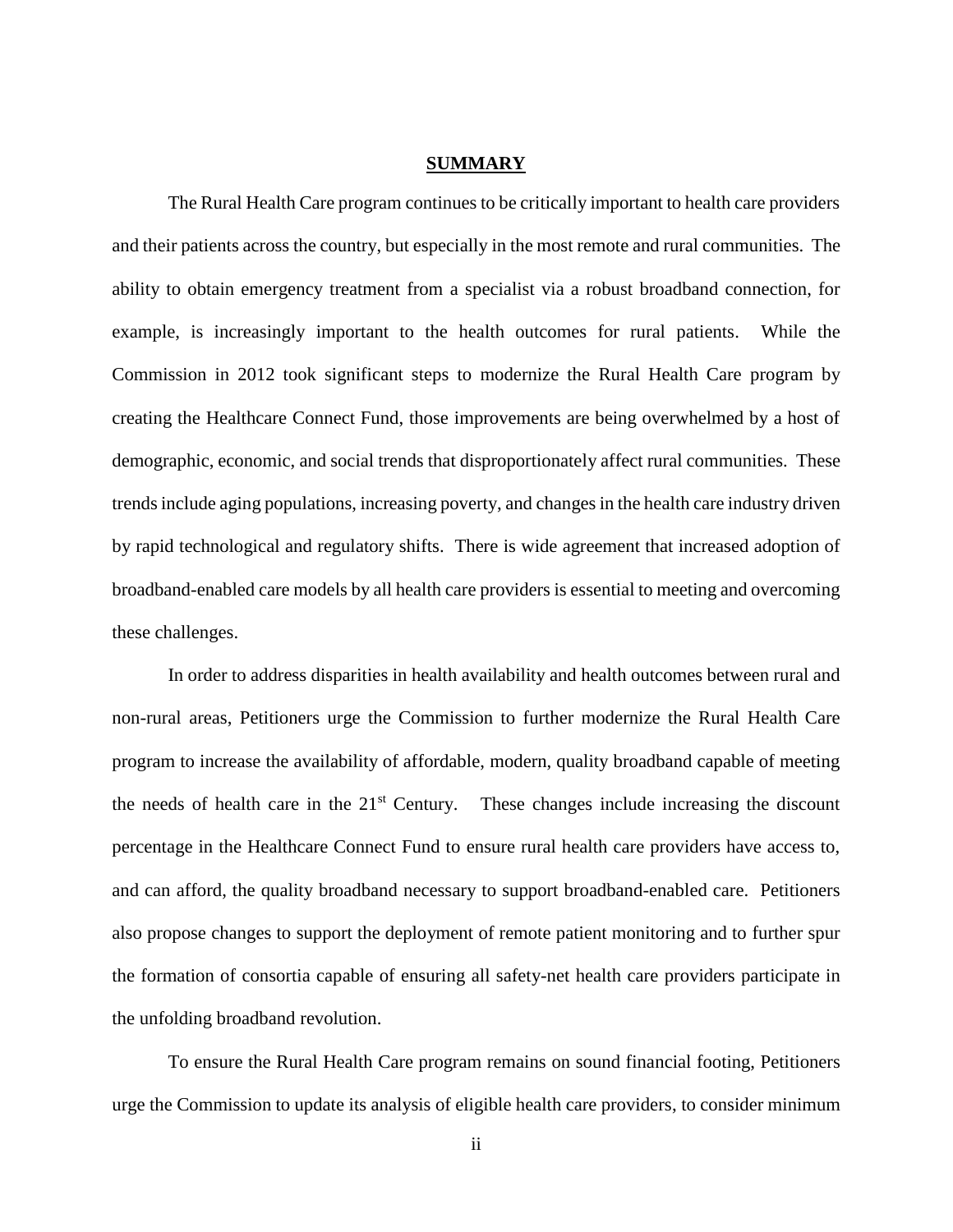levels of connectivity needed by those providers, and to recalibrate the Rural Health Care program cap based on such an analysis. We suggest ways the Commission can ensure the cap is not exceeded in the next few years as the Rural Health Care program continues to grow. Petitioners also ask the Commission to ensure efficient program administration by clarifying existing rules and ensuring USAC is deploying the resources necessary to support program reforms and program growth. Petitioners seek changes to the Commission's definition of "rural" and the establishment of a limited waiver process for entities that serve rural but don't meet the definition of rural. The Commission should also clarify the HCP eligibility categories and issue guidance to ensure potential program beneficiaries can reasonably determine their eligibility status in advance. Finally, in order to encourage skilled nursing facilities and other presently ineligible health care providers to participate in consortia networks, Petitioners ask the Commission to expand the scope of what constitutes an "eligible connection" for consortia participating in the Healthcare Connect Fund.

Health care, after many years of slow evolution is undergoing increasingly rapid change. Petitioners urge the Commission to take this opportunity and build on past reform efforts. In this rapidly evolving environment, it is vital for the Commission to ensure universal service for rural health care continues to efficiently and cost effectively promote access to affordable modern broadband.

iii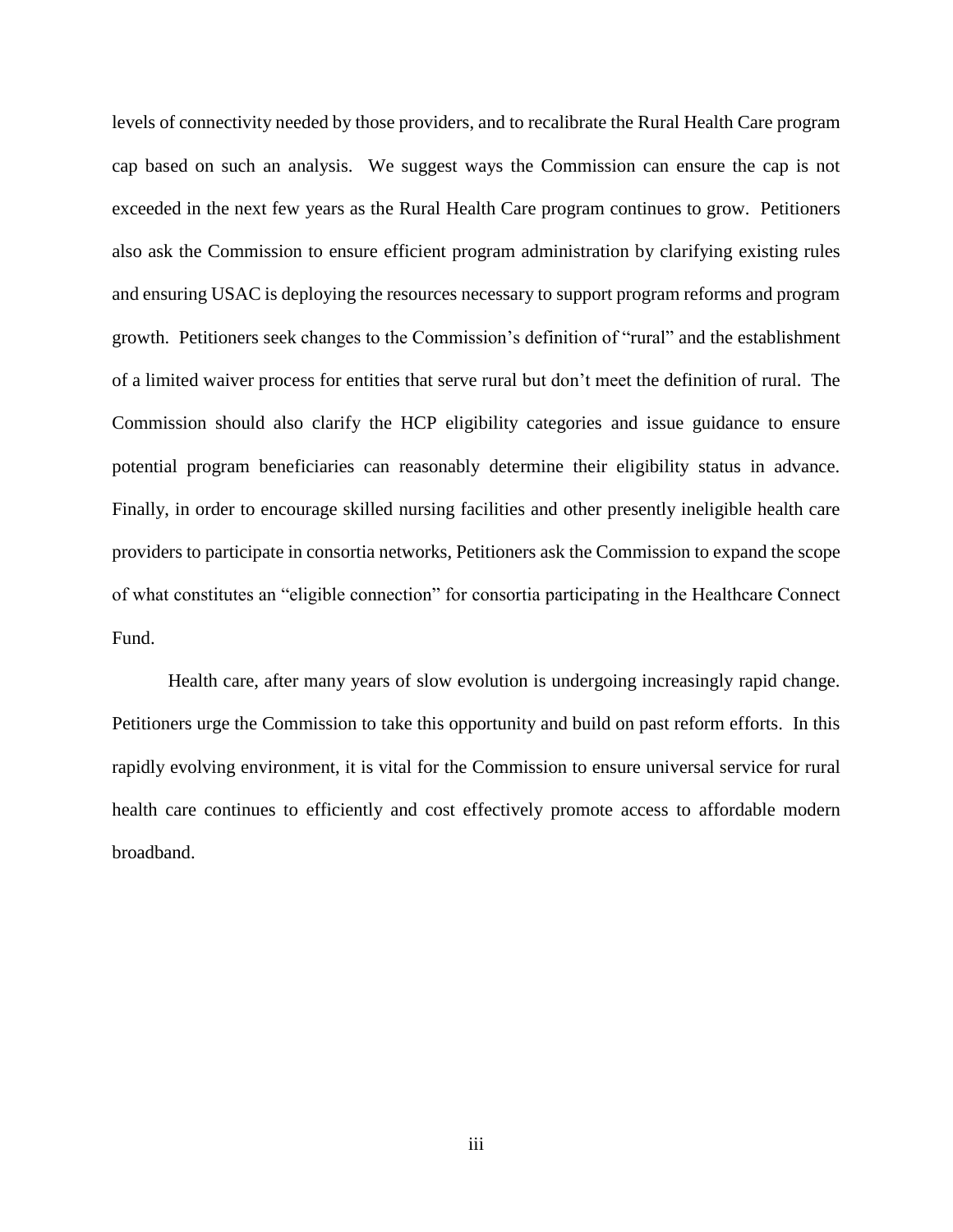### **Before the FEDERAL COMMUNICATIONS COMMISSION Washington, D.C. 20554**

| In the Matter of                               |        |
|------------------------------------------------|--------|
|                                                |        |
| Amendment of Part 54 of the Commission's Rules | RM No. |
| to Further Modernize the Rural Health Care     | CC Doc |
| Program                                        |        |

 $b$ ocket No. 02-60

# **PETITION FOR RULEMAKING**

The Schools, Health & Libraries Broadband ("SHLB") Coalition, the California Telehealth Network ("CTN"), the New England Telehealth Consortium ("NETC"), the Health Information Exchange of Montana ("HIEM"), the Utah Telehealth Network ("UTN"), the Colorado Telehealth Network ("CoTN"), and the Southwest Telehealth Access Grid ("SWTAG"), who together facilitate broadband connectivity and support telemedicine adoption for health care providers ("HCPs") across eleven states ("Petitioners"), by their attorney and pursuant to  $\S 1.401(a)$  of the Commission's Rules ("Rules"), hereby petition the Commission to initiate a rulemaking to amend Part 54 of the Rules to further modernize the Rural Health Care ("RHC") program. (Rules are found at Part 54 Subpart A (section 54.5) and Subpart G (sections 54.600 to 54.649).) In support thereof, the following is respectfully submitted:

### <span id="page-4-0"></span>**I. INTRODUCTION**

 $\overline{a}$ 

The SHLB Coalition is a broad-based coalition of organizations that share the goal of promoting open, affordable, high-capacity broadband for anchor institutions and their communities.<sup>1</sup> High capacity broadband is the key infrastructure that health care providers, libraries, K-12 schools, community colleges, colleges and universities, public media and other

 $1$  Our SHLB Coalition members include representatives of health care providers and networks, schools, libraries, state broadband mapping organizations, private sector companies, state and national research and education networks, foundations, and consumer organizations. See [www.shlb.org](http://www.shlb.org/) for a current list of SHLB Coalition members.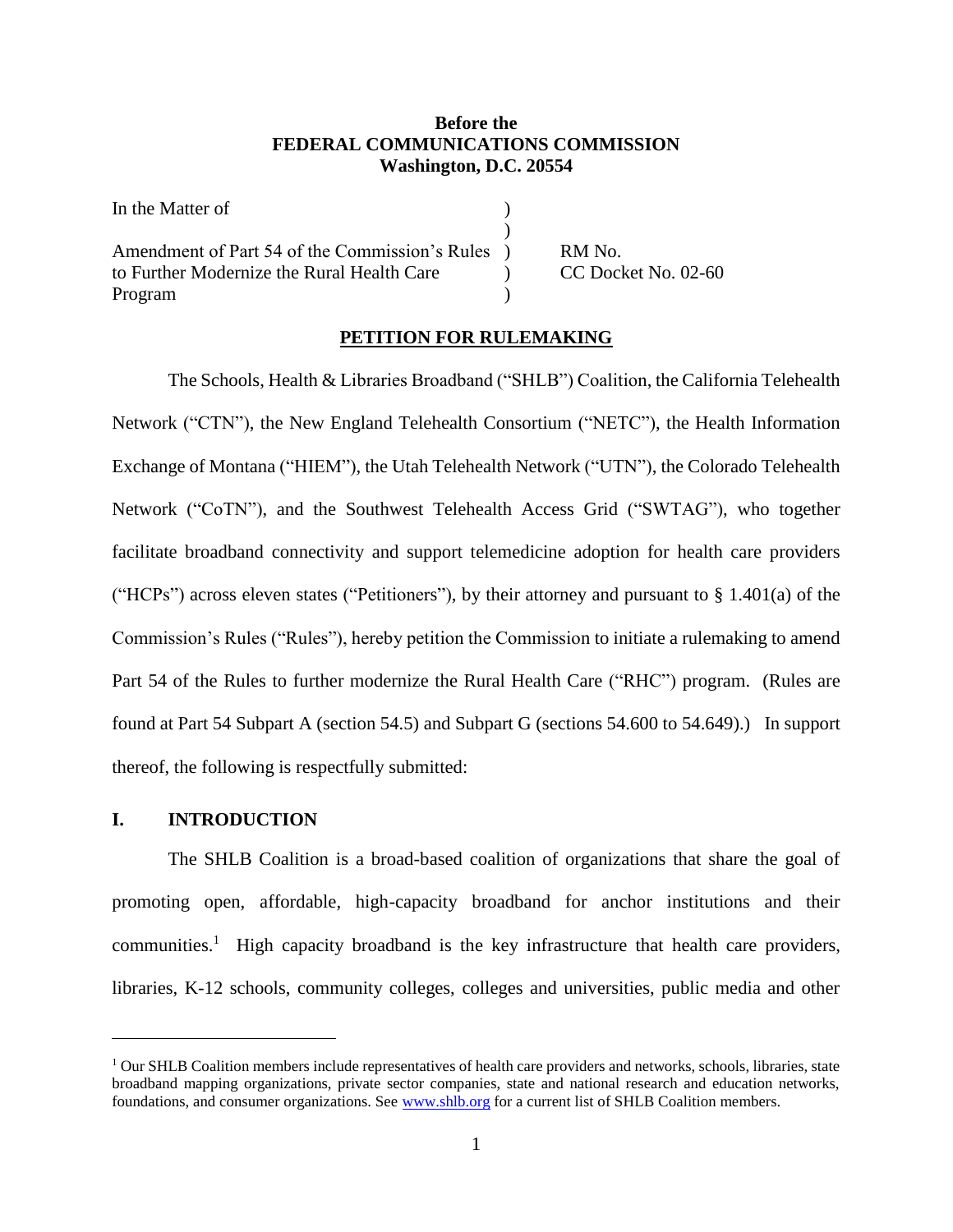anchor institutions need for the 21st century. Enhancing the broadband capabilities of these community anchor institutions is especially important to the most vulnerable segments of our population – those in rural areas, low-income consumers, disabled and elderly persons, students, minorities, and many other disadvantaged members of our society.

Each petitioner other than the SHLB Coalition is a consortium of health care providers ("HCPs") participating in the RHC programs (the Healthcare Connect Fund ("HCF") and the Rural Health Care Pilot Program ("Pilot Program")). CTN is a consortium of rural and urban HCPs across California. Formed and developed by a broad-based group of public and private stakeholder organizations [\(www.caltelehealth.org\)](http://www.caltelehealth.org/), CTN directly facilitates connections to over 251 California HCPs including direct or networked connections to California's academic medical centers, tribal health facilities, Critical Access Hospitals ("CAHs"), Federally Qualified Health Centers ("FQHCs"), and county and municipal health facilities. As a nonprofit corporation, CTN also operates the California Telehealth Resource Center with funding from the Health Resource and Services Administration ("HRSA") at the Department of Health and Human Services ("HHS") to provide technical and programmatic assistance and training to healthcare providers in California. CTN is today fostering access to advanced telecommunications infrastructure across California that allows rural and urban communities access to a broad range of technology-enhanced services to improve the quality of healthcare. CTN's goal is to bridge the growing divide between urban and rural, and between served and underserved, by connecting over 1,000 California healthcare providers over the next three years to a state- and nation-wide broadband network dedicated to healthcare.

NETC is a regional non-profit healthcare consortium formed in 2007 in response to the creation of the Pilot Program. NETC was the recipient of the largest single Pilot Program funding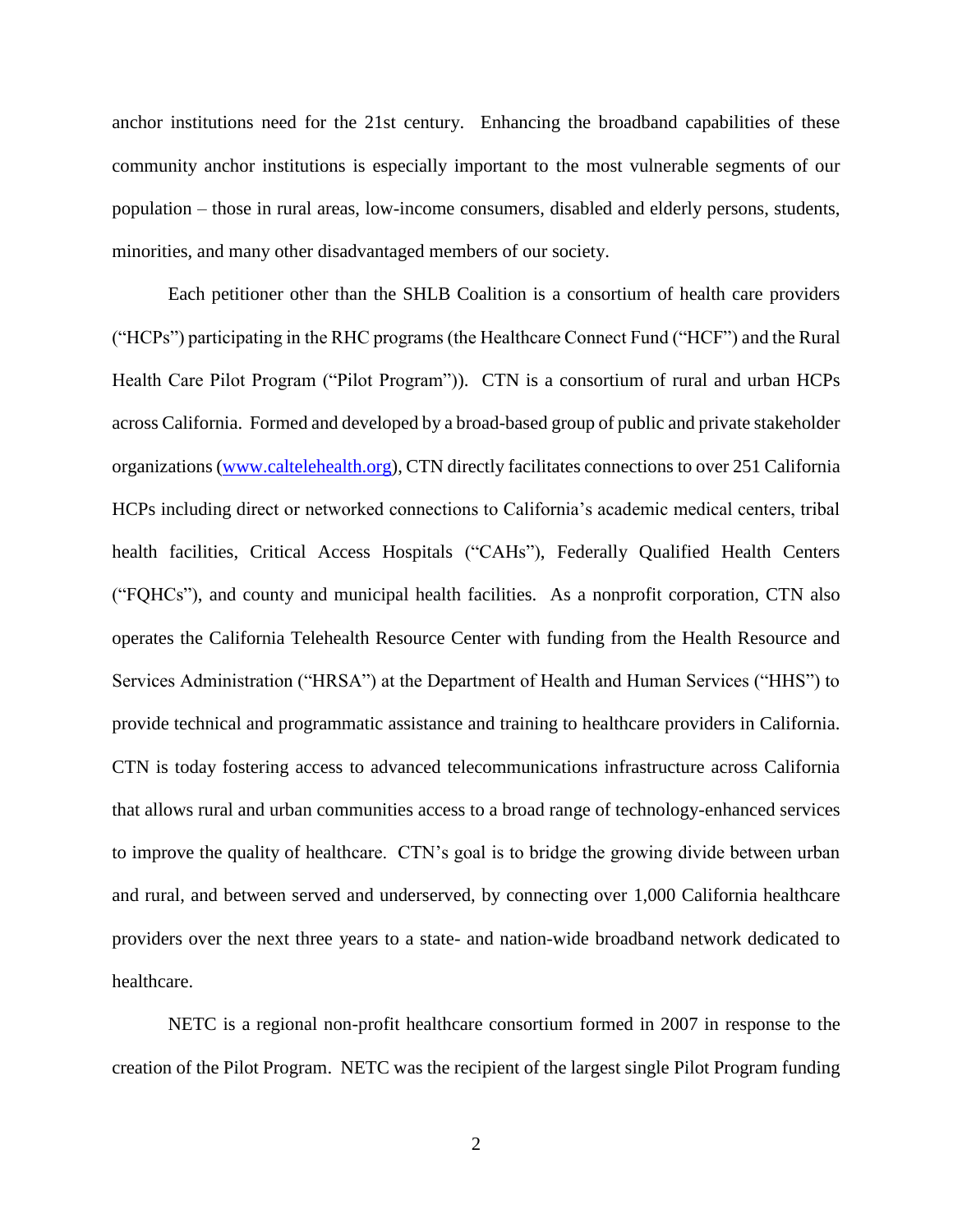award (approximately \$24.6 million). Using Pilot Program and now HCF funding, NETC operates a 120 Gbps network with dual, redundant core sites in Maine and New Hampshire, managing connectivity for 318 healthcare providers in Maine, New Hampshire, and Vermont. NETC facilitates the provision of private network and commodity Internet services, as well as access to the Internet2 backbone, for its participating members over a high-speed, scalable, quality-ofservice network.

HIEM is a not-for-profit collaboration of HCPs in communities across northwest and north central Montana that was established to develop and share electronic health information and to improve patient care throughout a shared service area. HIEM successfully utilized one-time disbursements through the Pilot Program to deploy 425 miles of fiber backbone to non-profit HCPs across a shared service area that reaches the Blackfeet Indian Reservation and features difficult terrain, harsh and unpredictable weather, sparse population, and spans territory on both sides of the Continental Divide. HIEM's partnerships with local private carriers have supported broadband improvements in local communities and enabled HIEM participants to have scalable access to a future-proofed 10 Gbps fiber backbone.

UTN is a network established by the University of Utah to link patients to HCPs throughout Utah and into Wyoming and Idaho using leading edge telecommunications technology. Its members and partners include non-profit rural hospitals, community health centers, HCPs on the Navajo reservation in southeast Utah, the majority of local health departments in the state, Intermountain Healthcare, a large integrated hospital network, and University of Utah Health Sciences Center, the only academic medical center in the Intermountain West. Utah's rugged geography and long distances contribute to a marked disparity in the availability of specialty-care between rural and urban populations in the state. Through participation in the RHC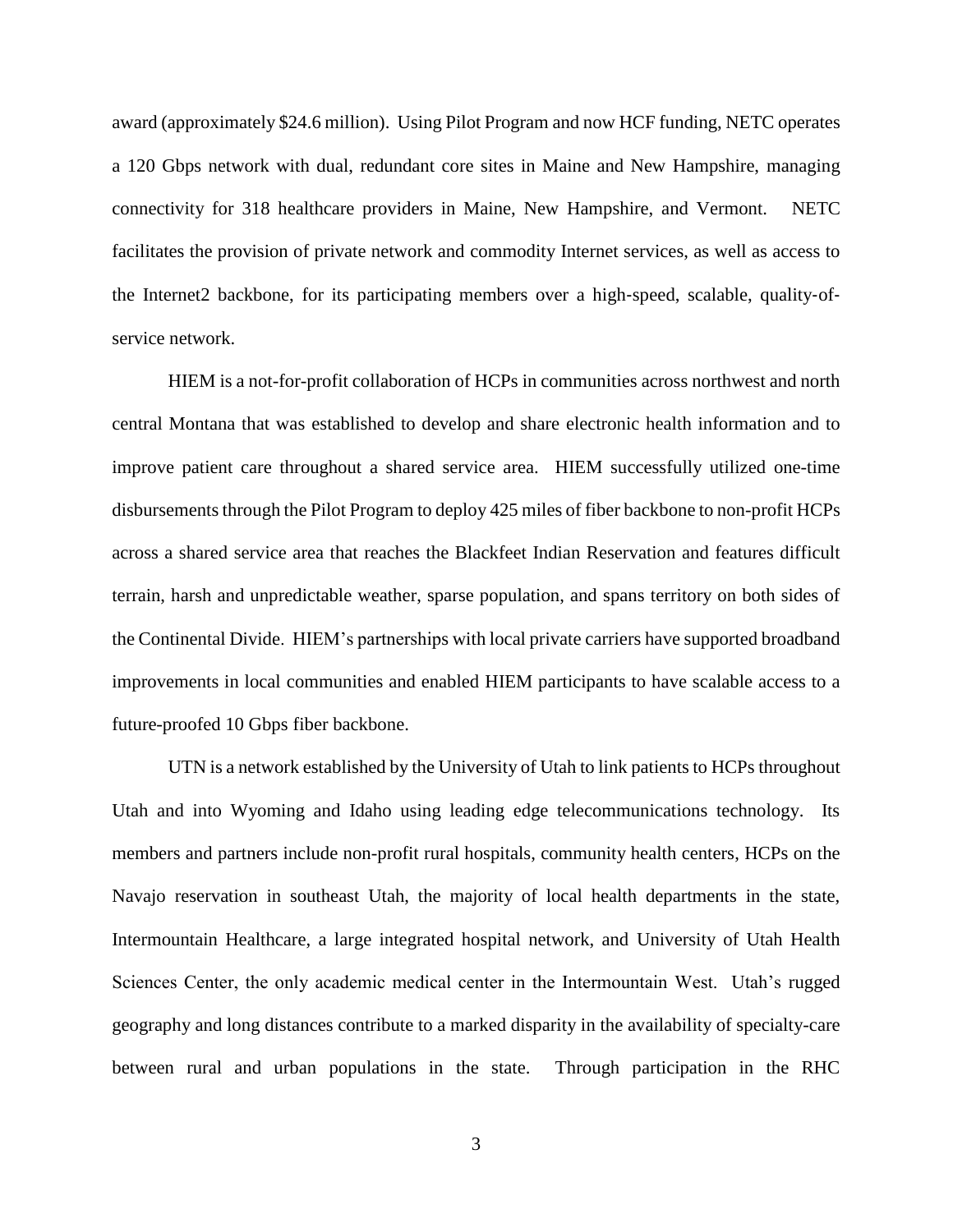Telecommunications Program starting in 1999, the Pilot Program, and soon the HCF, UTN has increased the availability of broadband connectivity dedicated for the adoption of telehealth services, use of health information technology, and in support of the mission and operations of its HCPs across the state. In 2014, UTN merged operations with the Utah Education Network, which connects all public education and libraries throughout Utah, to form the Utah Education and Telehealth Network, with the goal of a single state-wide network for healthcare and education.

CoTN was formed in 2008 in order to utilize Pilot Program funding to establish a dedicated health care network in Colorado. CoTN became fully operational during the Pilot Program and was the first consortium in the nation to migrate to the HCF in 2013. CoTN presently facilitates subsidized broadband connectivity to 210 behavioral and physical health care sites in urban and rural communities throughout Colorado. CoTN works in partnership with health information technology entities and advances policy goals and health outcomes to rural and underserved communities throughout the state. CoTN has also launched a statewide image exchange service, the Colorado Imaging Exchange, providing a vender-neutral archive for storage and retrieval of clinical and diagnostic images. CoTN's goal is to further maximize access to health care services through the statewide adoption of telehealth services as an integral component of the Colorado health care delivery system.

SWTAG is a decentralized consortium of HCP broadband networks intended to create an infrastructural platform to effectively coordinate clinical services, patient and provider education, and workforce development/training programs among participating healthcare entities in the network. SWTAG is a Pilot Program awardee with the goal of enhancing access to advanced telecommunications and information services for all healthcare providers. Through their participation in the SWTAG, eight health systems across New Mexico and into Arizona have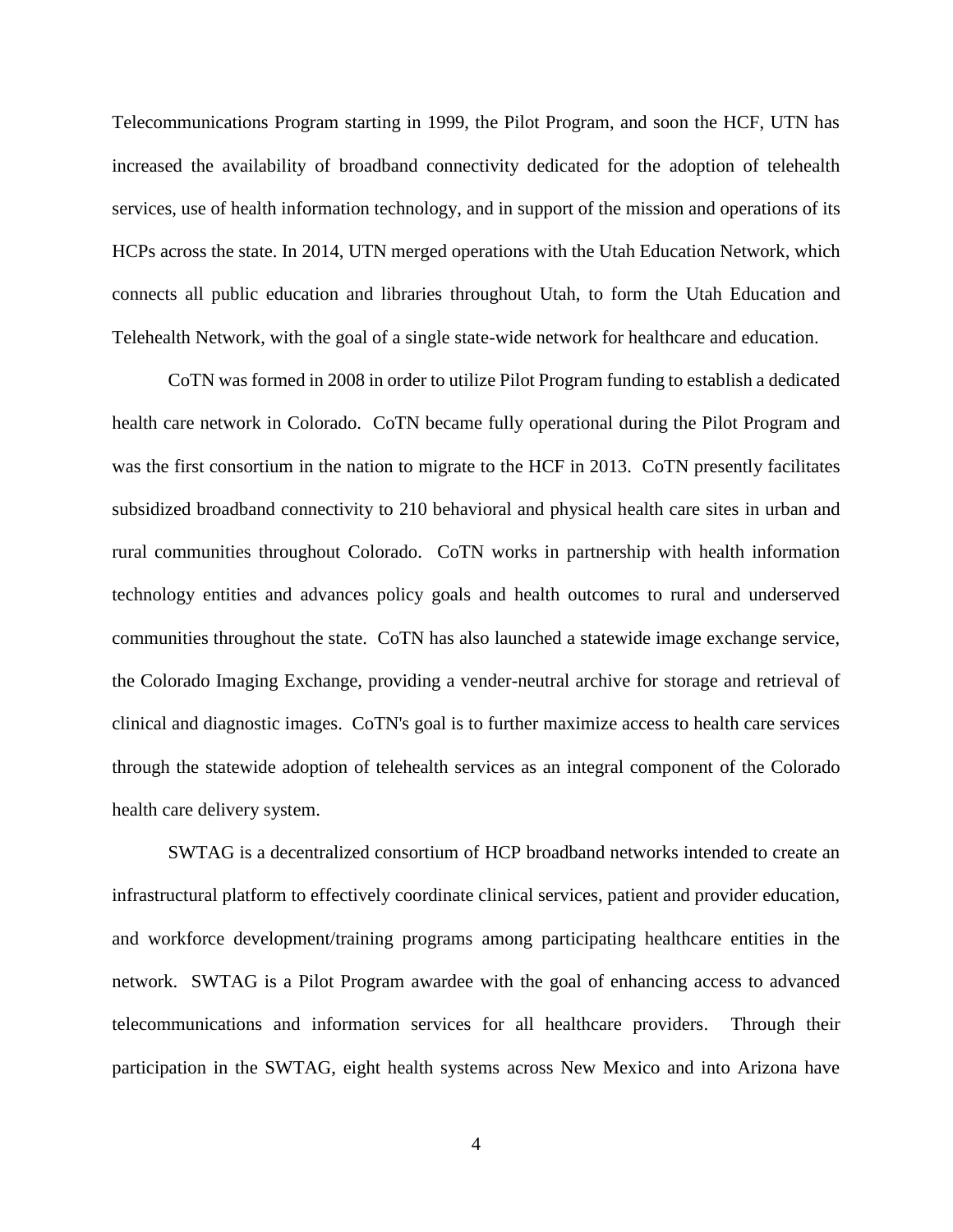received expanded access through upgraded equipment and services. SWTAG serves as the administrative coordinator for health care entities/stakeholders and as the intermediary between participating HCPs and the Universal Services Administrative Company ("USAC").

# <span id="page-8-0"></span>**II. THERE IS AN UNDENIABLE PUBLIC NEED FOR BROADBAND ENABLED HEALTH CARE TO LEVERAGE LIMITED HEALTH CARE RESOURCES TO MEET RISING DEMAND FOR CARE ESPECIALLY IN RURAL AMERICA**

When it enacted the Telecommunications Act of 1996, Congress gave the Commission broad authority to address the health disparities that exist between the nation's rural and urban areas.<sup>2</sup> First, Congress mandated that telecommunications carriers provide telecommunications services for health care purposes to rural HCPs at rates that are "reasonably comparable" to rates in urban areas.<sup>3</sup> In doing so, Congress intended to diminish the rural-urban health disparity by facilitating increased use of telemedicine.<sup>4</sup> In addition, in Section  $254(h)(2)(A)$ , Congress directed the Commission to develop rules to enhance access to "advanced telecommunications and information services" to health care providers. This directive gives the Commission additional authority to expand health care providers' access to broadband-enabled services and allows the Commission to take additional measures to improve telemedicine services in both rural and urban areas.<sup>5</sup>

The Commission under this authority has attempted to promote health equality by

<sup>2</sup> According the National Institutes of Health ("NIH"), health disparities refer to the "differences in the incidence, prevalence, mortality, and burden of diseases and other adverse health conditions that exist among specific population groups [in the United States]." NIH TRANS WORKING GROUP ON HEALTH DISPARITIES. NIH HEALTH DISPARITIES STRATEGIC PLAN AND BUDGET, FISCAL YEARS 2009-2013 (2010), [http://www.nimhd.nih.gov/documents/NIH%20Health%20Disparities%20Strategic%20Plan%20and%20Budget%20](http://www.nimhd.nih.gov/documents/NIH%20Health%20Disparities%20Strategic%20Plan%20and%20Budget%202009-2013.pdf) [2009-2013.pdf.](http://www.nimhd.nih.gov/documents/NIH%20Health%20Disparities%20Strategic%20Plan%20and%20Budget%202009-2013.pdf)

 $3$  47 U.S.C. § 254(h)(1)(A).

<sup>4</sup> *See* H.R. REP. NO. 104-458, at 133 (1996).

<sup>&</sup>lt;sup>5</sup> The Commission has also recognized the broad scope of authority granted by section  $254(h)(2)(A)$  in the E-rate context. *See, e.g., Modernizing the E-rate Program for Schools and Libraries, Connect America Fund*, 29 FCC Rcd 15538, 15555-56 (2014) ("*Second E-rate Modernization Order*").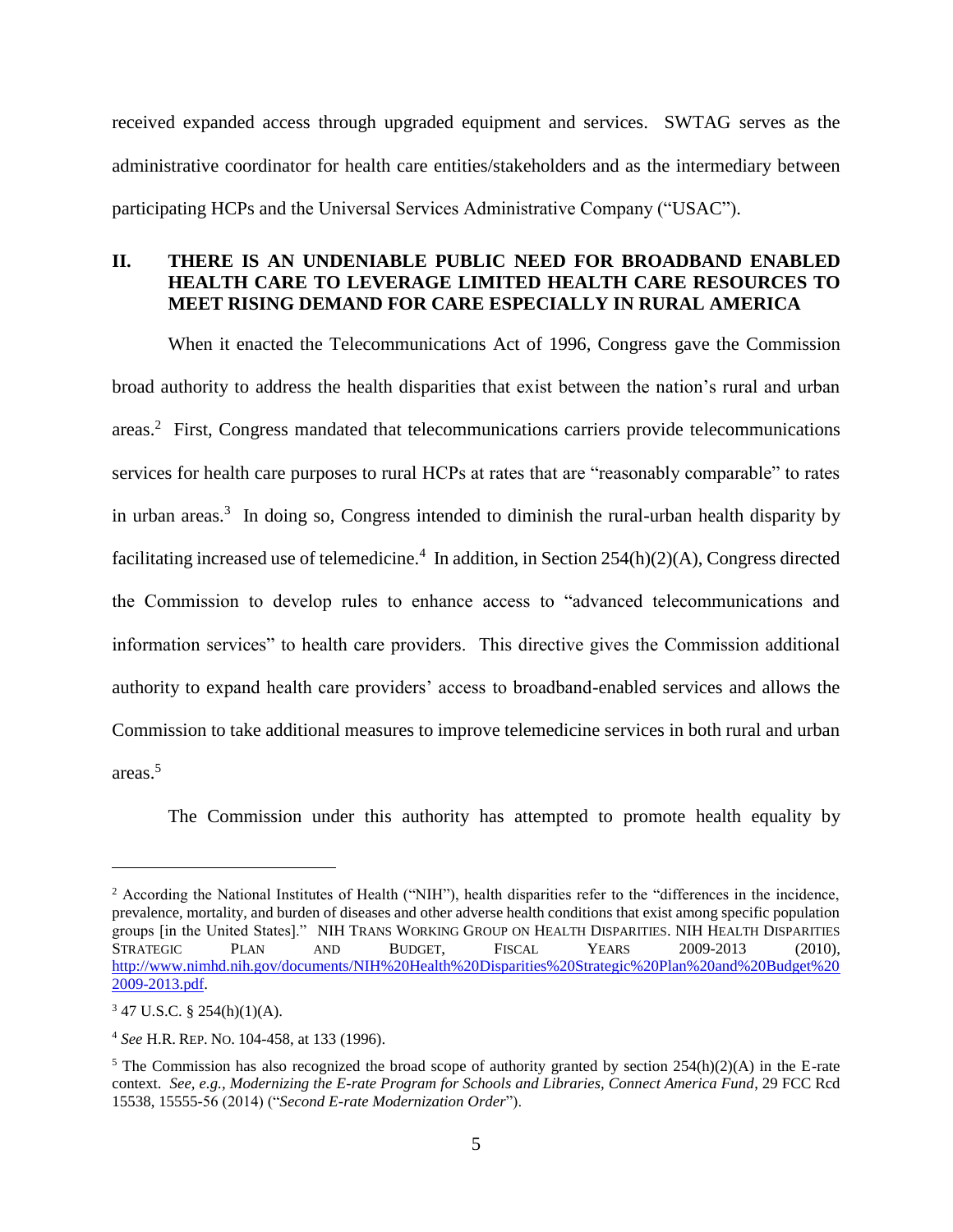supporting the increased adoption and use of telemedicine and telehealth. In 1997, the Commission established the RHC Telecommunications Program to ensure rural HCPs pay no more for their telecommunications services than their urban counterparts by mandating that telecommunications providers offer discounted rates to rural HCPs in the amount of the "ruralurban differential."<sup>6</sup> In 2006, the Commission established the Pilot Program to bring the benefits of "innovative telehealth and telemedicine services" to the nation's rural areas where the need for those benefits is "most acute."<sup>7</sup> Finally, in 2012, it created the HCF to improve broadband connectivity to HCPs, especially in rural areas.<sup>8</sup>

<span id="page-9-0"></span>Despite these and other critical governmental programs, rural Americans continue to experience significant health disparities.<sup>9</sup> Rural residents have higher incidence of disease and disability, increased mortality rates, lower life expectancies, and higher rates of pain and suffering than those in urban areas.<sup>10</sup> Rural risk factors for health disparities include geographic isolation, lower socio-economic status, higher rates of health risk behaviors, and limited job opportunities.<sup>11</sup> Studies have shown that rural residents are older, poorer, have fewer physicians to care for them, and have greater transportation difficulties reaching physicians and HCPs.<sup>12</sup> Some of these factors,

<sup>6</sup> *Rural Health Care Support Mechanism*, 27 FCC Rcd 16678, 16684 (2012) ("*HCF Order*") (citing *Federal-State Bd. on Universal Service*, 12 FCC Rcd 8776, 9093 (1997)).

<sup>7</sup> *HFC Order*, 27 FCC Rcd at 16684.

<sup>8</sup> *See id.* at 16680.

<sup>9</sup> *See, e.g.,* MICHAEL MEIT ET AL., RURAL HEALTH REFORM POLICY RESEARCH CENTER, THE 2014 UPDATE OF THE RURAL-URBAN CHARTBOOK (Rural Health Reform Policy Research Center), Oct. 2014, at 1-5, [https://ruralhealth.und.edu/projects/health-reform-policy-research-center/pdf/2014-rural-urban-chartbook](https://ruralhealth.und.edu/projects/health-reform-policy-research-center/pdf/2014-rural-urban-chartbook-update.pdf)[update.pdf.](https://ruralhealth.und.edu/projects/health-reform-policy-research-center/pdf/2014-rural-urban-chartbook-update.pdf)

<sup>10</sup> *See* Rural Assistance Center, *Rural Heath Disparities, Introduction* 1, [https://www.ruralhealthinfo.org/topics/rural](https://www.ruralhealthinfo.org/topics/rural-health-disparities)[health-disparities](https://www.ruralhealthinfo.org/topics/rural-health-disparities) (last visited Nov. 29, 2015); CAROL ADAIRE ET AL., HEALTH STATUS AND HEALTH CARE ACCESS OF FARM AND RURAL POPULATIONS (USDA Economic Research Service Bulletin No. 57), Aug. 2009, at i, [http://www.ers.usda.gov/media/155453/eib57\\_1\\_.pdf.](http://www.ers.usda.gov/media/155453/eib57_1_.pdf)

<sup>11</sup> *See* Rural Assistance Center, *supra* note 10, at 1.

<sup>12</sup> *See id.*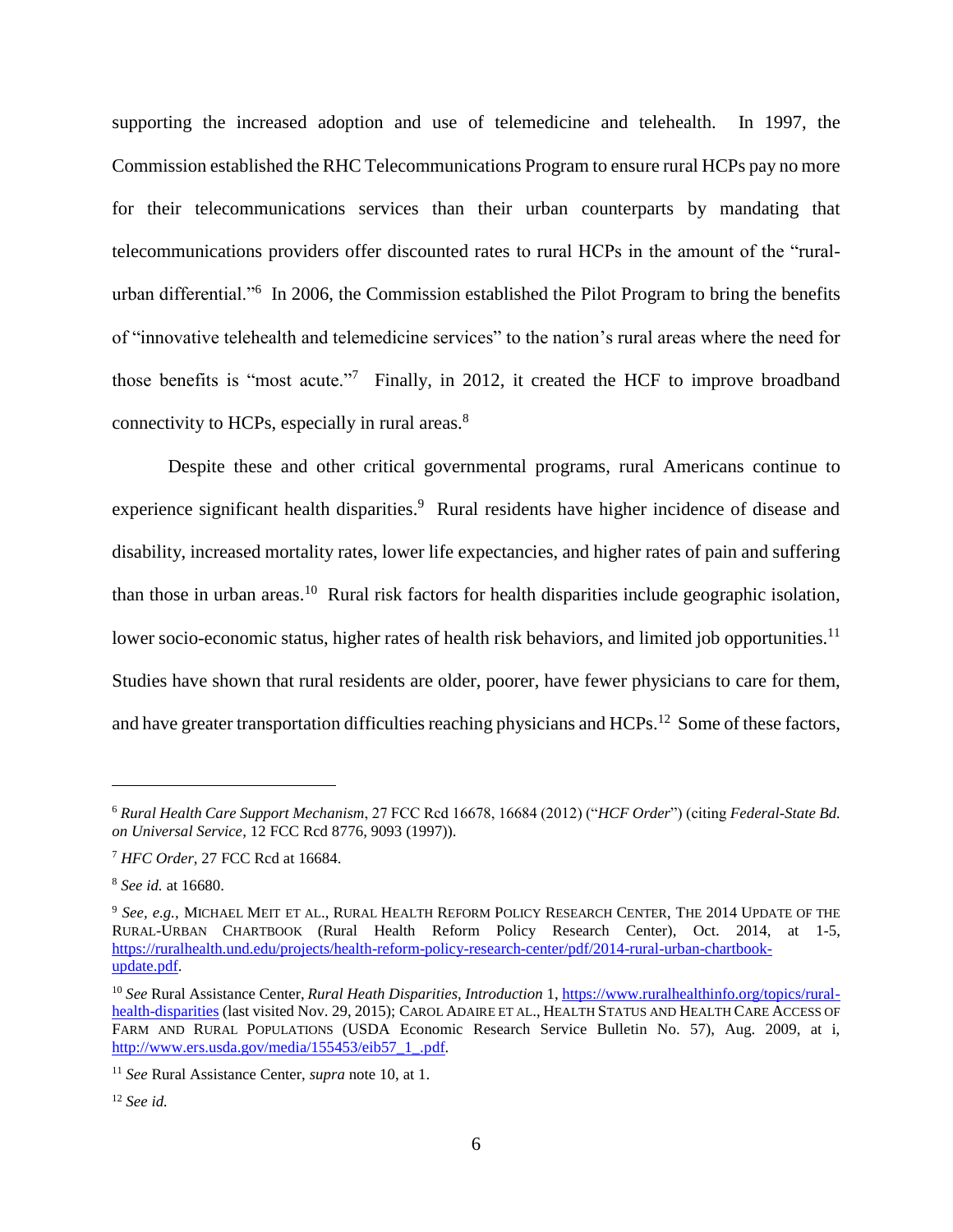and their effects in rural America, are listed below.

- Rural areas are home to a higher proportion of the elderly. Individuals 65 years and over constitute approximately 14.5% of the American population. In rural areas, the percentage of the population 65 years and over is 20%.
- <span id="page-10-0"></span> Rural Americans make up nearly 25% of the nation's population, but only 10% of the nation's physicians practice in rural America.<sup>13</sup>
- Rural residents are less likely to have employer-provided health care coverage or prescription drug coverage, and the rural poor are less likely to be covered by Medicaid benefits than their urban counterparts.<sup>14</sup>
- <span id="page-10-1"></span> Death and serious injury accidents account for 60% of total rural motor vehicle accidents versus only 48% of urban accidents.<sup>15</sup>
- Although only one-third of all motor vehicle accidents occur in rural areas, two-thirds of the deaths attributed to these accidents occur on rural roads.<sup>16</sup>
- Rural residents are nearly two times more likely to die from unintentional injuries other than motor vehicle accidents than are urban residents. Rural residents are also at a significantly higher risk of death by gunshot than urban residents.<sup>17</sup>
- Rural residents tend to be poorer. On the average, rural per capita income is \$7,417 lower than in urban areas, and rural Americans are more likely to live below the poverty level.<sup>18</sup>
- Rural residents are more likely to be unemployed, have lower rates of post-secondary education, and have lower median household incomes than urban residents.<sup>19</sup>
- Healthcare services available in rural areas are less likely to include specialized and highly sophisticated or high-intensity care.<sup>20</sup>

 $\overline{a}$ 

<sup>20</sup> *See id*. at 4.

<sup>&</sup>lt;sup>13</sup> See THE TEXAS A&M UNIVERSITY SYSTEM HEALTH SCIENCE CENTER, SCHOOL OF RURAL PUBLIC HEALTH, SOUTHWEST RURAL HEALTH RESEARCH CENTER, RURAL HEALTHY PEOPLE 2010: A COMPANION DOCUMENT TO HEALTHY PEOPLE 2010, VOLUME 1 45 (Larry Gamm et al, eds. 2003), [https://sph.tamhsc.edu/srhrc/docs/rhp-2010](https://sph.tamhsc.edu/srhrc/docs/rhp-2010-volume1.pdf) [volume1.pdf.](https://sph.tamhsc.edu/srhrc/docs/rhp-2010-volume1.pdf)

<sup>14</sup> *See id.* at 19.

<sup>15</sup> *See* National Rural Health Association, *What's Different about Rural Health Care?* 2, [http://ruralhealthweb.org/go/left/about-rural-health.](http://ruralhealthweb.org/go/left/about-rural-health)

<sup>16</sup> *See* THE TEXAS A&M UNIVERSITY SYSTEM HEALTH SCIENCE CENTER, *supra* note [13,](#page-10-0) at 77.

<sup>17</sup> *See* National Rural Health Association, *supra* note [15,](#page-10-1) at 1.

<sup>18</sup> *See id*. at 1.

<sup>19</sup> *See id*. at 5.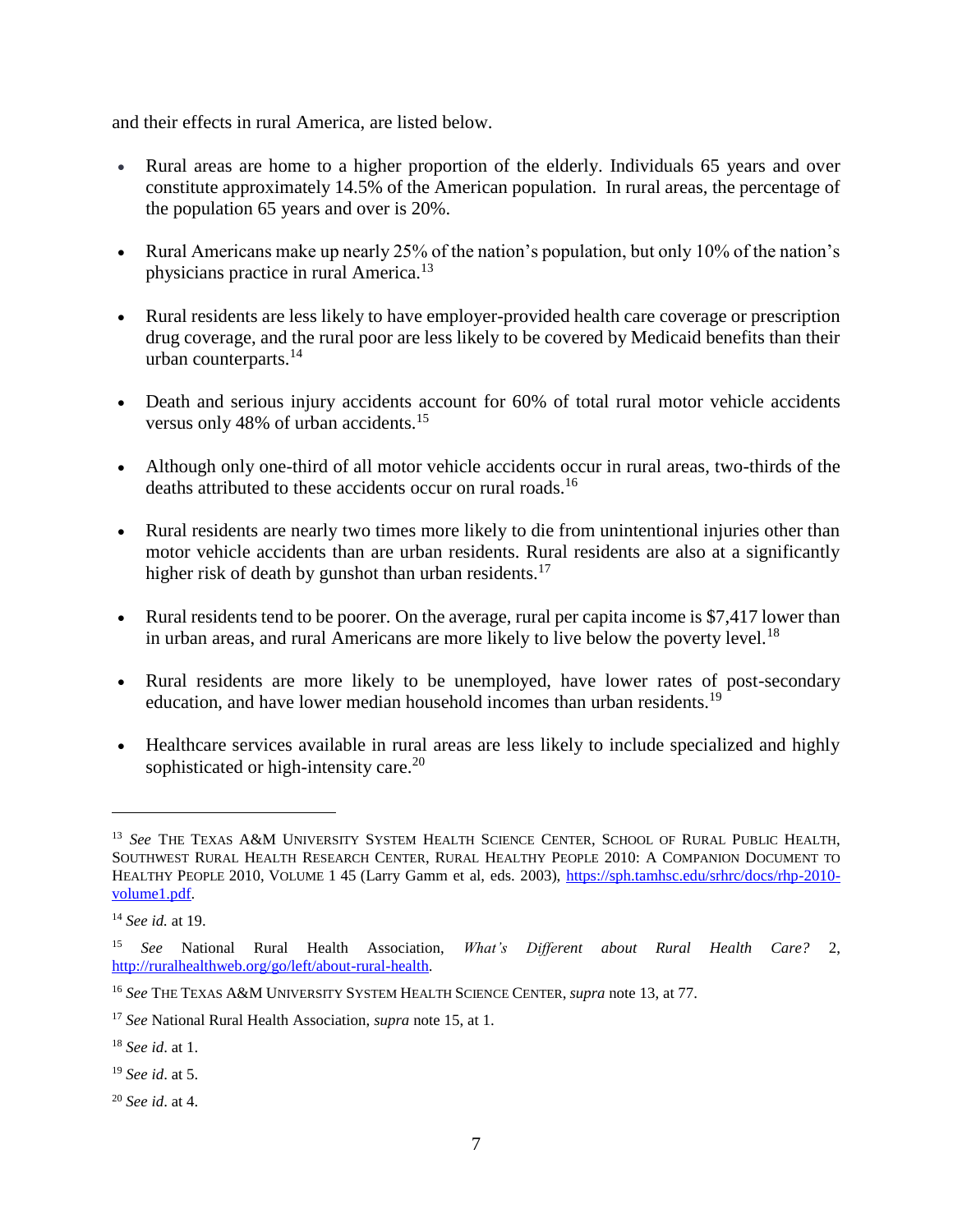- There are 2,157 Health Professional Shortage Areas in rural areas compared to 910 in urban areas. $21$
- Abuse of alcohol is a significant problem among rural youth. $^{22}$
- Occurrence rates for cerebrovascular disease and hypertension are higher in rural than urban areas.<sup>23</sup>
- The suicide rate among rural men is significantly higher than in urban areas.<sup>24</sup>
- Medicare payments to rural hospitals and physicians are dramatically less than those to their urban counterparts for equivalent services. This correlates closely with the fact that more than 470 rural hospitals have closed in the past  $25$  years.<sup>25</sup>
- Medicare patients with acute myocardial infarction ("AMI") who were treated in rural hospitals were less likely than those treated in urban hospitals to receive recommended treatments and had significantly higher adjusted 30-day post AMI death rates from all causes than those in urban hospitals. $^{26}$
- Rural residents are more dependent on public transportation. However, transportation options are fewer, as only 60% of rural counties have public transportation available.<sup>27</sup>
- Rural residents have greater transportation difficulties reaching health care providers, often travelling great distances to reach a doctor or hospital. $^{28}$

As these statistics show, the Commission's efforts at bridging the rural-urban health divide

are being overwhelmed by demographic, regulatory, and economic pressures. In addition, small

rural hospitals in America are in crisis, facing a combination of challenges that threaten their

<sup>21</sup> *See* National Rural Health Association, *supra* note [15,](#page-10-1) at 1.

<sup>22</sup> *See id.*

<sup>23</sup> *See id.*

<sup>24</sup> *See* THE TEXAS A&M UNIVERSITY SYSTEM HEALTH SCIENCE CENTER, *supra* note [13,](#page-10-0) at 165.

<sup>25</sup> *See* National Rural Health Association, *supra* note [15,](#page-10-1) at 2.

<sup>26</sup> *See id.* at 2.

<sup>27</sup> *See* Rural Assistance Center, *supra* note [10,](#page-9-0) at 5.

<sup>28</sup> *See* National Rural Health Association, *supra* note [15,](#page-10-1) at 2.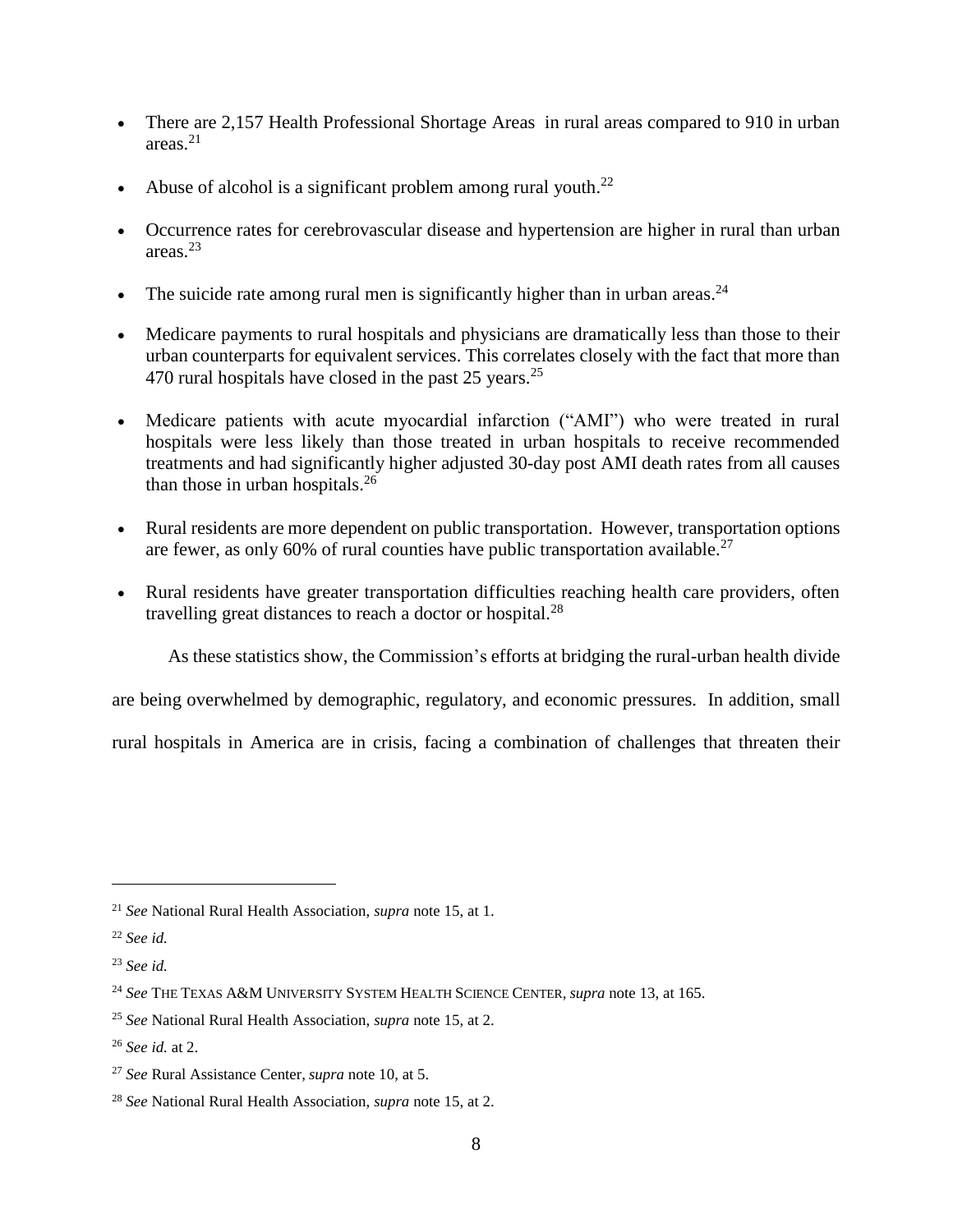<span id="page-12-1"></span><span id="page-12-0"></span>continued viability.<sup>29</sup> Nationwide, 59 rural hospitals have closed since  $2010$ .<sup>30</sup> The number of annual closures has increased each year during that period, with 13 rural hospitals shutting down so far in 2015 alone.<sup>31</sup> The National Rural Health Association has identified 283 more rural hospitals as being on the brink of closure.<sup>32</sup> More than a third of rural hospitals were found to have operated at a deficit in 2013.<sup>33</sup>

Some of the challenges rural hospitals face are inherent in being rural. Because they are smaller facilities, they typically cannot take advantage of economies of scale that can reduce costs.<sup>34</sup> In addition, attracting top talent is challenging in rural communities, which means that rural hospitals must pay more to land healthcare professionals.<sup>35</sup> Rural hospitals also serve "some

<sup>29</sup> *See* Jayne O'Donnell and Laura Ungar, *Rural Hospitals in Critical Condition*, USA TODAY, Nov. 12, 2014, [http://www.usatoday.com/story/news/nation/2014/11/12/rural-hospital-closings-federal-reimbursement-medicaid](http://www.usatoday.com/story/news/nation/2014/11/12/rural-hospital-closings-federal-reimbursement-medicaid-aca/18532471/)[aca/18532471/;](http://www.usatoday.com/story/news/nation/2014/11/12/rural-hospital-closings-federal-reimbursement-medicaid-aca/18532471/) *see also* Guy Gugliotta, *Rural hospitals, beset by financial problems, struggle to survive*, WASH. POST, Mar. 15, 2015,<http://wapo.st/1BHy5re> ("[R]ural hospitals . . . suffer from multiple endemic disadvantages that drive down profit margins and make it virtually impossible to achieve economies of scale. These include declining populations; disproportionate numbers of elderly and uninsured patients; the frequent need to pay doctors better than top dollar to get them to work in the hinterlands; the cost of expensive equipment that is necessary but frequently underused; the inability to provide lucrative specialty services and treatments; and an emphasis on emergency and urgent care, chronic money-losers.").

<sup>30</sup> *See* North Carolina Rural Health Research Program, University of North Carolina, *59 Rural Hospital Closures: January* 2010 – *Present* 1,<https://www.shepscenter.unc.edu/programs-projects/rural-health/rural-hospital-closures/> (last visited Nov. 29, 2015).

<sup>31</sup> *See id.; see also* O'Donnell and Unger*, supra* note [29,](#page-12-0) at 1 ("Since the beginning of 2010, 43 rural hospitals — with a total of more than 1,500 beds — have closed, according to data from the North Carolina Rural Health Research Program. The pace of closures has quickened: from 3 in 2010 to 13 in 2013, and 12 already this year. Georgia alone has lost five rural hospitals since 2012, and at least six more are teetering on the brink of collapse"); Coshandra Dillard, Dying rural hospitals affect most vulnerable, TYLER MORNING HERALD, Feb. 14, 2015, <http://www.tylerpaper.com/TP-News+Local/213794/dying-rural-hospitals-affect-most-vulnerable> (profiling closing of East Texas Medical Center in Gilmer, TX); Alex Smith, Facing Layoffs And Closures, Rural Hospitals Push For Medicaid Expansion, KCUR Kansas City Public Radio, Feb 11, 2015, [http://hereandnow.wbur.org/2015/02/24/rural](http://hereandnow.wbur.org/2015/02/24/rural-hospitals-medicaid)[hospitals-medicaid](http://hereandnow.wbur.org/2015/02/24/rural-hospitals-medicaid) (profiling closing of Sac-Osage Hospital in Osceola, Missouri).

<sup>32</sup> *See* Paul Demko, *As rural hospitals struggle, solutions sought to preserve healthcare access,* MODERN HEALTHCARE MAGAZINE, May 16, 2015, at 2, [http://www.modernhealthcare.com/article/20150516/MAGAZINE/305169959.](http://www.modernhealthcare.com/article/20150516/MAGAZINE/305169959)

<sup>33</sup> *See id.*

<sup>34</sup> *See id* at 4.

<sup>35</sup> *See id*.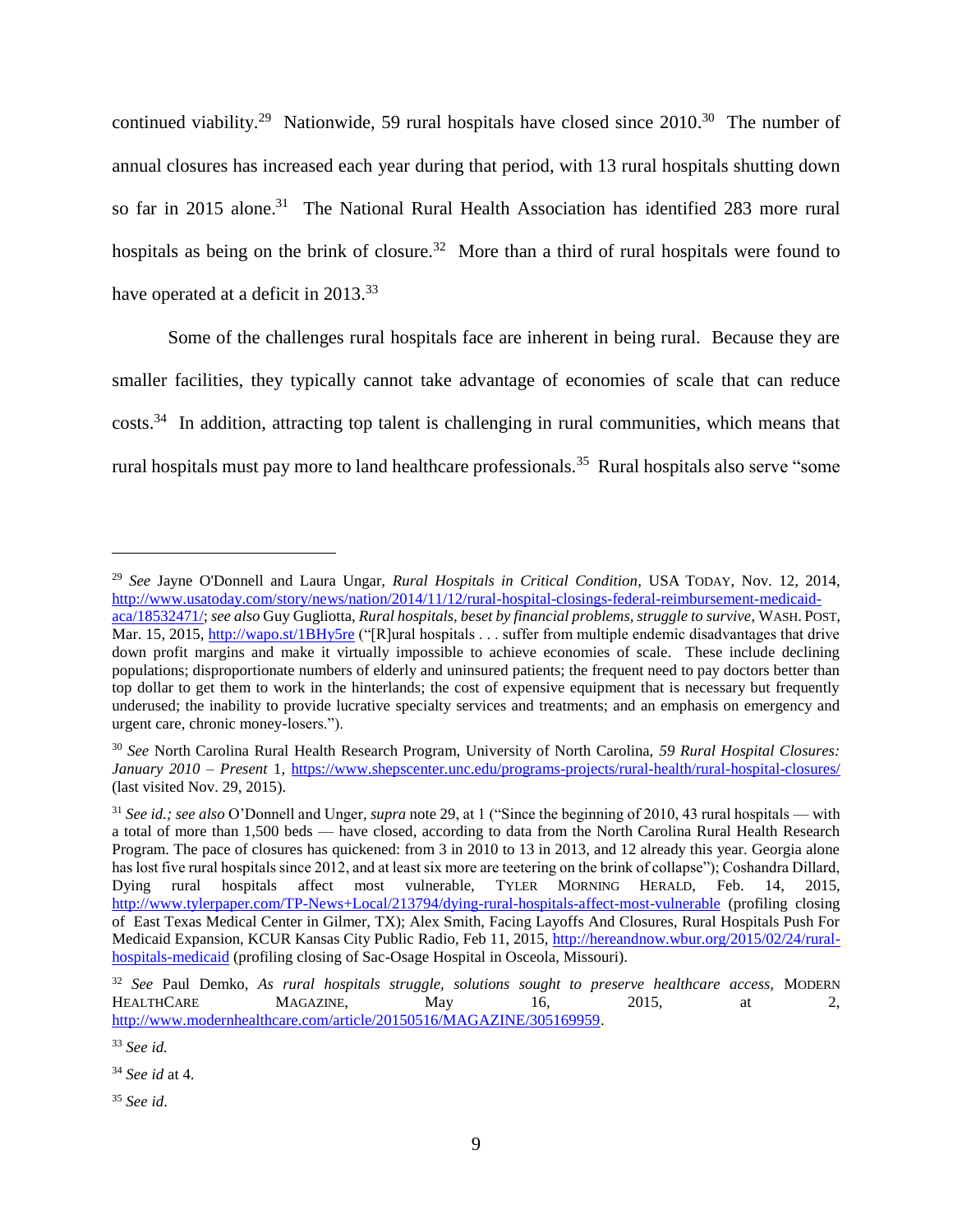of the sickest and poorest" patient populations in the nation and these closings are reducing the availability of emergency and other care to these populations, resulting in avoidable deaths and medical complications.<sup>36</sup> Managing care for these "sickest and poorest" is a particular challenge for rural hospitals, and readmission penalties associated with their care are one factor in the perfect storm these hospitals are facing.<sup>37</sup> Moreover, all rural health care providers – and many other safety net providers<sup>38</sup> – face the same kinds of pressures being faced by hospitals.

The Commission must continue to find ways to help health care providers serving rural residents, including rural hospitals, many of which are the intended beneficiaries of the RHC program. Indeed, if the crisis among rural hospitals demonstrates anything, the apparent underutilization of the RHC program<sup>39</sup> cannot be attributed to a lack of need for RHC support among intended program beneficiaries. The following sections of this petition suggest ways the Commission could work within its authorization from Congress to continue to address urban/rural

<sup>36</sup> *See* O'Donnell and Unger, *supra* not[e 29,](#page-12-0) at 1.

<sup>37</sup> *See* Dillard, *supra* note [31](#page-12-1) ("The Affordable Care Act was designed to provide more access to health care, helping rural hospitals stay afloat. However, new penalties for performance-based measures, such as re-admission rates, stifled already strapped hospitals.").

<sup>&</sup>lt;sup>38</sup> "Safety net providers" are generally considered health care providers that "offer care to patients regardless of their ability to pay for services; and a substantial share of their patient mix are uninsured, Medicaid, and other vulnerable patients. Certain types of health care providers such as public hospitals, community health centers, rural clinics, and local health departments are generally viewed as 'core' safety net providers. Specialized programs, such as AIDS and school-based clinics, are also considered to be core providers." *See* Laura Summer, M.P.H., *The Impact of the Affordable Care Act on the Safety Net,* Washington, Academy Health (2011), at 1 (citations omitted), [https://www.academyhealth.org/files/FileDownloads/AHPolicybrief\\_Safetynet.pdf.](https://www.academyhealth.org/files/FileDownloads/AHPolicybrief_Safetynet.pdf)

<sup>&</sup>lt;sup>39</sup> The \$279 million in funding requests for FY 2014 (as of June 30, 2015) remains well below the \$400 million programmatic cap for the RHC program. *See* 47 C.F.R. § 54.675(a). FY 2014 requests (as of June 30, 2015) represented an 11% year over-year rate of growth from FY 2013's \$250 million in requests (as of June 30, 2014). *See* USAC Rural Health Care Funding Information Archive, [http://usac.org/rhc/healthcare-connect/funding](http://usac.org/rhc/healthcare-connect/funding-information/funding-information-archive.aspx)[information/funding-information-archive.aspx.](http://usac.org/rhc/healthcare-connect/funding-information/funding-information-archive.aspx) The 11% year-over-year rate of growth is consistent with growth rate in previous years. *See, e.g., USAC 2014 Annual Report*, at 10 (RHC program actual *disbursements* grew from \$86 million in CY 2010 to \$137 million in CY 2014, an average \$12.6 million per year increase), [http://www.usac.org/\\_res/documents/about/pdf/annual-reports/usac-annual-report-2014.pdf.](http://www.usac.org/_res/documents/about/pdf/annual-reports/usac-annual-report-2014.pdf) Note also that funding requests as of June 30 each year significantly exceed actual funding commitments for that year, which in turn exceed actual program disbursements.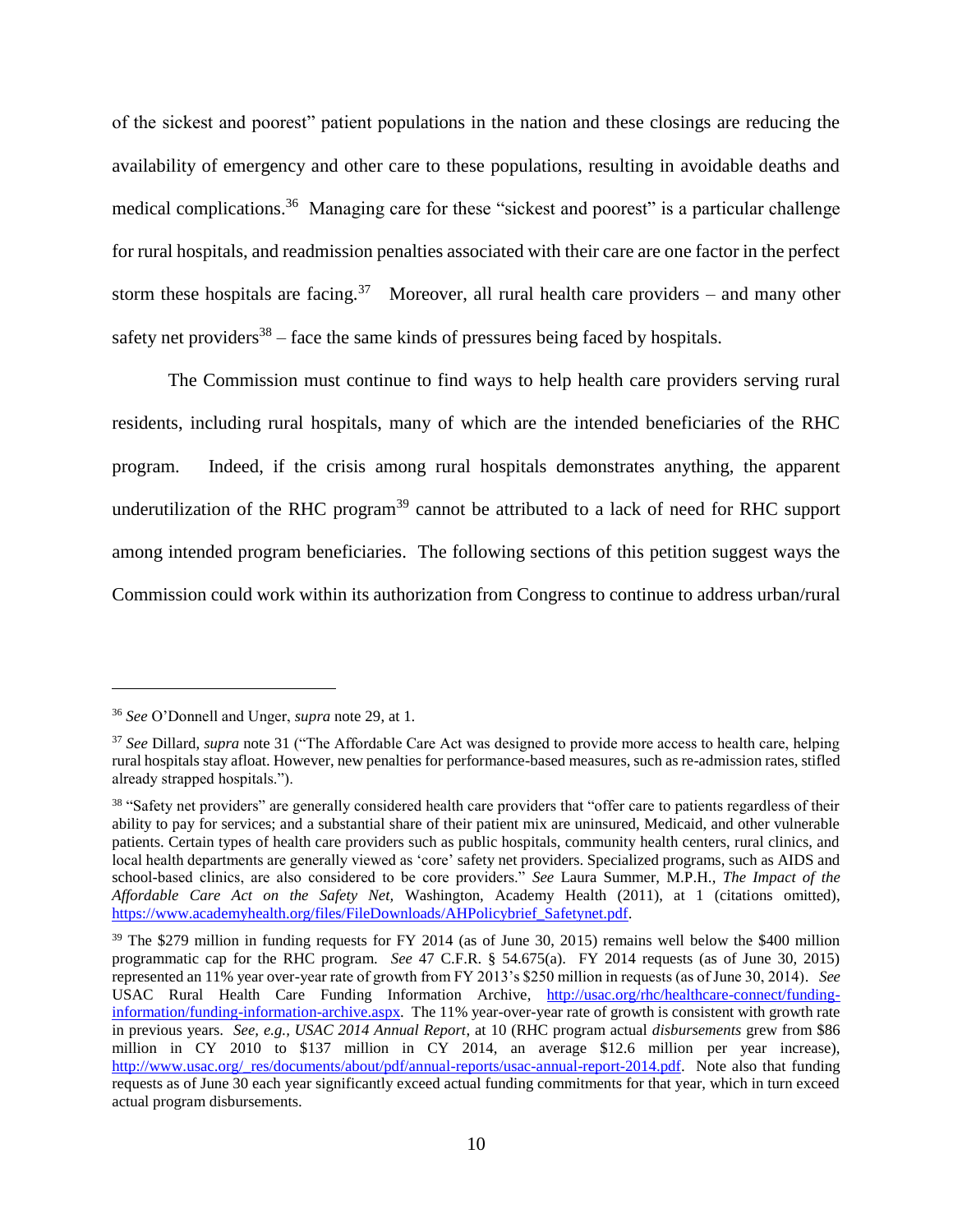health disparities by supporting universal deployment of advanced telecommunications and information services to health care providers.

# <span id="page-14-0"></span>**III. THE COMMISSION SHOULD FURTHER MODERNIZE THE RURAL HEALTH CARE PROGRAM TO FACILITATE MORE FULLY THE BROADBAND-ENABLED TRANSFORMATION OF THE HEALTHCARE SECTOR**

Through the Pilot Program and the HCF, the Commission has taken major steps to ensure the RHC program kept pace with the rapid changes underway in the healthcare and telecommunications industries, reshaping the RHC programs to try to keep rural residents from being further left behind. Petitioners have all witnessed first-hand the benefits and impacts of these policy changes in the communities we serve – in lives saved, transportation and care costs reduced, and health outcomes and quality of life improved. The Commission deserves much praise for these efforts. But the work addressing disparities of access to care is far from done, especially in the face of the accelerating demographic and economic trends noted above.

In this section, we focus on the ways the HCF program is falling short of meeting the needs of rural HCPs – particularly the limits of the 65% HCF subsidy. Petitioners (other than the SHLB Coalition) are consortia that participated in the Pilot Program. As the Pilot Program has ended, each has migrated (or is migrating) their HCP participants to the HCF – with a resulting reduction in the subsidy from 85% to 65%. First-hand experience shows this reduction has caused rural HCPs to delay needed broadband upgrades, reduce bandwidth orders, or forego program participation altogether. We discuss these impacts below. However, in considering how the RHC program can continue to address the disparities of affordability and access in rural areas, the subsidy level is only one of several components of the HCF and larger RHC program that needs improvement. We consider specific proposed changes to the both the HCF and the larger RHC program in Sections IV and V, respectively.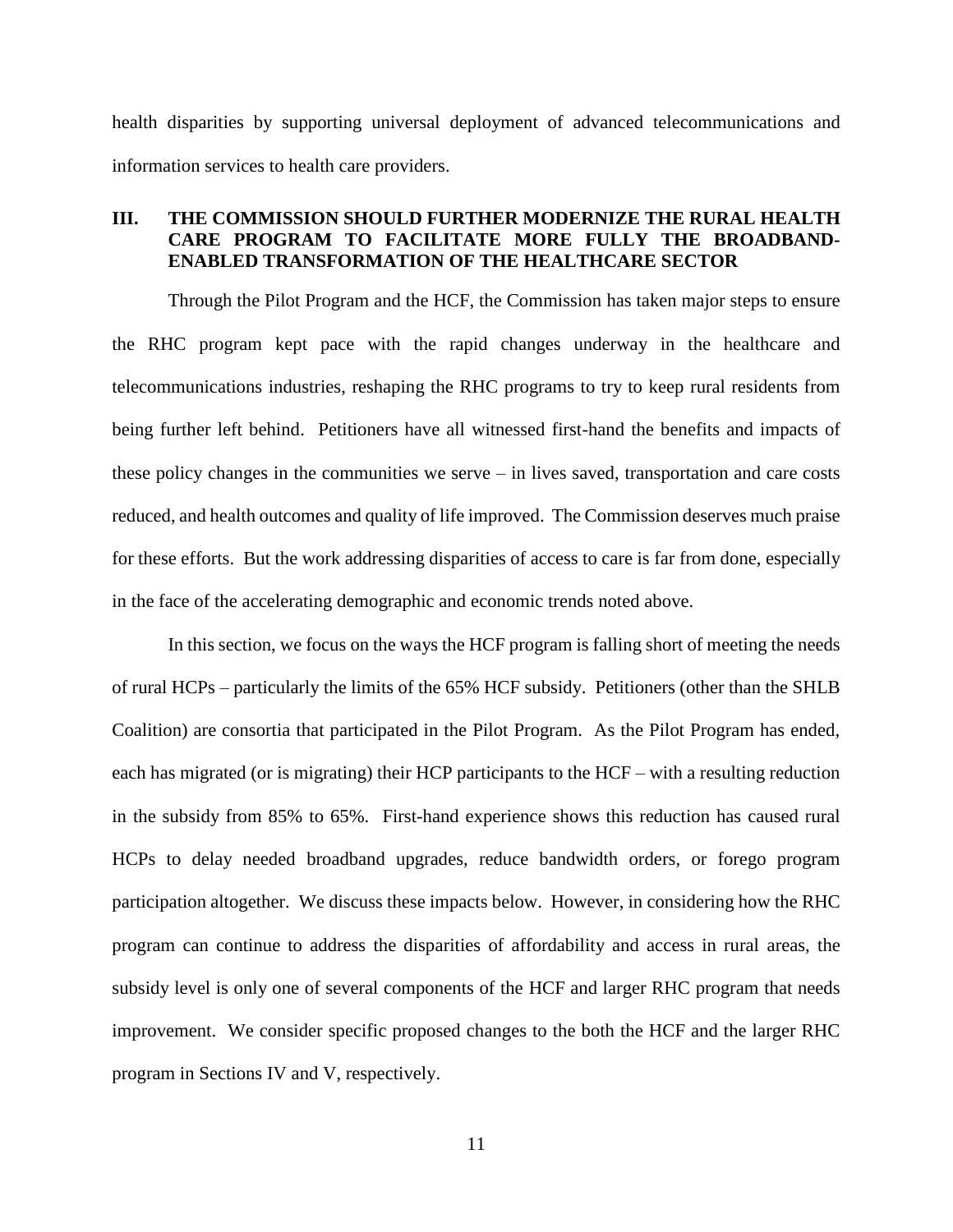<span id="page-15-0"></span>**A. Rural Health Care Providers Face the Highest Costs for Connectivity and Are Least Able to Afford the Level of Connectivity They Need**

Rural HCPs tend to have the most expensive last-mile connectivity and tend to be least able to afford that connectivity – they are thus the most affected by the HCF's  $35\%$  match requirement. HCPs that cannot afford the 35% match have three options: leave the consortium (and the HCF) and seek a higher subsidy for a point-to-point connection through the Telecommunications Program (HCF consortium participants are not permitted to receive the Telecommunications Program's urban-rural difference discount<sup>40</sup>); seek match funding from public sources; or forego the levels of connectivity they need. Unfortunately, in Petitioners' experience, this last option is the most common.

The high cost of rural connectivity is reflected in both higher monthly recurring costs and substantially higher one-time costs (special construction). HCPs that are the most rural struggle meeting the 35% match with both monthly recurring and one-time costs. $41$  The inability to afford the one-time costs associated with needed service upgrades is a continuing challenge for rural HCPs that lack access to quality broadband.<sup>42</sup> Rural HCPs may also simply decline to obtain

<sup>40</sup> *See HCF Order*, 27 FCC Rcd at 16717 n.236 ("Although we adopt a flat-rate discount approach here due to the substantial benefits of that approach, we continue the availability of support based on an urban/rural differential ... under the existing Telecommunications Program for those health care providers that choose to remain in that program.").

<sup>&</sup>lt;sup>41</sup> In Colorado for example, Telluride Medical Center (rural San Miguel County) is the only 24-hour emergency, Level 5 Trauma Care Center in this very mountainous region. Telluride Medical Center was not able to upgrade facilities during the Pilot Program and so had access only to copper facilities offering 4.5 Mbps service. After the HCF program was launched, the 35% match requirement made initiating any significant service upgrade cost prohibitive. A service upgrade required an 80 foot trench dug to bring fiber to the building at a one-time cost of over \$12K. Under the HCF, the 35% required match was more than \$4K, exceeding funding available that year. Telluride Medical Center could have afforded a 15% match payment. To avoid a year delay installing this critical connection, CoTN was able to locate third-party funding to help Telluride. The Memorial Hospital Clinic in Craig Colorado (rural Moffat County) faced a similar problem, needing a 35-foot trench to receive a 40 Mbps fiber connection. The clinic could have afforded a 15% match for the one-time cost of over \$10K but could not afford 35%.

<sup>&</sup>lt;sup>42</sup> For example, in Utah, Utah Navajo Health Systems, Inc. ("UNHS") operates four RHC eligible Community Health Centers near and in the southeastern portion of the Utah strip of the Navajo Reservation in San Juan County: Montezuma Creek, Monument Valley, Navajo Mountain, and Blanding. Comprehensive services provided by the clinics include medical, dental, behavioral health and radiology. A variety of telehealth services, a medication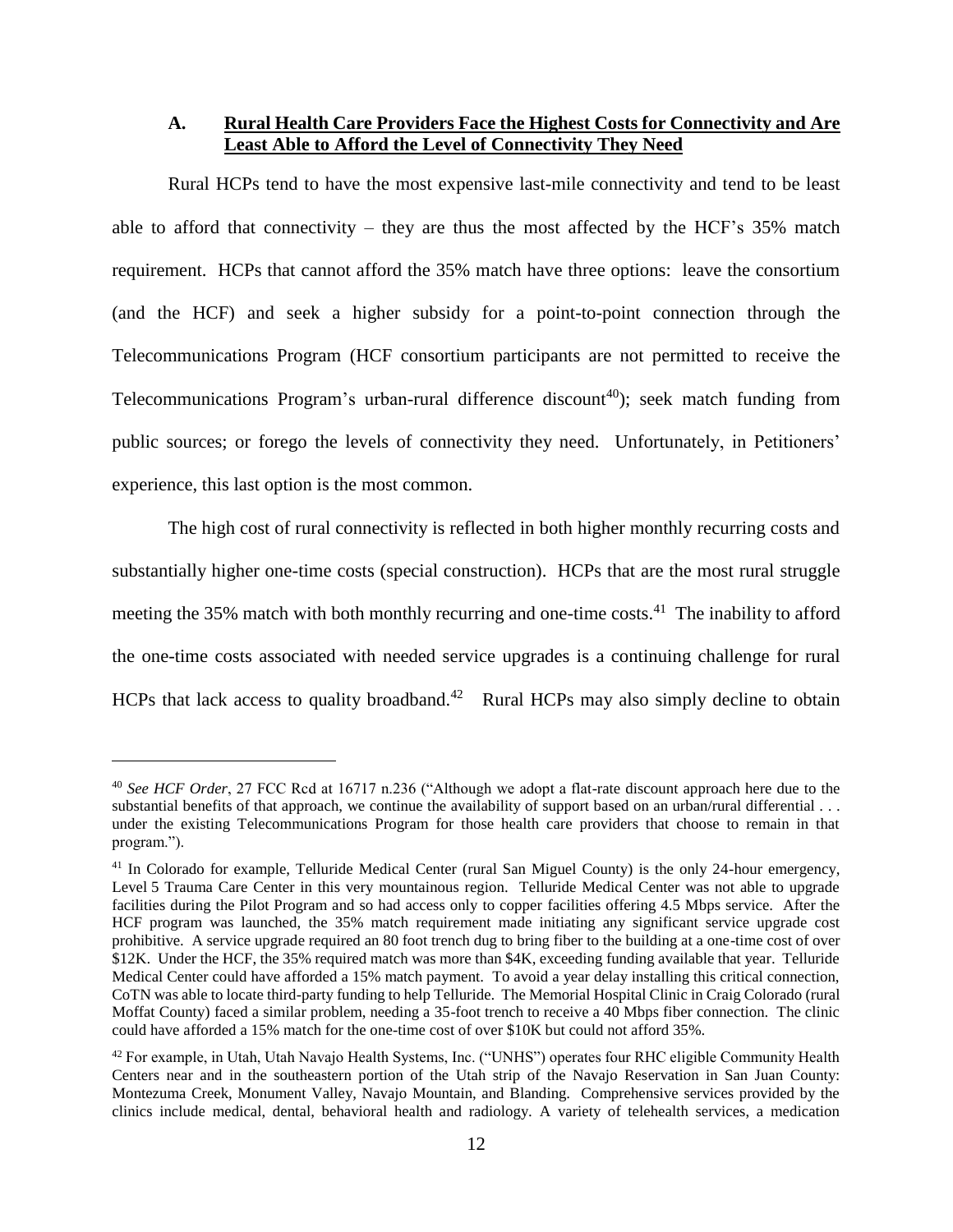needed connectivity, even in cases were the costs may seem relatively modest.<sup>43</sup> Petitioners

strongly believe – and the Commission's own policy pronouncements suggests – that the HCF

should be helping ensure rural HCPs obtain needed upgrades to their connectivity.

 $\overline{a}$ 

In exploring the possibility of bringing fiber to this area, fiber placement costs have been estimated at \$3.4 million to connect Monument Valley and Montezuma Creek to Blanding, Utah, home to the nearest hospital. This estimate excludes multiple associated costs such as engineering, environmental studies, construction challenges, permit fees, easements, right-of-way fees, terminating equipment, last mile, and other costs. The costs and limitations faced by health care providers in this remote county are incomparable to affordable access available to their urban counterparts.

dispensing system that reduces medication errors, an electronic medical record and other critical clinical and operations processes are utilized by using UTN's microwave network on the Navajo Reservation.

Covering 7,933 square miles, Utah's San Juan County is 24<sup>th</sup> largest county geographically in all 50 states, and the largest with a population of less than 2 persons per square mile. Many homes lack access to the Internet. The UNHS clinics are spread out over a large portion of the county and are more than 300 miles from Salt Lake City, a 6+ hour drive each way. Although the RHC program helps support the substantial monthly costs for point-to-point microwave connectivity to these locations, because these connections are point-to-point, there are fewer opportunities for other health care facilities to share connections and costs.

Another example in Utah is the Manila Clinic in rural Daggett County. Uintah Basin Healthcare serves patients throughout a three county area in eastern Utah (Daggett, Duchesne and Uintah Counties) covering 8,478 square miles. Uintah Basin Medical Center and four offsite clinics (Altamont, Duchesne, Vernal and Tabiona) connect into UTN's network. A fifth clinic, Manila Clinic, does not.

The Manila Clinic, the only health care facility in Daggett County (population 1,127), *was included in UTN's Pilot Program RFPs but failed to elicit any bids from service providers*. It currently limps by on a DSL circuit providing 3-4 Mbps down/768 Kbps up. The clinic is 60 miles or a 1½ hour drive over a mountain pass to the nearest town (Vernal), 90 miles to Uintah Basin Medical Center, and 169 miles (3 hours) to Salt Lake City. It is staffed by a sole Physician Assistant who has great need but severely limited capacity to access or transmit pertinent medical information. As part of Uintah Basin Healthcare, he uses their remote-hosted cloud-based state-of-the-art EMR. However, it requires bi-directional bandwidth to refresh so bogs down every time he enters data. X-rays taken at the clinic can be digitized but not successfully transmitted. Uintah Basin services available to their other remote clinics include access to a CDC Analyzer for labs, an interface to pharmacy services, and the opportunity to receive specialty services via telehealth. The Manila Clinic has a telemedicine cart in anticipation of improved bandwidth but hasn't been able to use it to date.

Bringing fiber infrastructure to Manila over a mountain pass and difficult terrain has been estimated to cost more than \$4 million. This is a rough estimate of fiber placement only and excludes multiple associated costs such as engineering, environmental studies, construction challenges, permit fees, easements, right-of-way fees, terminating equipment, last mile, monthly recurring charges and other costs. The costs and challenges to bring fiber to Daggett County are incomparable to similar options readily available to urban areas.

<sup>&</sup>lt;sup>43</sup> For example, in California Community Health Centers of the Central Coast includes a network of small clinics and hospitals in both rural and non-rural settings. Of the fifteen sites participating in CTN during the Pilot Program with an 85% subsidy, ten dropped out of the HCF program because of affordability concerns. This included one rural location that could not justify the modest monthly cost of a T1 (1.5 Mbps) connection, \$150/month after the HCF subsidy.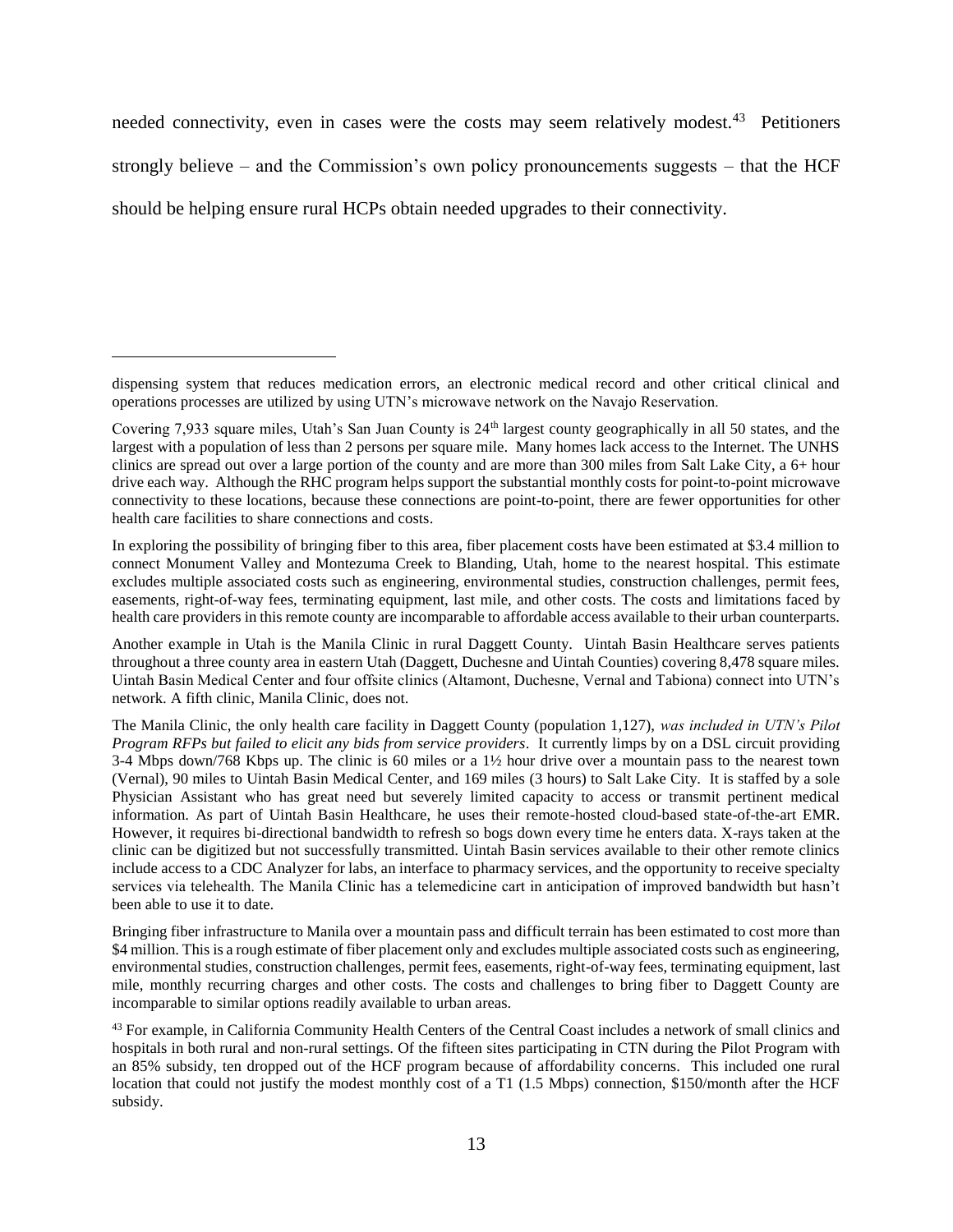Over five years ago, the *National Broadband Plan* recommended minimum bandwidth for HCPs of 10 Mbps.<sup>44</sup> Those minimum bandwidth requirements have increased since that time. Indeed, Goal No. 4 of the *National Broadband Plan* was for "affordable access to at least 1 gigabit per second broadband service to anchor institutions such as schools, hospitals and government buildings."<sup>45</sup> The Commission in 2015 redefined its 2010 definition of "advanced telecommunications capability" for *residential* subscribers to at least 25 Mbps down/3 Mbps up (a substantial increase from the previous standard of 4 Mbps down/1 Mbps up).<sup>46</sup> In Petitioners' experience, symmetric 20 Mbps (20 Mbps down/20 Mbps up) is the minimum required bandwidth today for a small health care provider with more than one practicing physician.<sup>47</sup> Larger health care providers with a higher number of practicing physicians need even greater levels of connectivity. Yet a significant number of our rural participants have connections of 5 Mbps or less, with many still using legacy copper rather than modern broadband.<sup>48</sup> Many HCPs either do not have access to modern broadband or cannot afford the costs (recurring or non-recurring) to

<sup>44</sup> *See* Federal Communications Commission, *Connecting America: The National Broadband Plan* 210-211(rel. Mar. 16, 2010) *available at* [https://www.fcc.gov/national-broadband-plan.](https://www.fcc.gov/national-broadband-plan) (recommending at least 10 Mbps for any health care provider with more than one practicing physician) ("*National Broadband Plan*").

<sup>45</sup> *See id.* at XIV.

<sup>46</sup> *See Inquiry Concerning the Deployment of Advanced Telecommunications Capability to All Americans in a Reasonable and Timely Fashion, and Possible Steps to Accelerate Such Deployment Pursuant to Section 706 of the Telecommunications Act of 1996, as Amended by the Broadband Data Improvement Act*, 30 FCC Rcd 1375, 1377 (2015).

 $47$  For example, since going live in November 2012, NETC has processed requests to upgrade the amount of initially requested bandwidth for 230 of its 318 sites (72%). NETC's current mean bandwidth is 20 Mbps (current average is 105 Mbps.)

<sup>48</sup> For example, CoTN currently has 82 of 210 member sites under 10 Mbps (39%). Of those, 77 have 5 Mbps and 5 have 7.5 Mbps. NETC currently has 36 of 318 sites (11%) under 10 Mbps and 125 sites (40%) at 10 Mbps or under. CTN currently has 128 of 251 sites (51%) using T-1 connections (1.5 Mbps). *Cf.* Connect2HealthFCC Task Force, *Broadband-Health-Connectivity Snapshot (Phase 1)*, map of Virginia (noting, among other things, "approximately 20 of Virginia's 95 counties (21%) have common download speeds of <9Mbps. Lower download speed areas are not confined to areas of lowest population (rural)."), [https://www.fcc.gov/maps/connect2health-va-map.](https://www.fcc.gov/maps/connect2health-va-map) Petitioners applaud this type of analysis, however thus far the effort seems focused on consumer access to health data rather than on HCP access to affordable modern broadband.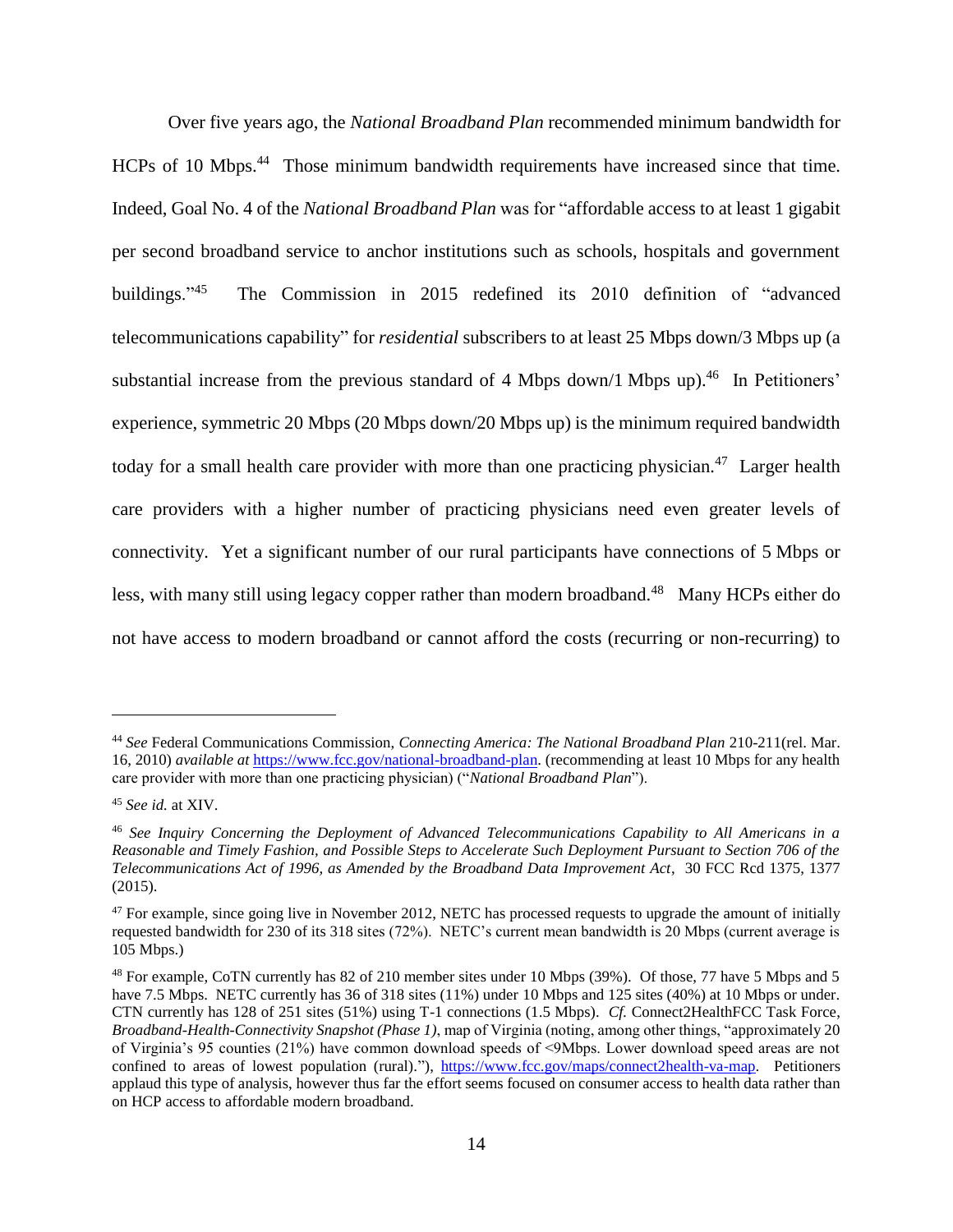upgrade to 20 Mbps, much less to obtain redundant connectivity necessary to protect against downtime for critical cloud-hosted services.

Indeed, physically diverse redundant broadband connectivity has never been more critical to health care. Hospital data including electronic medical records are increasingly hosted remotely. In such an environment, network outages quickly cripple a HCP's ability to provide patient care. This is an emerging reality the Commission must recognize in determining appropriate goals and objectives for the HCF. Again, the ability to afford physically diverse broadband disproportionately impacts rural providers with the most expensive connections and the smallest patient populations from which to recover costs.

Finally, in Petitioners' experience, the lower the HCF subsidy, the less likely sites are to participate in a consortium. Fewer consortium participants causes fees for remaining participants to be greater than they would otherwise be, making it more difficult to attract new participants. An increased subsidy would better reflect the reality of rural HCP needs and allow both individual participants and the consortia as a whole to devote more resources to telemedicine adoption and use, and ultimately, patient care.

### <span id="page-18-0"></span>**B. The 65% HCF Subsidy Does Not Adequately Support Rural Broadband Deployment**

The Commission has been rightly praised for adopting flexible policies intended to support the deployment of new network infrastructure to anchor institutions where it proves – through the competitive bidding process – to be more cost effective. As the Commission explained: "[W]hen [service] providers are unable to build a business case to construct fiber in rural areas, last-mile fiber self-construction may be the only option for a HCP to get the required connectivity."<sup>49</sup>

<sup>49</sup> *See HCF Order*, 27 FCC Rcd at 16712 (footnote omitted).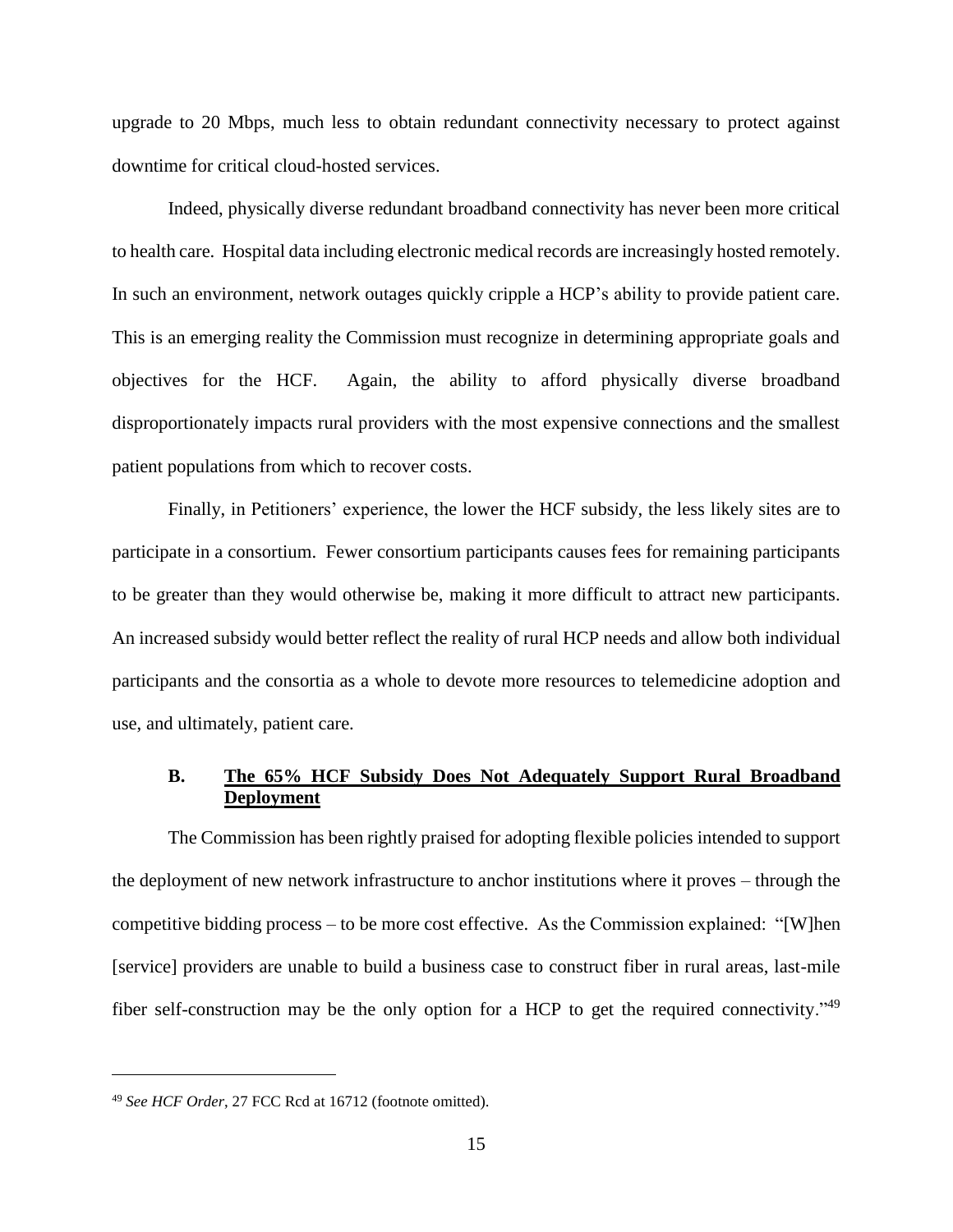Recognizing that rural anchor institutions continue to fall behind the digital divide, E-rate Modernization<sup>50</sup> built on innovations first adopted in the Pilot Program and the HCF to support fiber deployment. 51

Unfortunately, the HCF appears to have had limited success stimulating new broadband deployments – at least to date. HIEM's experience may be reflective of the obstacles potential projects are facing. While HIEM was able to leverage the Pilot Program 85% subsidy to support deployment of over 400 miles of new fiber in a very rural and remote area of the country, given the average cost per mile for new rural fiber infrastructure, the 15% match under the Pilot Program represented a significant hurdle.

HIEM's proposed network design for the Pilot Program was to create a fiber ring that would deliver full physical route redundancy. However, only the first part of the HIEM project was funded and completed through the Pilot Program. HIEM anticipated using the HCF to complete the ring and to finally establish physical redundancy. However, notwithstanding HIEM's experience as a successful consortium and in constructing the first part of its network, the HCF's 35% match requirement has proven too great a hurdle for HIEM and its participating rural hospitals. HIEM, therefore, has no plans to seek bids for further construction under current HCF rules.<sup>52</sup>

To help determine how widespread these obstacles are, Petitioners respectfully request that the Commission direct USAC to report the number of fiber projects proposed (Form 461

<sup>50</sup> *See Second E-rate Modernization Order*, 29 FCC Rcd at 15549.

<sup>51</sup> *See* 47 C.F.R. § 54.636 (allowing HCP constructed and owned network facilities), § 54.638 (allowing upfront payments for special construction charges in excess of \$5000).

<sup>52</sup> In addition, CTN is considering several fiber builds in remote and unserved areas of California. In none of the cases being looked at are the rural HCPs that will be served a viable source for the 35% match requirement. CTN is looking at state funding sources and potential excess capacity as potential sources for the required match funding.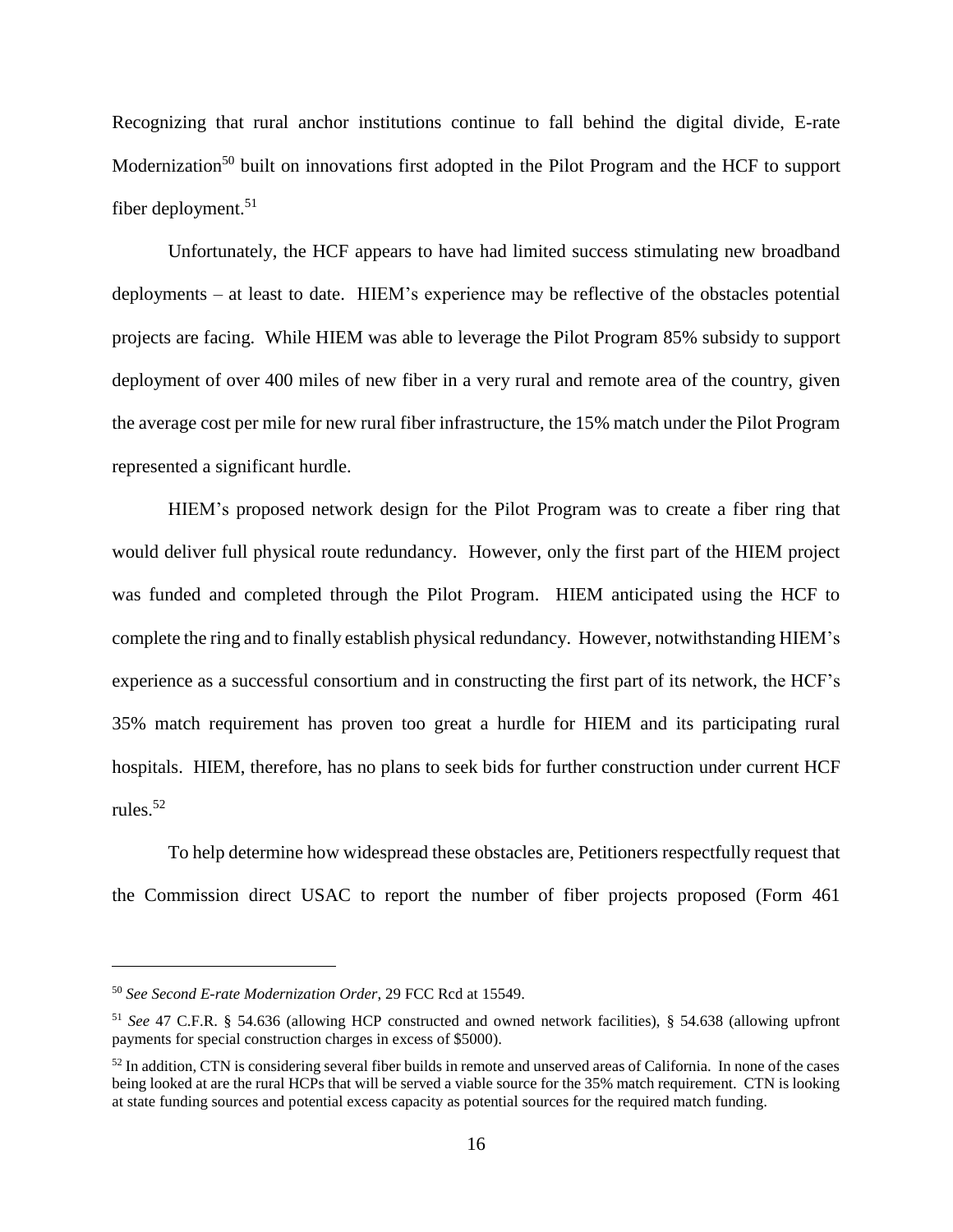approved), funded (Form 462 approved), under construction, or completed in the HCF. Publication of this information by USAC would allow commenters an opportunity to describe the obstacles such projects face, including the difficulty of the match requirement and challenges partnering with carriers in making such projects successful. (We propose specific HCF rule changes below that we believe will help HCPs obtain fiber connectivity, whether self-constructed or provided by existing providers).

### <span id="page-20-0"></span>**C. The HCF Does Not Adequately Promote and Sustain Open Consortia Which Are Needed to Ensure Rural Safety Net Providers Can Benefit from Broadband Enabled Care Models**

The Commission has recognized the benefits of consortia to rural  $HCPs<sup>53</sup>$  and adopted rules in the HCF to encourage consortia formation. It is unclear, however whether the HCF has mostly stimulated formation of *closed consortia* consisting only of affiliated HCPs (*e.g.,* HCPs under common ownership). While Petitioners do not question the value of such closed consortia, regional or statewide consortia that are open to all HCPs ("open consortia") offer significant additional public policy benefits. These benefits include ensuring small or unaffiliated safety-net providers have access to affordable broadband. In addition, by supporting the implementation and use of telehealth and telemedicine among their participants, large open consortia also support the adoption of broadband-enabled care models – which are crucial to realizing the actual benefits of broadband access. This support for adoption is critically valuable to small and unaffiliated safetynet providers, many of whom need help realizing the full value of their broadband connectivity. (Of course, consortia do not receive RHC support to provide these additional services.)

<sup>53</sup> *See HCF Order*, 27 FCC Rcd. at 16686 ("The Pilot Program [which consisted solely of consortia] helped participating HCPs create local, regional, and even state-wide health care broadband networks, resulting in improved quality and lower costs of health care in rural areas.").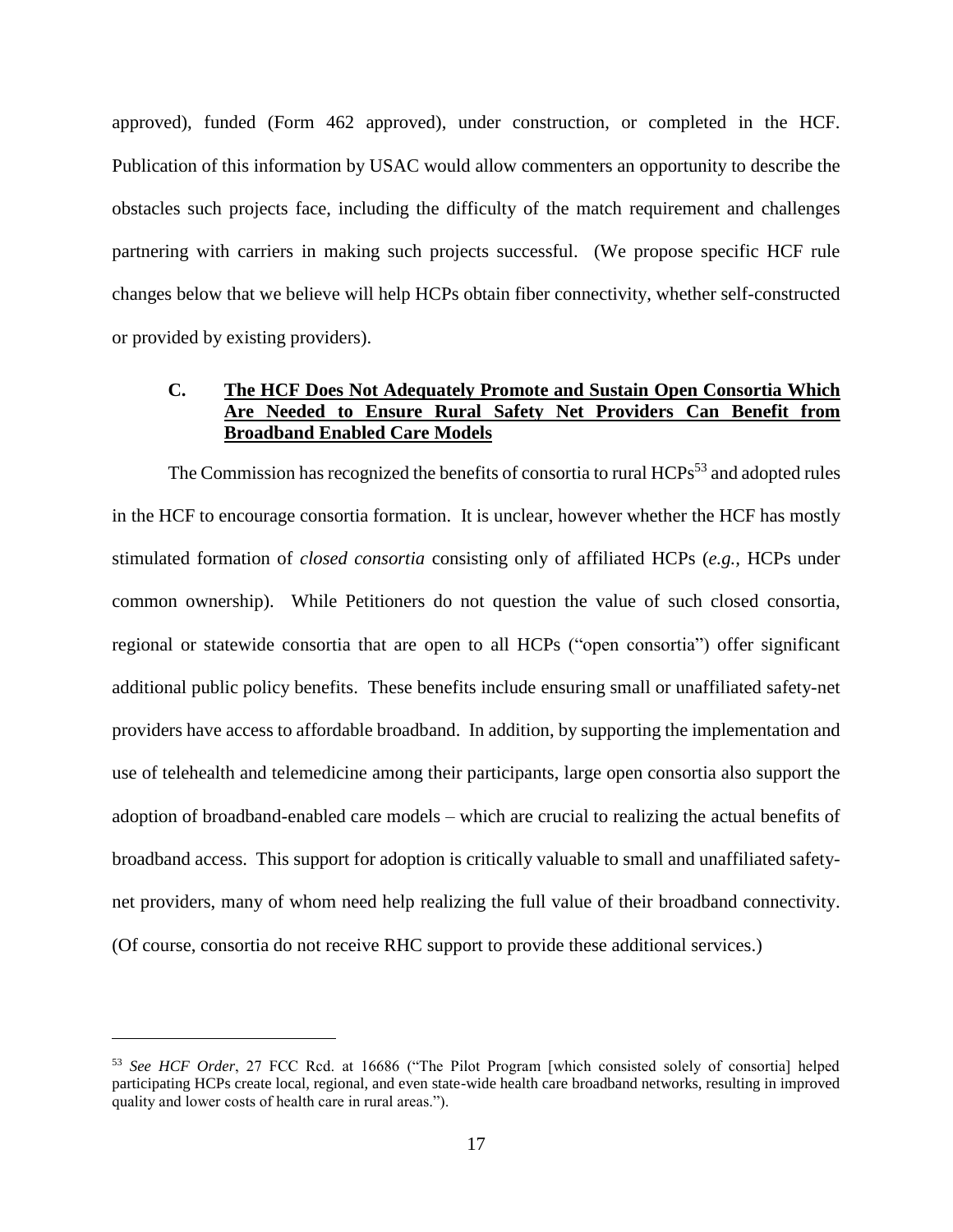Large open consortia can also provide standardized or "postalized" broadband rates to participants, which specifically helps small and rural HCPs. Postalization provides a standard monthly recurring rate for each level of bandwidth offered throughout the consortium, regardless of geographic location. While one-time special construction costs may still be necessary in certain situations, bidders to large open consortia can propose rates that reflect some cross-subsidy where the price paid by large urban hubs with high-bandwidth needs can help lower the pre-subsidy price for small rural providers. Such a structure can only be sustained, however, where the combination of rates and subsidy are sufficiently attractive to ensure the participation of large urban hub hospitals.

Despite these unique and important public policy benefits, it appears that few new open consortia have been established under the HCF. Challenges faced by existing large, open consortia – including several Petitioners – may explain why. Large consortia have substantial administrative costs, which are typically funded by membership fees. These administrative costs are associated with competitive bidding, vendor evaluation and selection, contracting, interfacing with USAC and USAC systems, network management and operations, billing management, and outreach and support.

While the HCF does not currently support consortium administrative costs, the amount of HCF subsidy directly affects consortia by making it less attractive to join in comparison to available alternatives. HCPs that drop out of a consortium, because they cannot afford the 35% HCF match (plus the consortium participation fee), are no longer supporting the administrative costs of the consortium. Fewer participants means greater consortium fees for remaining participants – creating a potentially negatively cycle of higher costs and lower participation. Conversely, consortia sustainability is aided by growth in the number of participants. All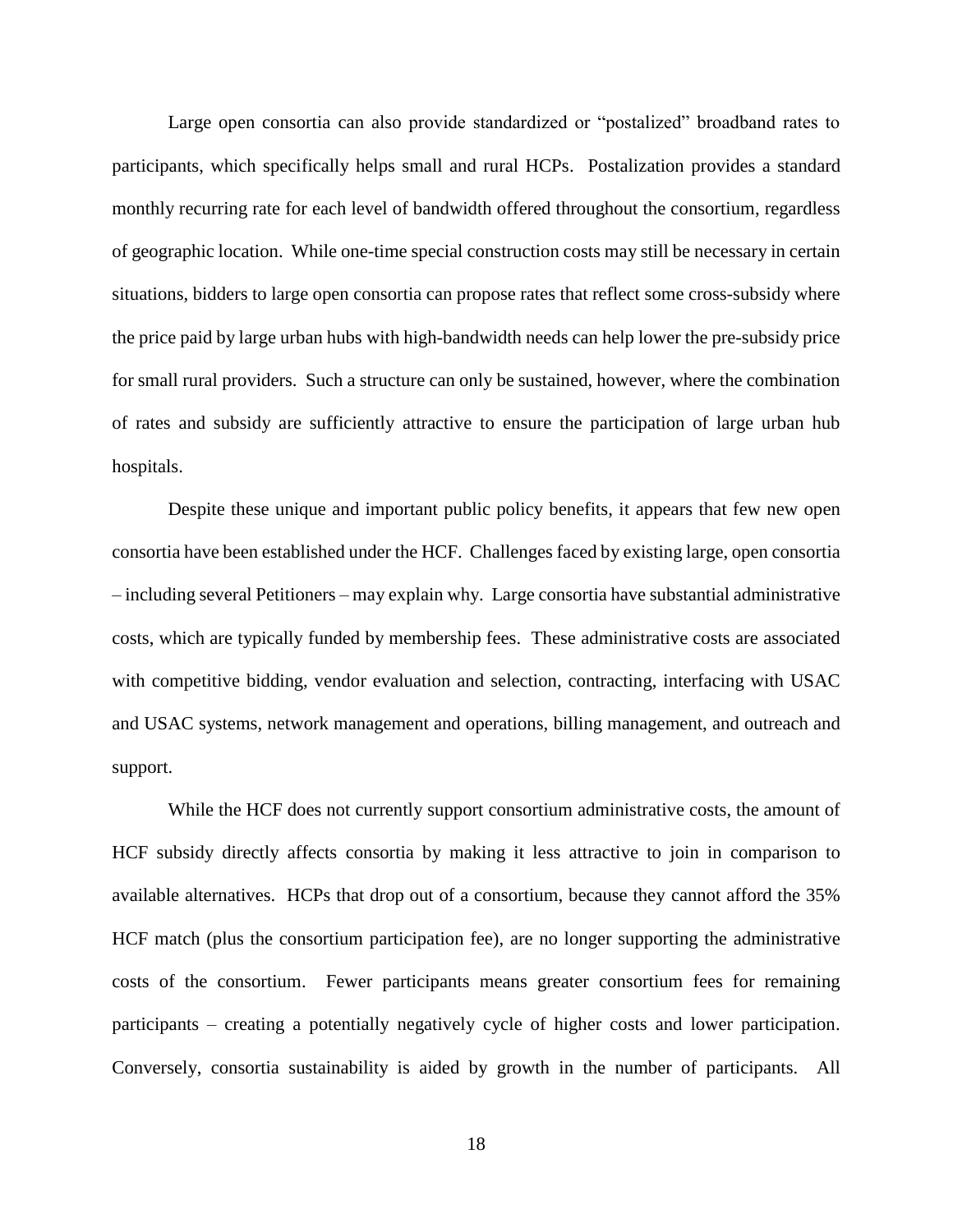Petitioners have found the 65% HCF subsidy (down from the 85% subsidy in the Pilot Program) has impeded growth – with sites dropping off, declining to join, or reducing (or declining to increase) bandwidth.

The Commission should evaluate whether its policy goals for consortia are being met under current HCF rules.<sup>54</sup> In doing so, it should consider not just the number of consortia that have been formed under the HCF, but the different types of consortia and the unique public policy benefits open consortia offer to small and unaffiliated safety-net providers. Petitioners propose specific HCF and RHC program rule changes below that will better foster the development of consortia, but especially large open consortia.

# <span id="page-22-0"></span>**IV. TO HELP REDUCE DISPARITIES IN THE AVAILABILITY AND AFFORDABILITY OF BROADBAND FOR RURAL HEALTH CARE, THE COMMISSION SHOULD CONSIDER CHANGES TO THE HEALTHCARE CONNECT FUND**

The following discussion provides some specific recommendations of rule changes that

<span id="page-22-1"></span>the Commission should adopt to improve the HCF.

 $\overline{a}$ 

### **A. Increase the Discount Percentage in the Healthcare Connect Fund**

The Commission should consider increasing the flat rate discount percentage in the HCF

program, especially for rural<sup>55</sup> and perhaps frontier areas.<sup>56</sup> Recognizing the unique importance

<sup>54</sup> *See HCF Order*, 27 FCC Rcd. at 16697 ("We adopt as our second goal [for the HCF] fostering development and deployment of broadband health care networks, particularly networks that include HCPs that serve rural areas. This goal is consistent with the statutory objective of section 254(h), which is to enhance access to telecommunications and advanced services, especially for health care providers serving rural areas. As discussed above and in the Pilot Evaluation, broadband health care networks also improve the quality and lower the cost of health care and foster innovation in telehealth applications, particularly in rural areas.") (footnotes omitted).

<sup>55</sup> For example, the E-rate program discount matrix provides an additional 10% subsidy in some cases for rural. *See* 47 C.F.R. § 54.505(c).

<sup>&</sup>lt;sup>56</sup> The USDA Economic Research Center defines and tracks "Frontier and Remote Areas" that may be useful for this purpose. "The 2010 Frontier and Remote Area (FAR) codes provide a statistically-based, nationally-consistent, and adjustable definition of territory in the U.S. characterized by low population density and high geographic remoteness." *See* [http://www.ers.usda.gov/data-products/frontier-and-remote-area-codes.aspx.](http://www.ers.usda.gov/data-products/frontier-and-remote-area-codes.aspx) We do not propose replacing the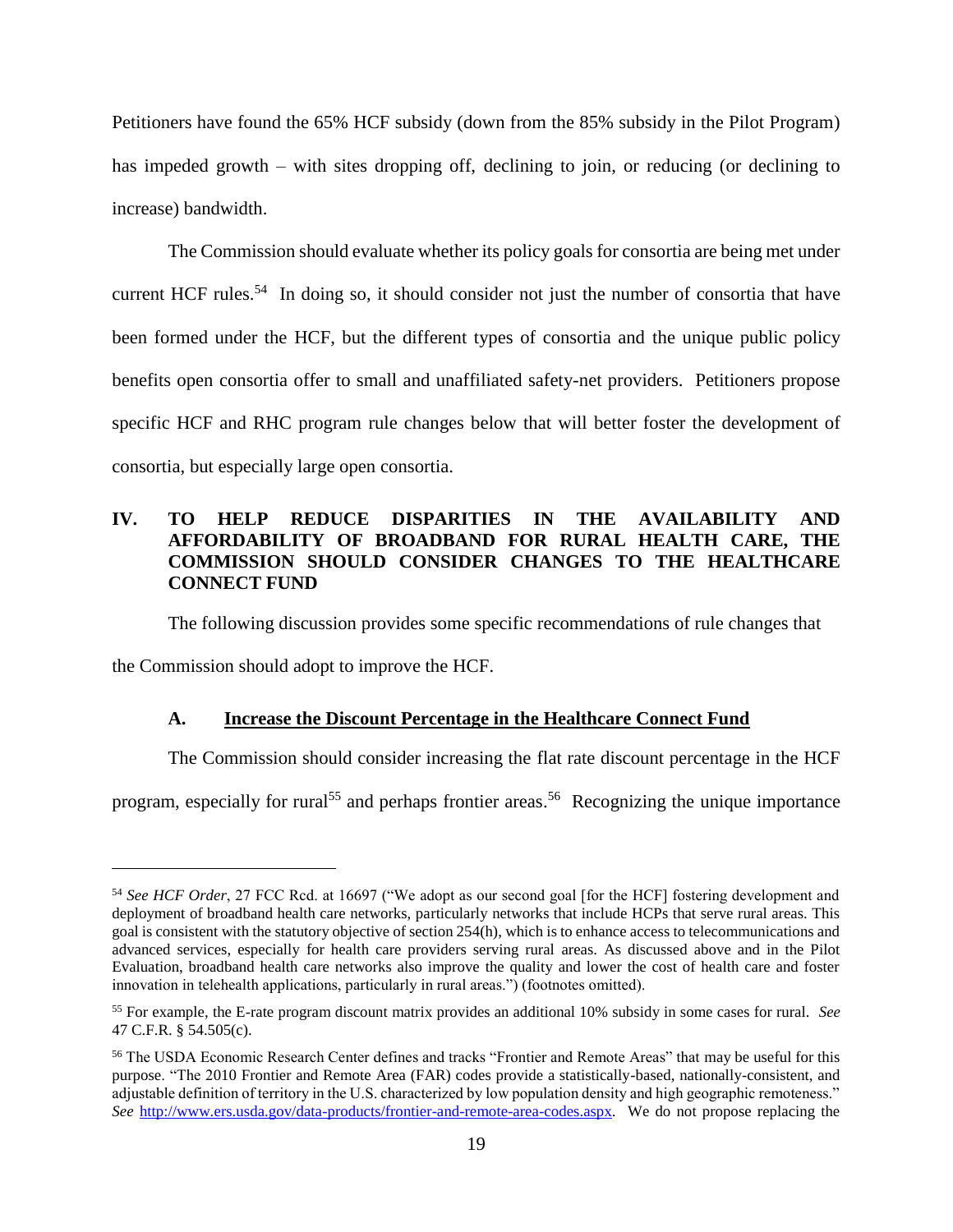of consortia, the Commission should also consider an increase in the discount percentage for consortia only. Such an increase will:

- Help struggling rural HCPs including struggling rural hospitals afford the broadband connectivity at the bandwidth levels they need;
- Make new rural fiber deployment more likely in places where it is desperately needed;
- Help offset administrative and network management costs that remain a barrier to the robust development and growth of sustainable open consortia, which are positioned and committed to supporting small and unaffiliated safety-net providers.

Petitioners believe restoration of the 85% discount available in the Pilot Program is warranted given the challenges in establishing and sustaining open consortia, driving the investments in network infrastructure that are still needed, and ensuring the most rural and financially challenged HCPs can afford the minimum bandwidth levels they need to fully embrace broadband-enabled care. In addition, higher subsidies often available through the Telecommunications Program also may discourage participating in HCF consortia.<sup>57</sup>

### **B. Make Public-Private Partnership Easier for Broadband Projects**

<span id="page-23-0"></span>As noted, the HCF appears to have spurred the development of few if any new broadband deployments. While increasing the HCF discount percentage from 65% will address part of the reason for this, the Commission should consider other rule changes to encourage cost effective broadband deployments*.* Petitioners recognize that broadband deployments where HCPs own the supported facilities will be infrequent, but experience has shown the option to own broadband

FCC's definition of rural with the USDA FAR criteria. Rather, sites that fall into the USDA FAR classification would qualify for an additional subsidy.

<sup>&</sup>lt;sup>57</sup> Although in 2012 the average discount rate for the Telecommunications Program was around 69%, the Commission noted that in Alaska the discount rate was closer to 98% – reflective of the unique conditions there. *See HCF Order*  27 FCC Rcd 16719 n.251. While the average Telecommunications Program subsidy may be instructive, it is a somewhat arbitrary measure that does not reflect the specific conditions especially facing the most rural HCPs.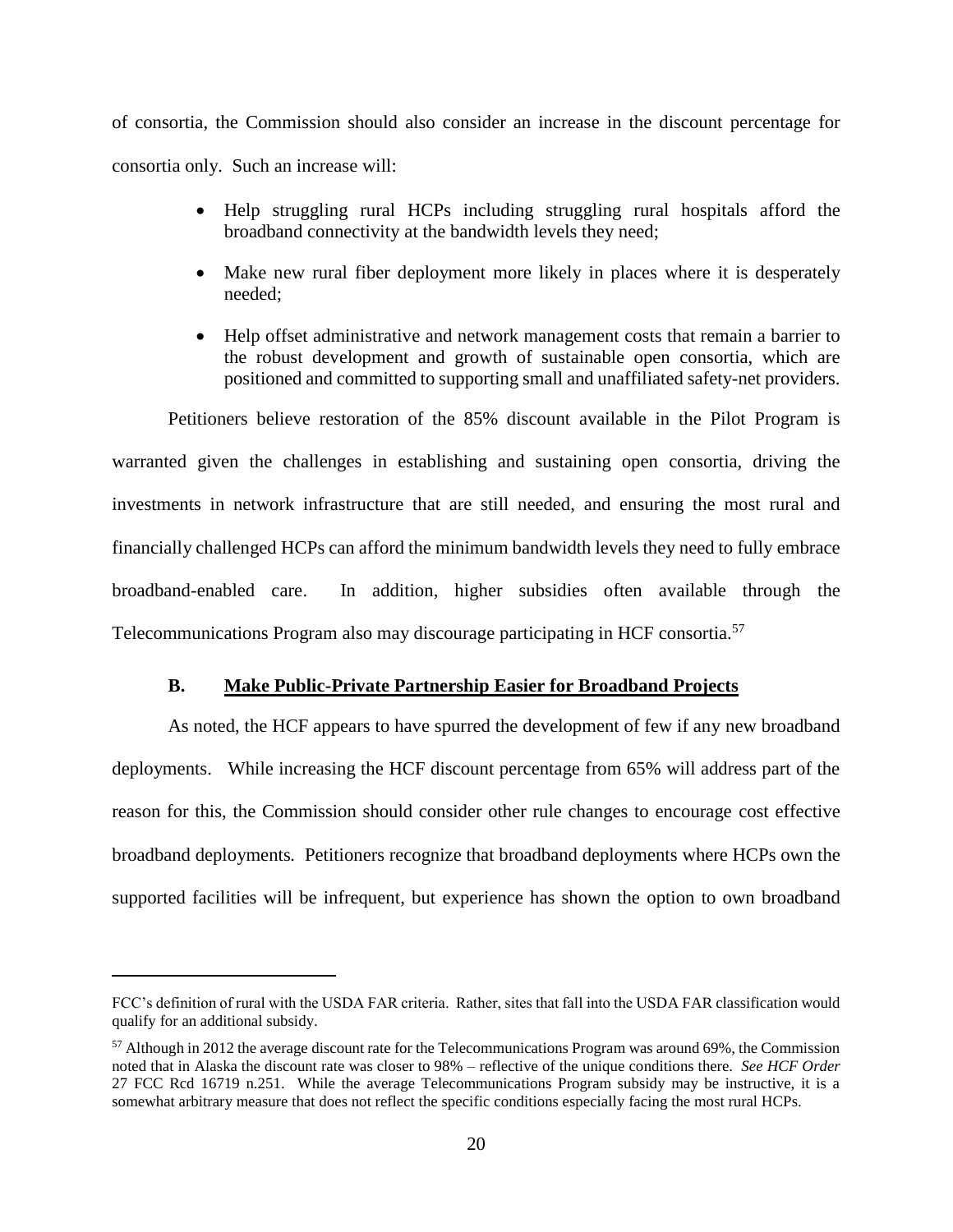facilities keeps bids from existing providers low. Indeed, several HCP-owned projects have cost effectively delivered important investments in broadband capable of meeting the demands of health care. Experience has also shown that not only can HCP-owned broadband networks benefit – rather than undermine – local private service providers, partnerships with local providers are critical for the success of such projects. Such partnerships are made possible with HCP-owned excess capacity (pursuant to 47 C.F.R. § 54.633(d)) that can be leased to or swapped with existing providers.

Because successful public-private partnerships are critically important to the success and sustainability of quality broadband deployments for healthcare, HCF rules should be modified to encourage such partnerships. Specifically, the Commission should consider deleting or substantially modifying section 54.633(d)(5) which prohibits the entity constructing HCP-owned facilities from leasing excess capacity. Given the substantial cost to construct new facilities in remote and rural areas, revenue from excess capacity may be the only viable option for rural health consortia to obtain the match funding needed for a construction project. However, the entity most likely interested in purchasing Indefeasible Rights of Use ("IRU") from the consortium may also be the entity best positioned to construct the new facilities. This is particularly so in remote areas where few entities may be available as potential partners.

To the extent section  $54.633(d)(5)$  is intended to safeguard fund expenditures, the competitive bidding process will have already determined whether the construction bid is the most cost-effective way to deliver these facilities. Therefore, additional safeguards regarding the cost to construct are unneeded and may be counterproductive by removing the only possible private sector partner from participation. Because potential HCP-owned fiber projects may be the only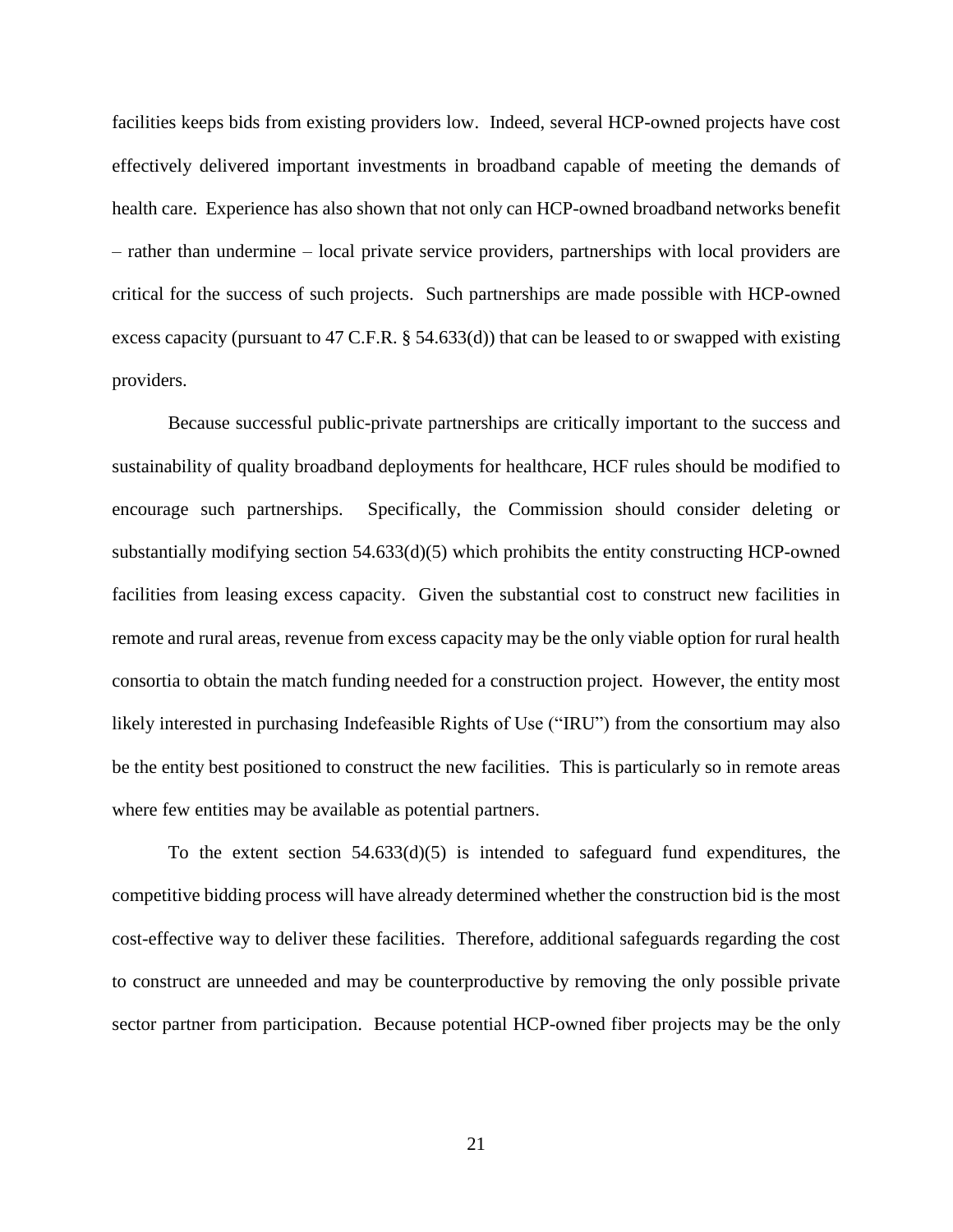realistic solution to bring medical-grade broadband to HCPs in some communities, the Commission should seek comment on this proposal.

In addition, the Commission could better foster fiber deployment in unserved areas by providing a path for joint E-rate and HCF consortia applications for funding in areas left behind by commercial providers. CTN and UTN have each explored collaboration between HCPs, education, and library partners but have thus far been challenged by the lack of a clear process and lack of guidelines for allocating costs between the two programs. To help encourage such collaborations – which will help ensure efficient use of limited universal service funding – the Commission should consider closer alignment between the E-Rate and RHC programs, offering cost allocation guidelines (or safe-harbor allocation methods) and establishing application steps that parties interested in joint applications can follow.

#### **C. Support for the Broadband Component of Remote Patient Monitoring**

<span id="page-25-0"></span>It is widely recognized that remote patient monitoring (typically in the home) is critical for reducing costly hospital readmissions, and necessary to cost-effectively manage population health using limited health resources.<sup>58</sup> To encourage continued adoption of remote patient monitoring, CHRISTUS Health ("CHRISTUS") recently asked the Commission to allow rural HCPs to obtain a discount for the wireless broadband costs associated with providing remote monitoring.<sup>59</sup> CHRISTUS also noted the wide array of economic, demographic, and policy challenges facing

<sup>58</sup> *See, e.g., Just Around the Broadband Bend*, Posting of P. Michele Ellison, Chair, Connect2HealthFCC Task Force, Official FCC Blog,<http://www.fcc.gov/blog/just-around-broadband-bend> (Feb. 23, 2015) (noting accounts of rural Mississippians relying on remote monitoring to manage chronic conditions and avoid debilitating illness and effectiveness in reducing hospital readmissions in rural Ruleville, Mississippi).

<sup>59</sup> *See* Letter from George S. Conklin, Senior Vice President and CIO of CHRISTUS Health to Marlene H. Dortch, Secretary, FCC, CC Docket No. 02-60, Mar. 30, 2015 ("CHRISTUS Letter").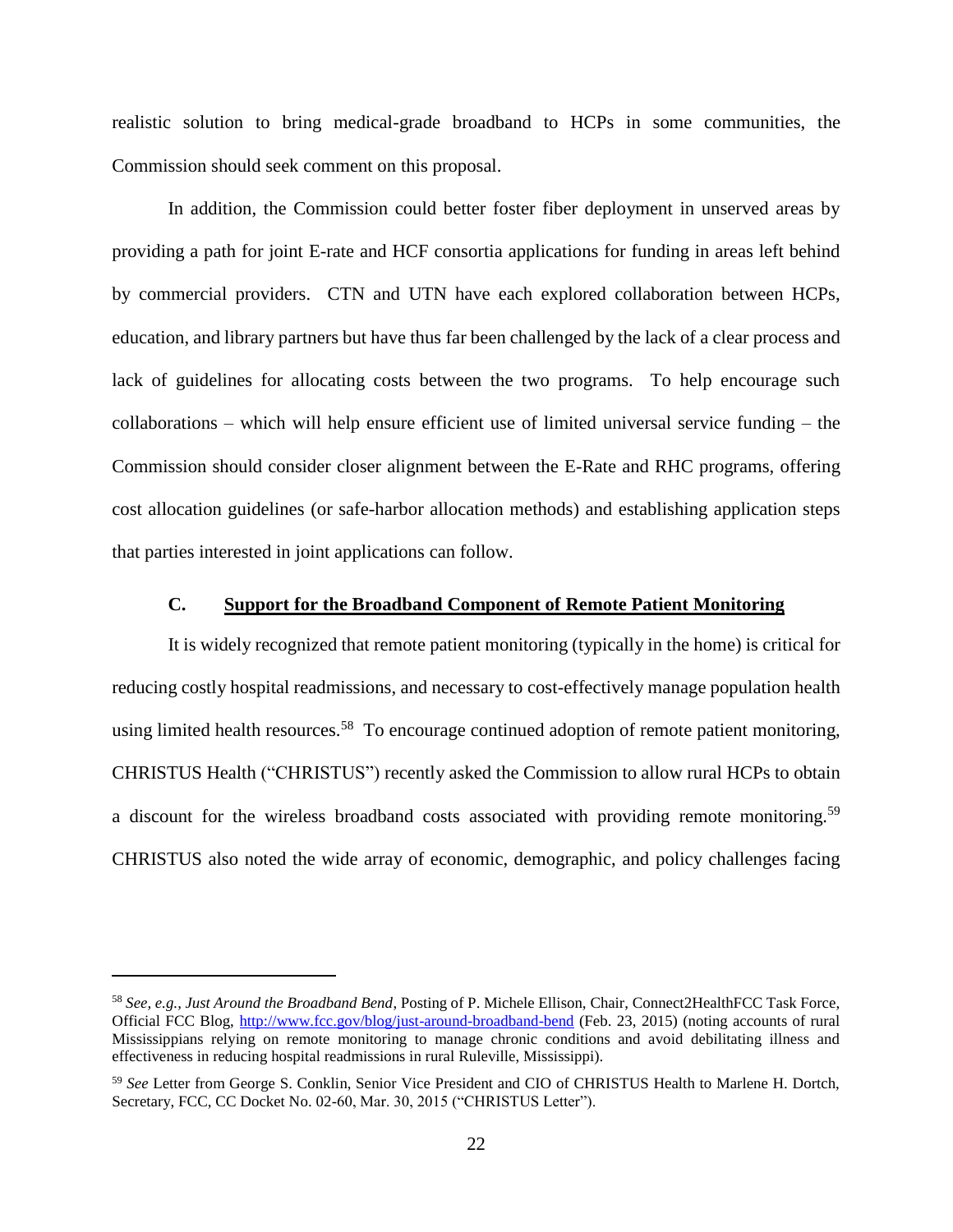rural hospitals (in particular) and urged the Commission to be proactive in continuing to find ways to support these important institutions.

Petitioners believe the CHRISTUS proposal has merit and urge the Commission to formally explore whether it will help rural HCPs if the broadband costs for remote patient monitoring were eligible, and what the likely demand for such funding will be. Petitioners agree with CHRISTUS that the statutory language in Section 254(h) of the Communications Act of 1934, as amended ("Act"), authorizes the FCC to subsidize broadband connectivity between an HCP and individual patients where such connectivity is exclusively utilized to provide remote patient monitoring. 60

#### **D. Support for Consortia Administrative Expenses**

 $\overline{a}$ 

<span id="page-26-0"></span>As noted above, administrative expenses continue to be an obstacle to the formation and operation of consortia, particularly large open consortia that are tasked with bringing safety-net providers into the era of broadband enabled care. In the event the Commission declines to significantly increase the HCF subsidy, Petitioners respectfully request the Commission consider making a portion of consortium administrative expenses eligible costs.<sup>61</sup> Among other things, certain assumptions the Commission made that HCF processes would be less burdensome than their Pilot Program counterparts do not appear to have been born out, particularly with respect to large open consortia. For that reason alone, the Commission should revisit the issue of consortium

 $60$  CHRISTUS explained that statutory language in Section 254(h)(1)(A) of the Act authorizes subsidies for those "telecommunications services . . . necessary [to provide] health care services," while Section 254(h)(2)A) authorizes rules that enhance HCP "access to advanced telecommunications and information services", and argued that there is nothing in the text of either section that limits subsidies to broadband connections between entities rather than connectivity between eligible entity and patient. CHRISTUS Letter at 6-7.

<sup>61</sup> *See Rural Health Care Support Mechanism*, 25 FCC Rcd 9371, 9386-87 (2010) ("Allowing a portion of [RHC] funding to be used for administrative expenses could enable [consortia] to explore more efficient, effective means of deploying broadband for the delivery of health care."); *but see HCF Order,* 27 FCC Rcd at 16757 (need to support administrative expenses lessened due to streamlining application processes and expected small number of infrastructure projects).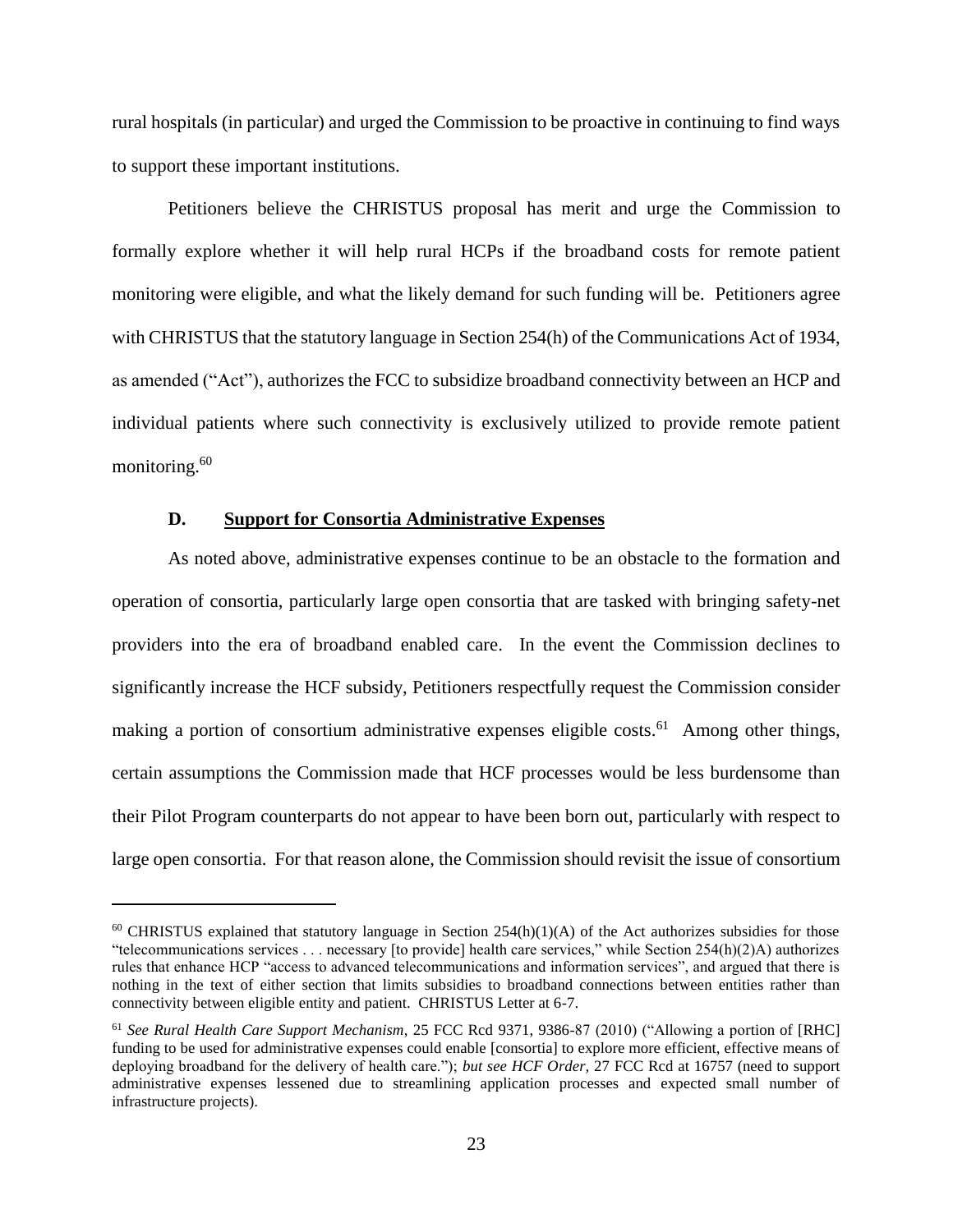administrative expenses. Moreover, with USAC expenditures to administer the RHC programs itself apparently capped, program inefficiencies are effectively being shifted to applicants, particularly large consortia. (We address USAC RHC administrative expenditures in Section V.C. below.)

### <span id="page-27-1"></span><span id="page-27-0"></span>**V. CHANGES TO THE RHC PROGRAM NEEDED**

### **A. Promulgate an Annual Funding Cap on the Basis of an Accurate Determination of the Number of Potentially-Eligible Rural HCPs**

The purpose of rulemaking proceedings is to promulgate rules on the basis of adequate, accurate data. Thus, if a rulemaking is intended to formulate a funding cap, the Commission should determine the aggregate potential demand for the funds on a record that includes the best available factual data. $^{62}$  Unfortunately, the rulemakings that promulgated and sustained the Commission's annual \$400 million funding cap on the RHC program do not include accurate record data and may grossly undercount the number of potentially-eligible rural HCPs.

When the Commission established its annual \$400 million funding cap in 1997, the Commission acted *sua sponte* inasmuch as the Joint Board had not recommended the adoption of a funding cap.<sup>63</sup> The Commission arrived at its \$400 million cap based on its "generous" estimate that there were approximately 12,000 potentially-eligible rural HCPs.<sup>64</sup> The estimate, which the Commission recognized was subject to error, was based on figures supplied by the HHS and four

 $62$  This should include accurate data as to the number of potentially eligible participants as well as the estimated costs to reach minimum bandwidth targets reflecting the unique quality-of-service requirements for healthcare, including the need for physically diverse connectivity. *See Second E-rate Modernization Order* 29 FCC Rcd at 15569 (establishing new E-rate funding cap based in part on connectivity targets established in *First E-rate Modernization Order*). "Ensuring that schools and libraries will be able to meet the high-speed connectivity targets we have set for the E-rate program will require a combination of continued efforts to lower the prices paid for school and library broadband connectivity and an increase in E-rate support necessary to meet growing bandwidth demands of schools and libraries." *Id.*

<sup>63</sup> *See USF First R&O*, 12 FCC Rcd at 9140.

<sup>64</sup> *Id.* at 9141.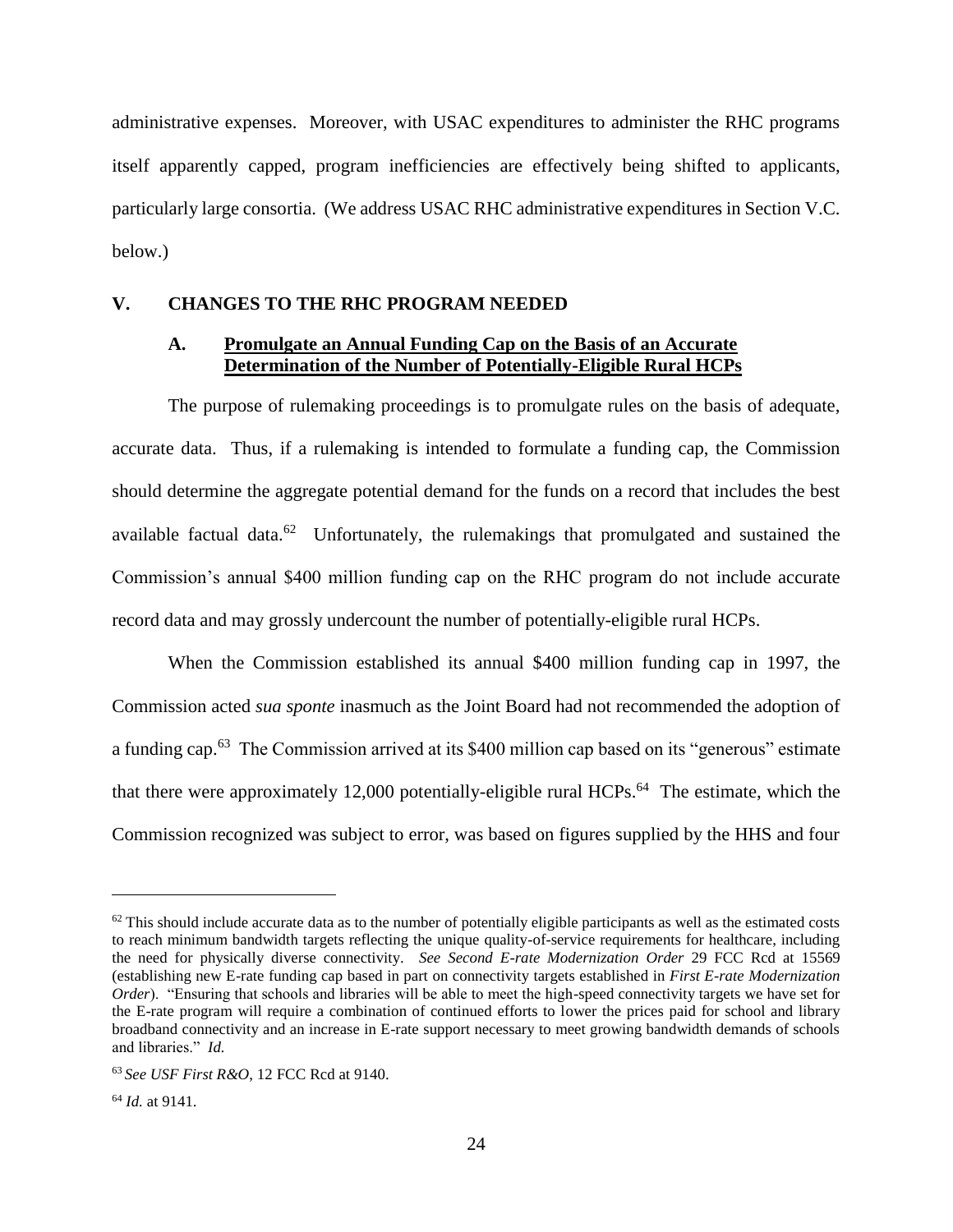national associations.<sup>65</sup> Table 1 below sets forth the 1997 estimates of the potentially-eligible rural HCPs in each of the seven statutory categories.

| Post-secondary educational institutions offering health care instruction,      |       |
|--------------------------------------------------------------------------------|-------|
| teaching hospitals, and medical schools                                        | 625   |
| Community health centers or health centers providing health care to migrants   | 1,200 |
| Local health departments or agencies                                           | 3,526 |
| Community mental health centers                                                | 1,500 |
| Not-for-profit hospitals                                                       | 2,049 |
| Rural health clinics                                                           | 3,329 |
| Consortia of health care providers (accounted for in the first six categories) |       |
| Total                                                                          | 2229  |

In March 2010 in its *National Broadband Plan,* the Commission's staff estimated there were approximately 11,000 eligible HCPs.<sup>66</sup> The staff determined eligibility by matching the locations of non-public and public institutions with the Commission's geographic definition of rural.<sup>67</sup> It estimated that there were 10,660 "unique locations" of eligible rural institutions.<sup>68</sup> Table 2 shows the total number of locations (both rural and non-rural) that the staff considered.<sup>69</sup>

| ١ΒL |
|-----|
|     |

| Nonprofit hospitals                          | 1,851  |
|----------------------------------------------|--------|
| Federally qualified health centers ("FQHCs") | 2,612  |
| Rural health clinics                         | 3,349  |
| Indian health services ("IHS")               | 358    |
| Veterans health affairs ("VHA")              | 607    |
| Federal prisons ("BOP")                      | 106    |
| Public health departments                    | 3,219  |
| Total                                        | 12.102 |

<sup>65</sup> *See USF First R&O, 12 FCC Rcd* at 9141 n.1845. The Commission adopted the \$400 million cap on May 7, 1997. Its estimate of the number of rural HCPs was based in part on figures supplied in a telephone conversation on May 2, 1997, and a letter dated May 2, 1997. *See id.*

<sup>66</sup> *See National Broadband Plan,* at 214.

<sup>67</sup> *See id.* at 221 n.103.

<sup>68</sup> *Id.*

<sup>69</sup> *See id*.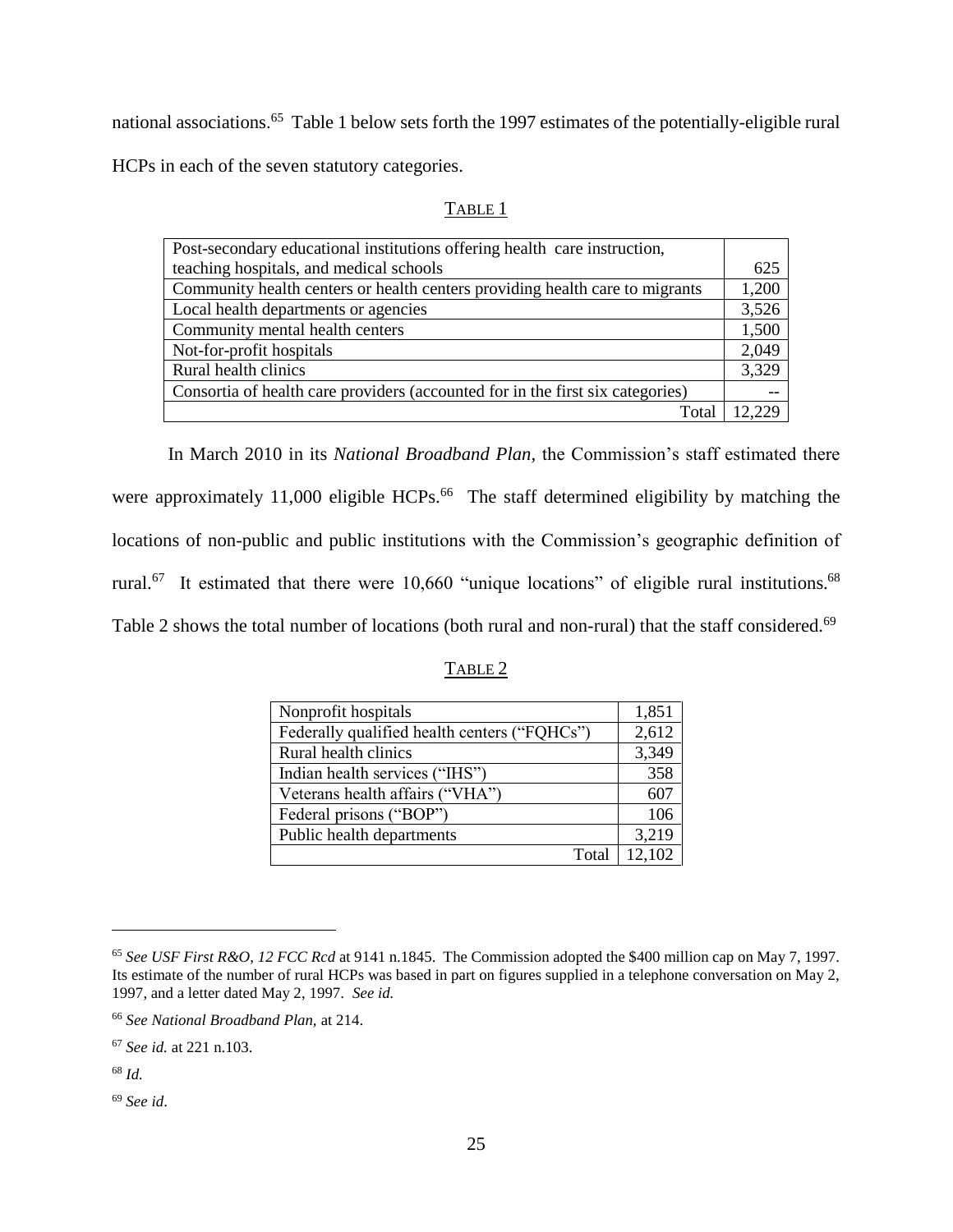For the purposes of the *National Broadband Plan*, the staff used the HHS' definition of a rural health clinic, assumed that the rural/urban split for BOP and VHA sites were in the same proportions to IHS and hospitals, respectively, and estimated that that there was one public health department per county that the Commission determined was totally rural.<sup>70</sup> The staff conceded:

> These categories may be inconsistent with FCC terminology, since it has traditionally used its own definition of "hospital" and "rural health clinic." Also, 10,600 is likely an underestimate of eligible institutions because it does not count community mental health centers, post-secondary medical education, or state prisons. $71$

In July 2010, when the Commission proposed and sought comments on reforms to the RHC program, it saw "no need to revisit the overall funding cap."<sup>72</sup> Just three months after the *National Broadband Plan* was released estimating that there were 11,000 eligible HCPs, the Commission stated that there were only 9,800 eligible  $HCPs^{73}$  and it proposed to expand eligibility to 12,000 HCPs nationwide.<sup>74</sup> It did not reveal how it determined that there were 9,800 eligible HCPs, or why it rejected the *National Broadband Plan's* estimate of 11,000. Nor did it disclose how it estimated that proposed reforms (which were not adopted) would make an additional 2,200 HCPs eligible for funding. And the Commission did not solicit data on which to calculate the number of existing and potentially eligible  $HCPs - a$  failure the Wireline Competition Bureau ("WCB") repeated when it asked for further comments in July 2012.<sup>75</sup>

<sup>70</sup> *See National Broadband Plan*, at 221 n.103.

<sup>71</sup> *Id.*

<sup>72</sup> *Rural Health Care Support Mechanism*, 25 FCC Rcd 9371, 9421 (2010).

<sup>73</sup> *See id.* at 9376.

<sup>74</sup> *See id.* at 9374.

<sup>75</sup> *See WCB Seeks Further Comment on Issues in the Rural Health Care Reform Proceeding,* 27 FCC 8185 (WCB 2012).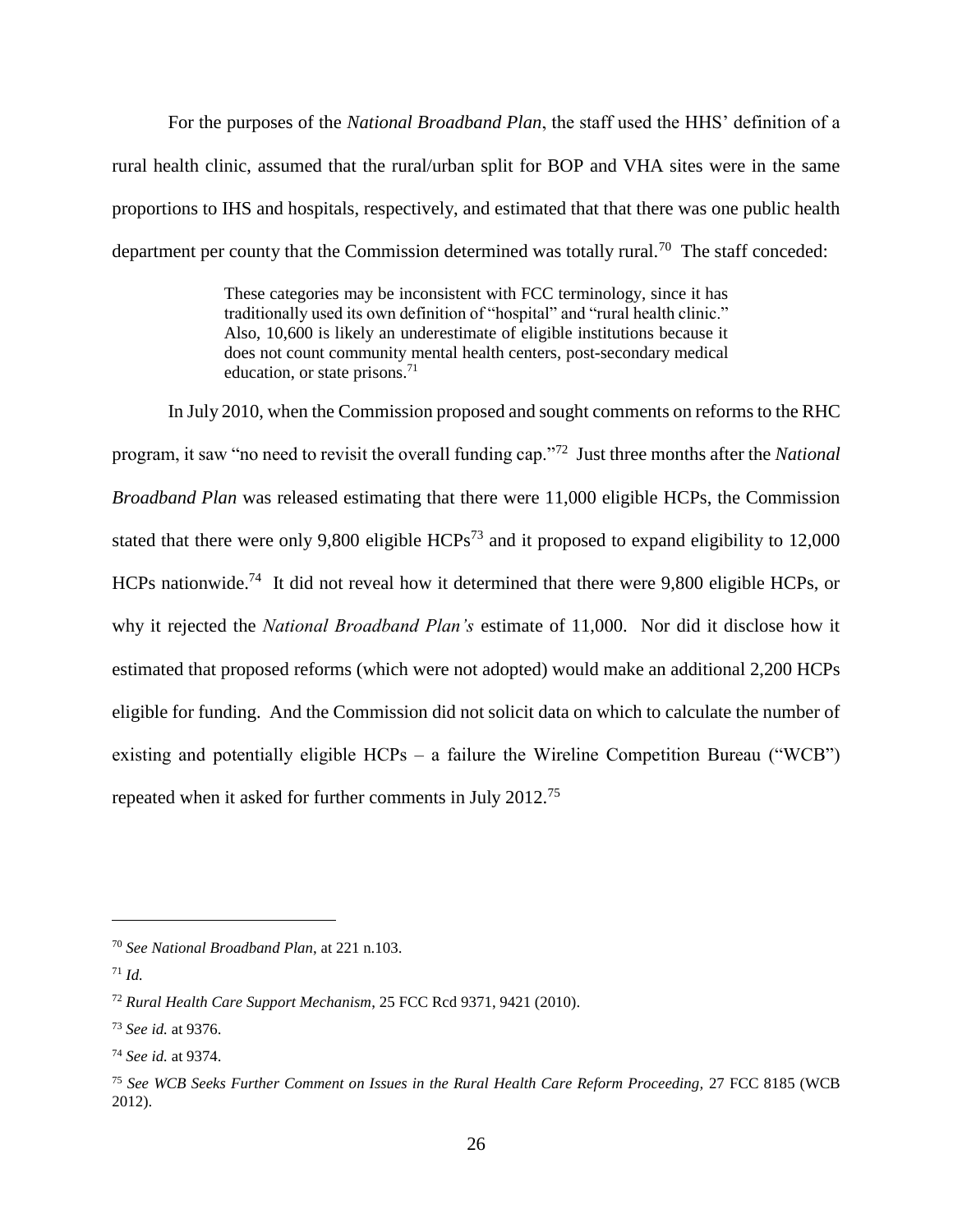In December 2012, fifteen years after it established the RHC program, the Commission raised its "estimate" of eligible rural HCPs to 10,000, but left its \$400 million cap undisturbed.<sup>76</sup> Table 3 sets forth the figures the Commission used to come up with its estimate.<sup>77</sup>

|--|

| Post-secondary educational institutions offering health care instruction, |        |
|---------------------------------------------------------------------------|--------|
| teaching hospitals, and medical schools                                   | 625    |
| <b>FOHCs</b>                                                              | 2,612  |
| Rural local health departments                                            | 2,136  |
| Rural community mental health centers                                     | 263    |
| Rural non-profit hospitals                                                | 1,674  |
| Rural health clinics                                                      | 2,741  |
| Total                                                                     | 10.051 |

The Commission's latest estimate of eligible rural HCPs rests on shaky data. For the first statutory category, the Commission continued reliance on its 1997 finding that there were 625 institutions that offered a postsecondary medical education.<sup>78</sup> It made no attempt to determine, for example, the number of the nation's 1,007 teaching hospitals<sup>79</sup> and 162 medical schools<sup>80</sup> that were eligible HCPs. In any event, it was unreasonable for the Commission to assume that there had been no change in the number of eligible institutions of higher medical education since 1997.

The Commission adopted the staff's finding in the *National Broadband Plan* that there

<sup>76</sup> *See HCF Order*, 27 FCC Rcd at 16723.

<sup>77</sup> *See id.* at 16723 n.266.

<sup>78</sup> *Compare USF First R&O*, 12 FCC Rcd at 9141 n.1845 *with HCF Order*, 27 FCC Rcd at 16723 n.266.

<sup>79</sup> *See* Association of American Medical Colleges, *Key Facts about Teaching Hospitals* 2 (Feb. 2009), [https://www.aamc.org/download/82452/data/keyfactsaboutth.pdf.](https://www.aamc.org/download/82452/data/keyfactsaboutth.pdf)

<sup>80</sup> *See* Association of American Medical Colleges, *AAMC Organizational Directory Search Result*, [https://members.aamc.org/eweb/DynamicPage.aspx?site=AAMC&webcode=AAMCOrgSearchResult&orgtype=Me](https://members.aamc.org/eweb/DynamicPage.aspx?site=AAMC&webcode=AAMCOrgSearchResult&orgtype=Medical%20School) [dical%20School](https://members.aamc.org/eweb/DynamicPage.aspx?site=AAMC&webcode=AAMCOrgSearchResult&orgtype=Medical%20School) (last visited Nov. 16, 2015).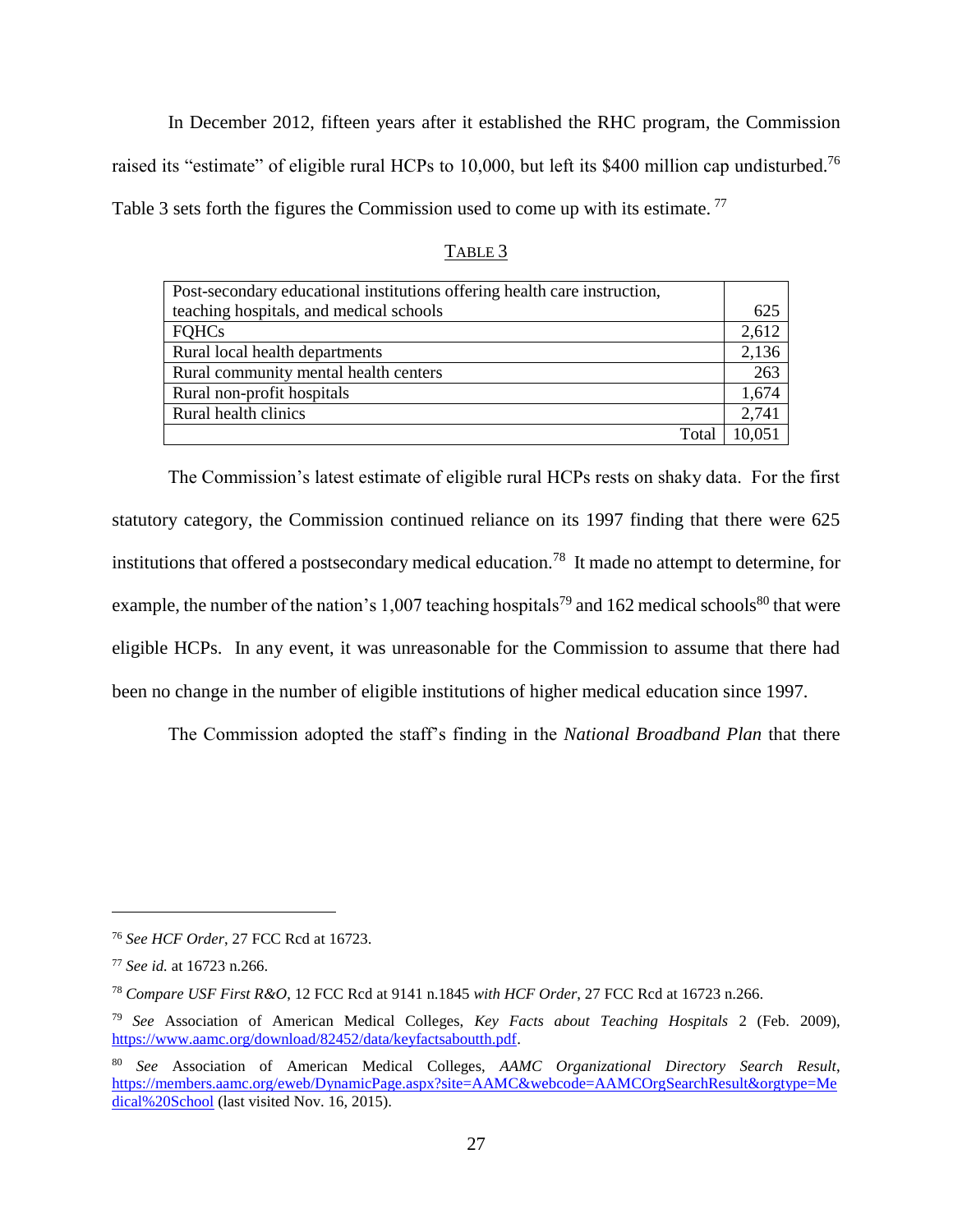<span id="page-31-0"></span>were 2,612 FQHCs, $81$  the source of which was not disclosed.  $82$  However, according to the National Association of Community Health Centers ("NACHC"), there were 1,202 FQHCs, *and*  9,170 FQHC delivery sites, in the United States (including U.S. territories) in 2013.<sup>83</sup> It is not known how many FQHCs and delivery sites are located in rural areas.

The Commission arrived at its estimate that there were 2,136 rural local health departments ("LHDs") "by multiplying the percentage of rural counties in each state with the number of local health departments in the state."<sup>84</sup> But there was no need for an estimate. The address of each one of the nation's 2,533 LHDs<sup>85</sup> is available.<sup>86</sup> The Commission could have determined whether an LHD is at an FCC-approved rural location by using USAC's eligible rural areas search tool $87$  in conjunction with the Texas A&M geocode location tool.<sup>88</sup> For example, using these tools, the SHLB Coalition was able to identify 28 of the 64 LHDs in New Mexico as being rural LHDs.

<sup>81</sup> *See HCF Order,* 27 FCC Rcd at 16723 n.266. FQHCs include all organizations receiving grants under § 330 of the Public Health Service Act ("PHSA"). FQHCs qualify for enhanced reimbursement from Medicare and Medicaid, as well as other benefits. FQHCs must serve an underserved area or population, offer a sliding fee scale, provide comprehensive services, have an ongoing quality assurance program, and have a governing board of directors. Certain tribal organizations and FQHC Look-Alikes (an organization that meets PHSA § 330 eligibility requirements, but does not receive grant funding) also may receive special Medicare and Medicaid reimbursement. *See* Health Resources and Services Administration, HHS, *What Are FQHCs?*, [http://www.hrsa.gov/healthit/toolbox/RuralHealthITtoolbox/Introduction/qualified.html.](http://www.hrsa.gov/healthit/toolbox/RuralHealthITtoolbox/Introduction/qualified.html)

<sup>82</sup>*See National Broadband Plan* at 221 n.103.

<sup>83</sup> *See* NACHC, *Key Health Center Data by State, 2013*, [http://www.nachc.com/client/2013%20Key%20facts%20by%20state%20data.pdf.](http://www.nachc.com/client/2013%20Key%20facts%20by%20state%20data.pdf) NACHC did not include approximately 100 FQHC Look-Alikes. *See id.*

<sup>84</sup> *HCF Order*, 27 FCC Rcd at 16723 n.266.

<sup>85</sup> *See* NATIONAL ASSOCIATION OF COUNTY & CITY HEALTH OFFICIALS, 2013 NATIONAL PROFILE OF LOCAL HEALTH DEPARTMENTS, Jan. 2014, at 4, [http://www.naccho.org/topics/infrastructure/profile/upload/2013-National-Profile-of-](http://www.naccho.org/topics/infrastructure/profile/upload/2013-National-Profile-of-Local-Health-Departments-report.pdf)[Local-Health-Departments-report.pdf.](http://www.naccho.org/topics/infrastructure/profile/upload/2013-National-Profile-of-Local-Health-Departments-report.pdf)

<sup>86</sup> *See* National Association of County & City Health Officials, *Directory of Local Health Departments (LHD Index),*  <http://naccho.org/about/lhd/> (last visited Dec. 7, 2015).

<sup>87</sup> *See* USAC, *Rural Health Care Program Step 2 Determine Eligibility*, [http://www.usac.org/rhc/healthcare](http://www.usac.org/rhc/healthcare-connect/individual/step02/)[connect/individual/step02/](http://www.usac.org/rhc/healthcare-connect/individual/step02/) (last visited Dec. 7, 2015).

<sup>88</sup>*See* Texas A&M Geoservices, *Non-Parsed Postal Address Geocoding,* <http://geoservices.tamu.edu/Services/Geocode/Interactive/> (last visited Dec. 7, 2015).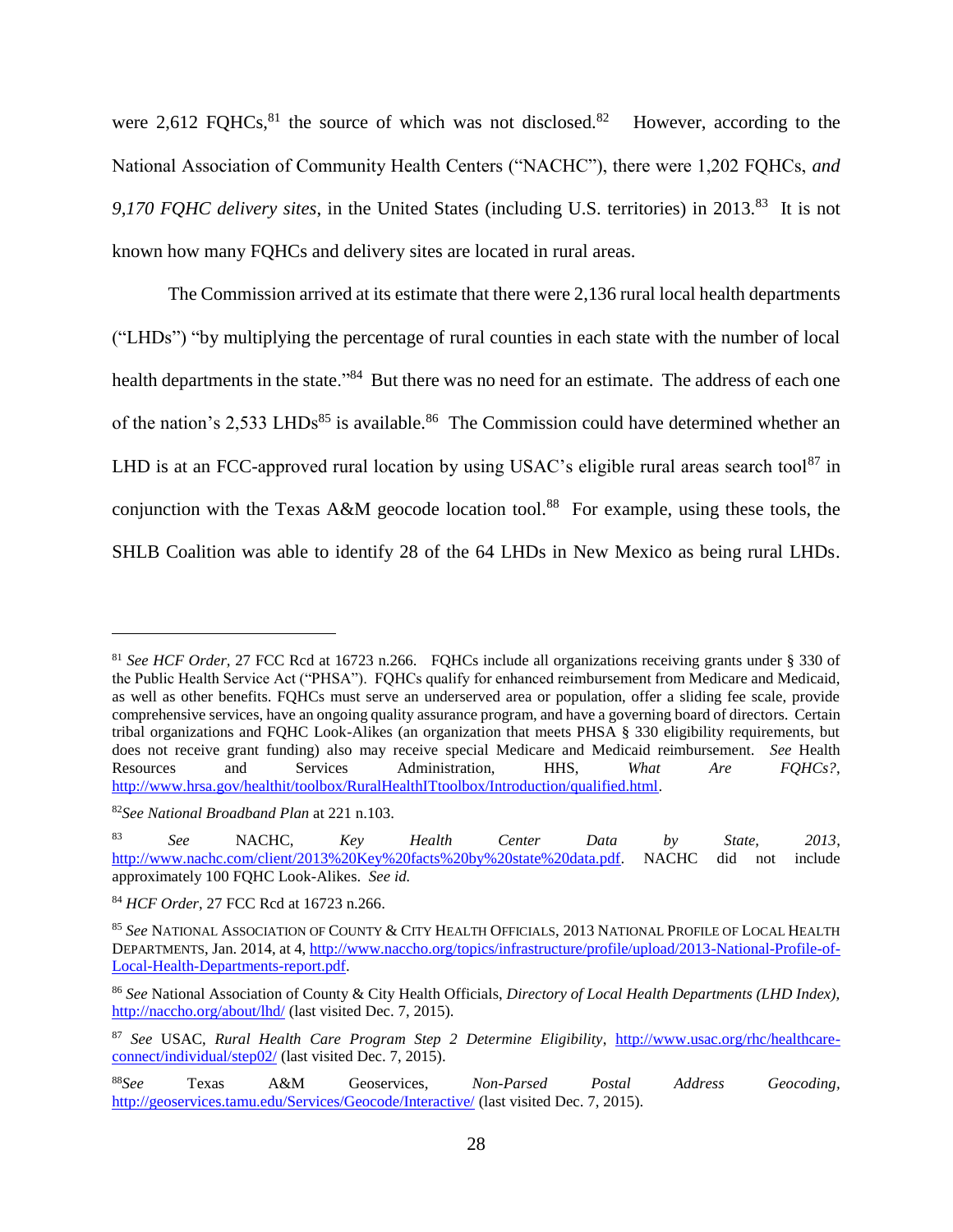Thus, the Commission can ascertain the exact number of rural LHDs that are eligible for funding.

The Commission estimated that there were 2,741 rural health clinics based solely on an oral *ex parte* presentation made by John Gale, a health services researcher, to the WCB on March 29, 2012.<sup>89</sup> Mr. Gale gave the WCB a "general overview" of the rural health clinic designation under the rules of the HHS' Centers for Medicare & Medicaid Services ("CMS"), and he stated that in 2012 there were approximately 3,950 rural health clinics nationwide.<sup>90</sup> He estimated that "about" 51% of rural health clinics are independent, and "about" 30% to 40% of independent rural health clinics are public or not-for-profit.<sup>91</sup> Mr. Gale also stated that "almost all" of the 49% of the rural health clinics that are provider-based are public or not-for-profit.<sup>92</sup> Based on Mr. Gale's approximations, the WCB calculated that there were 2,741 rural health clinics ( $(3,950 \times .51 \times .40)$ )  $= 805.5 + (3,950 \text{ x } .49 = 1,935.5)$ .

Once again, it was not necessary for the Commission to estimate based on expert approximations. The names and addresses of the 4,084 Medicare-certified rural health clinics<sup>93</sup> are publicly available.<sup>94</sup> Because the CMS treats non-urbanized areas as rural,<sup>95</sup> it is necessary to use USAC's eligible rural areas search tool and Texas A&M's geocode location tool to determine

 $\overline{a}$ 

<sup>92</sup> *Id.*

<sup>89</sup> *See HCF Order*, 27 FCC Rcd at 16723 n.266; Letter from Linda L. Oliver to Marlene H. Dortch, WC Dkt. No. 02- 60 (Mar. 29, 2012) ("WCB Letter").

<sup>90</sup> WCB Letter at 1.

<sup>91</sup> *Id.*

<sup>93</sup> *See* The Henry J. Kaiser Family Foundation, *Number of Medicare Certified RHCs* 2, [http://kff.org/other/state](http://kff.org/other/state-indicator/total-rural-health-clinics/)[indicator/total-rural-health-clinics/](http://kff.org/other/state-indicator/total-rural-health-clinics/) (visited Nov. 17, 2015).

<sup>94</sup> *See* CMs, *Medicare Certified RHCs*, [https://www.cms.gov/Outreach-and-Education/Medicare-Learning-Network-](https://www.cms.gov/Outreach-and-Education/Medicare-Learning-Network-MLN/MLNProducts/downloads/rhclistbyprovidername.pdf)[MLN/MLNProducts/downloads/rhclistbyprovidername.pdf](https://www.cms.gov/Outreach-and-Education/Medicare-Learning-Network-MLN/MLNProducts/downloads/rhclistbyprovidername.pdf) (last visited Nov. 17, 2015).

<sup>&</sup>lt;sup>95</sup> To qualify as a Medicare-certified RHC, a clinic must be located in a non-urbanized area, as defined by the Census Bureau, which has been designated (within the previous 4 years) by the Health Resources and Services Administration as a federally designated or certified shortage area. *See* CMS, *RHC Rural Health Fact Sheet* 2, [https://www.cms.gov/Outreach-and-Education/Medicare-Learning-Network-MLN/MLNProducts/down](https://www.cms.gov/Outreach-and-Education/Medicare-Learning-Network-MLN/MLNProducts/down-loads/RuralHlthClinfctsht.pdf)[loads/RuralHlthClinfctsht.pdf.](https://www.cms.gov/Outreach-and-Education/Medicare-Learning-Network-MLN/MLNProducts/down-loads/RuralHlthClinfctsht.pdf)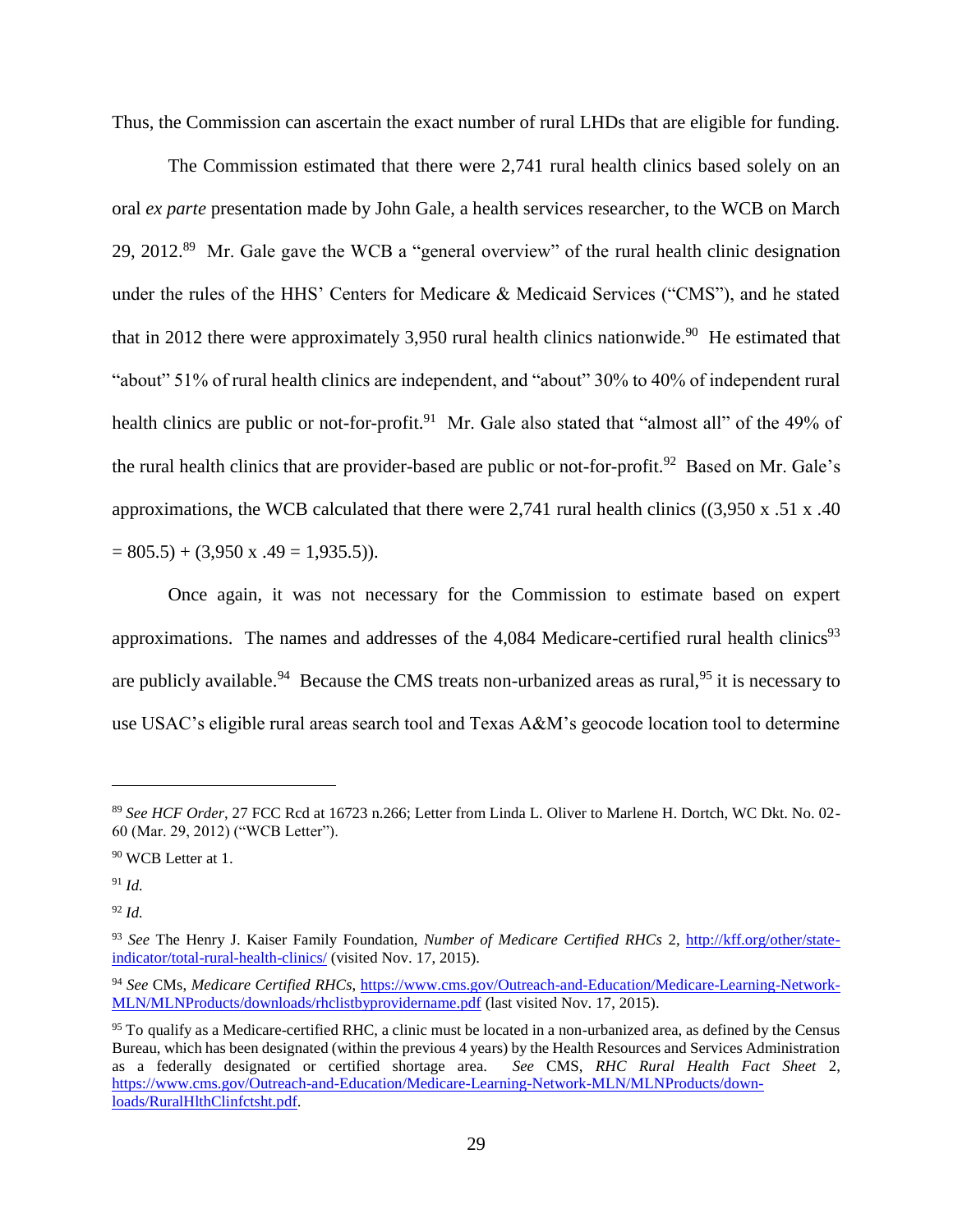if a rural health clinic is at an FCC-approved rural location. The SHLB Coalition went through that exercise with respect to the 59 rural health clinics in Maine, New York and New Mexico, and it was able to determine that 100% of the rural health clinics in those three states would be classified as rural for the purposes of the RHC program.

The methodologies employed by the Commission to formulate its 2012 estimate of 10,000 eligible rural HCPs were inadequate or largely unexplained.<sup>96</sup> Moreover, by failing to consider a substantial number of FQHC delivery sites (almost 10,000), it appears to have grossly undercounted the number of potentially eligible  $HCPs$ <sup>97</sup> Because the funding cap must be derived from an accurate accounting of the number of potentially-eligible rural HCPs, the Commission should specifically seek public comment concerning the facts and expert opinion relevant to the number of eligible rural HCPs in each of the statutory categories. Information about fiber availability to potentially eligible HCPs should also be sought.<sup>98</sup>

### <span id="page-33-0"></span>**B. Establish Mechanisms to Provide Short-Term Relief in the Event the Rural Health Care Program Demand Exceeds the Cap**

With or without rule changes to the HCF program, it is possible the RHC program funding cap will be hit within the next few years. The Commission should therefore act now to establish mechanisms to address the cap on a temporary basis. This will provide a buffer period during which the Commission can consider a cap increase to avoid triggering automatic reductions in

<sup>&</sup>lt;sup>96</sup> The Commission determined that there were 263 rural community mental health centers on the basis of an estimate of the Health Resources and Services Administration that was "adjusted" based on the Commission's definition of a rural HCP. *HCF Order*, 27 FCC Rcd at 16723 n.266. It calculated that there were 1,674 rural non-profit hospitals "by multiplying the percentage of rural community hospitals by the total number of non-profit hospitals." *Id.*

<sup>97</sup> *See* NACHC, *Key Health Center Data by State, 2013*, *supra* note [83.](#page-31-0)

<sup>&</sup>lt;sup>98</sup> Any estimate of costs necessary to meet minimum bandwidth targets for healthcare should take into consideration the need for physically diverse redundant connectivity. (Under current rules in both the Telecommunications Program and the HCF, there is no limit to the number of subsidized connections an eligible HCP may obtain, provided each connection is used for an eligible purpose (*i.e*., to provide health care or health care instruction). *See* 47 C.F.R. § 54.602(d) (only requiring supported connections to be used for "health care purposes").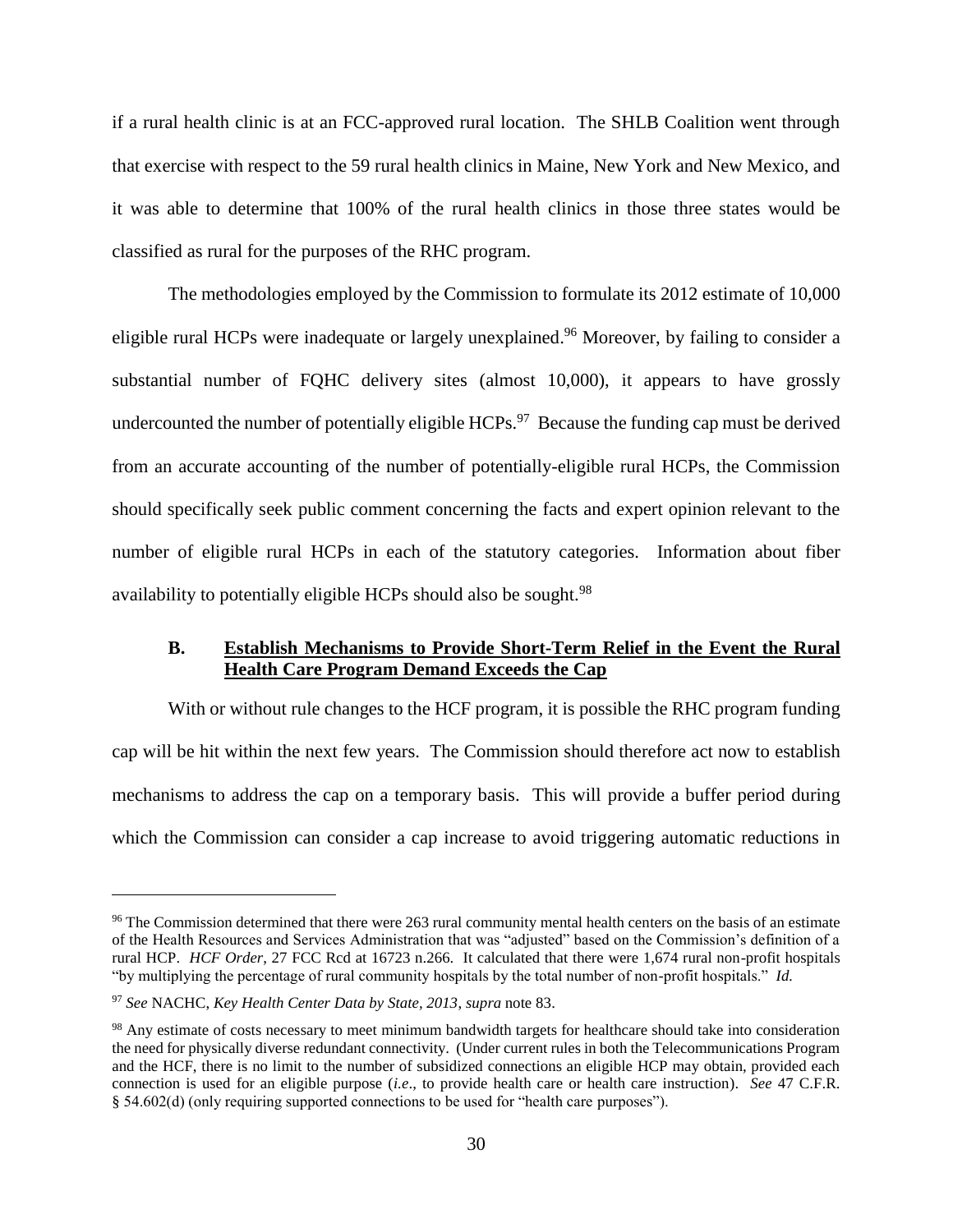support among program participants in order to stay below the cap. Petitioners support consideration of the following mechanisms to address this issue:

#### o Use Collected but Uncommitted or Undisbursed Pilot Program Funding.

The Pilot Program was capped at \$417 million but ultimately committed less than \$365 million of that (in one-time funding).<sup>99</sup> In addition, Pilot Program projects face an invoicing deadline of six years from the date of their first funding commitment, meaning all Pilot Program disbursements will be completed by  $2017$ .<sup>100</sup> Both uncommitted Pilot Program funding and committed but never-to-be disbursed Pilot Program funding should be made available to support temporary overruns for the RHC programs.

#### o Use De-committed RHC Funds from Prior Funding Years.

Similar to the E-rate program, each year a percentage of RHC program funding commitments (in both the HCF and Telecommunications Program) are never invoiced by applicants. This is a program feature because a funding commitment is simply a not-to-exceed amount based on contracts and rates available at the time the funding commitment is made. Actual services delivered will often differ from the commitment amount (disbursements are never made in excess of the funding commitment amount).

The Commission should establish a rule-based deadline after which all committed but uninvoiced funding is de-committed but remains available for future years. This rule could be similar to the Pilot Program – allowing invoicing to occur up to six years from the date of the relevant funding commitment.<sup>101</sup> Such a rule would automatically create an available supply of de-

<sup>99</sup> *See HCF Order*, 27 FCC Rcd at 16685.

<sup>100</sup> *See Rural Health Care Support Mechanism*, 26 FCC Rcd 6619, 6628 (2011).

<sup>&</sup>lt;sup>101</sup> *But see* 47 C.F.R. § 54.645(b) (establishing a deadline for HCF invoices of six months from the last day of the funding commitment period).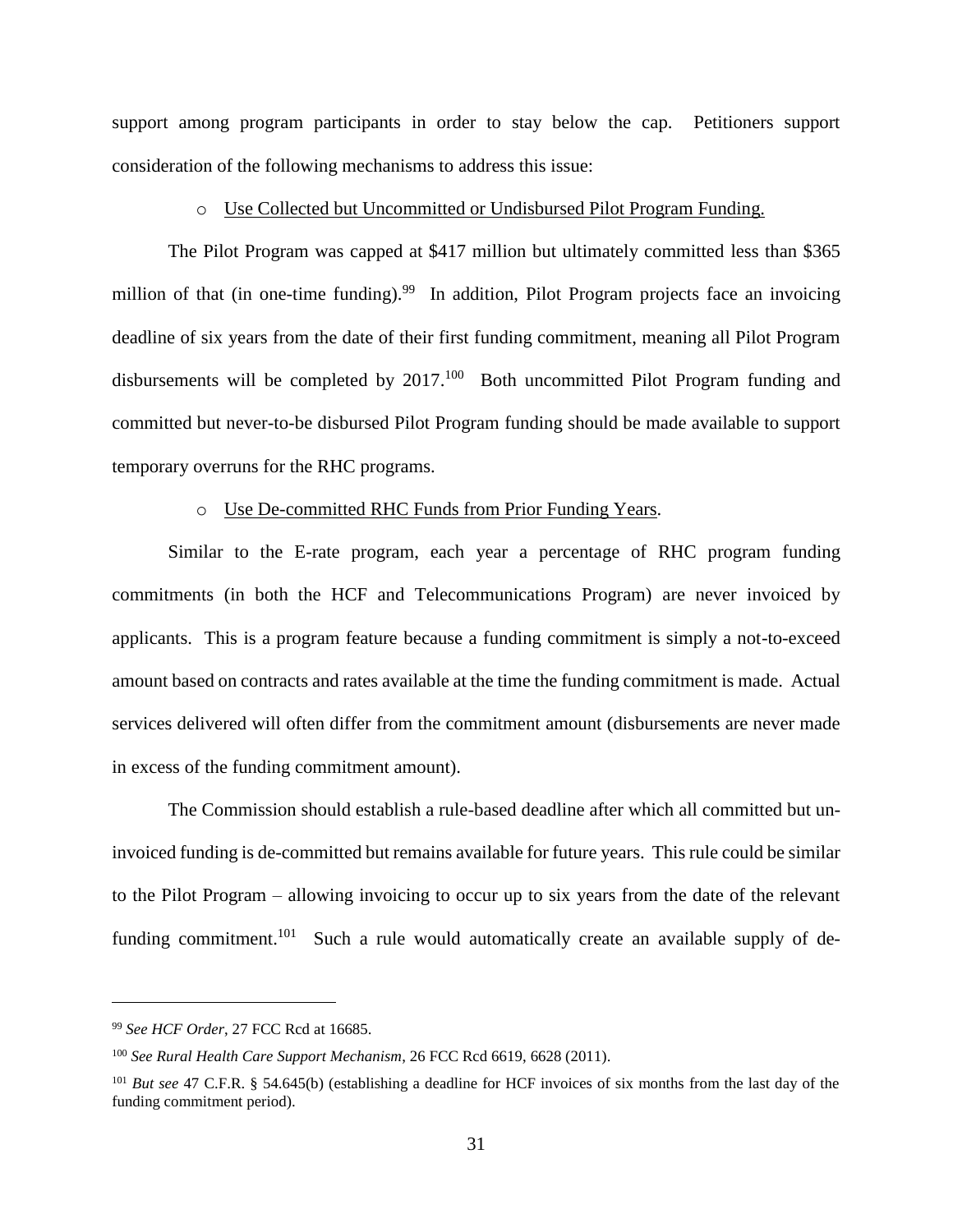committed funds each year. Similar to the E-rate program which rolls over de-committed funds to allow the program to exceed its annual cap,  $102$  the Commission should hold de-committed RHC funds and allow them to accumulate in order to fund potential future cap overruns.

#### o Make Available Funds Not Committed In Prior Years

One final option the Commission could consider to address potential future cap overruns is to utilize undisbursed funds from prior years. Essentially this would mean allowing spending below the cap each year to accumulate on an absolute basis. If the Commission started in 2005 – the first year disbursements equaled approximately 10% of available funding – the approximate accumulations are reflected in the Table 4 below:

|      | CAP |             | Disbursed <sup>103</sup> |                           | Unspent     |    | Available     |
|------|-----|-------------|--------------------------|---------------------------|-------------|----|---------------|
| 2005 | \$  | 400,000,000 | \$<br>40,000,000         | \$                        | 360,000,000 | \$ | 360,000,000   |
| 2006 | \$  | 400,000,000 | \$<br>45,300,000         | $\boldsymbol{\mathsf{S}}$ | 354,700,000 | \$ | 714,700,000   |
| 2007 | \$  | 400,000,000 | \$<br>53,800,000         | \$                        | 346,200,000 | \$ | 1,060,900,000 |
| 2008 | \$  | 400,000,000 | \$<br>49,500,000         | \$                        | 350,500,000 | \$ | 1,411,400,000 |
| 2009 | \$  | 400,000,000 | \$<br>60,700,000         | \$                        | 339,300,000 | \$ | 1,750,700,000 |
| 2010 | \$  | 400,000,000 | \$<br>86,000,000         | $\boldsymbol{\mathsf{S}}$ | 314,000,000 | \$ | 2,064,700,000 |
| 2011 | \$  | 400,000,000 | \$<br>81,500,000         | \$                        | 318,500,000 | \$ | 2,383,200,000 |
| 2012 | \$  | 400,000,000 | \$<br>106,000,000        | \$                        | 294,000,000 | \$ | 2,677,200,000 |
| 2013 | \$  | 400,000,000 | \$<br>92,000,000         | \$                        | 308,000,000 | \$ | 2,985,200,000 |

TABLE 4

Even if the Commission made a percentage of undisbursed funds from prior years available, this would allow disbursements using unspent funds for a period of time, thereby

<sup>102</sup> *See* 47 C.F.R. § 54.507(a)(6) ("All funds collected that are unused shall be carried forward into subsequent funding years for use in the schools and libraries support mechanism in accordance with the public interest and notwithstanding the annual cap.");  $§ 54.507(a)(5)$  ("On an annual basis . . . all funds that are collected and that are unused from prior years shall be available for use in the next full funding year of the schools and libraries mechanism in accordance with the public interest and notwithstanding the annual cap as described in this paragraph (a).).

<sup>&</sup>lt;sup>103</sup> Data source = USAC Annual Reports, [http://usac.org/about/tools/publications/annual-reports/default.aspx.](http://usac.org/about/tools/publications/annual-reports/default.aspx)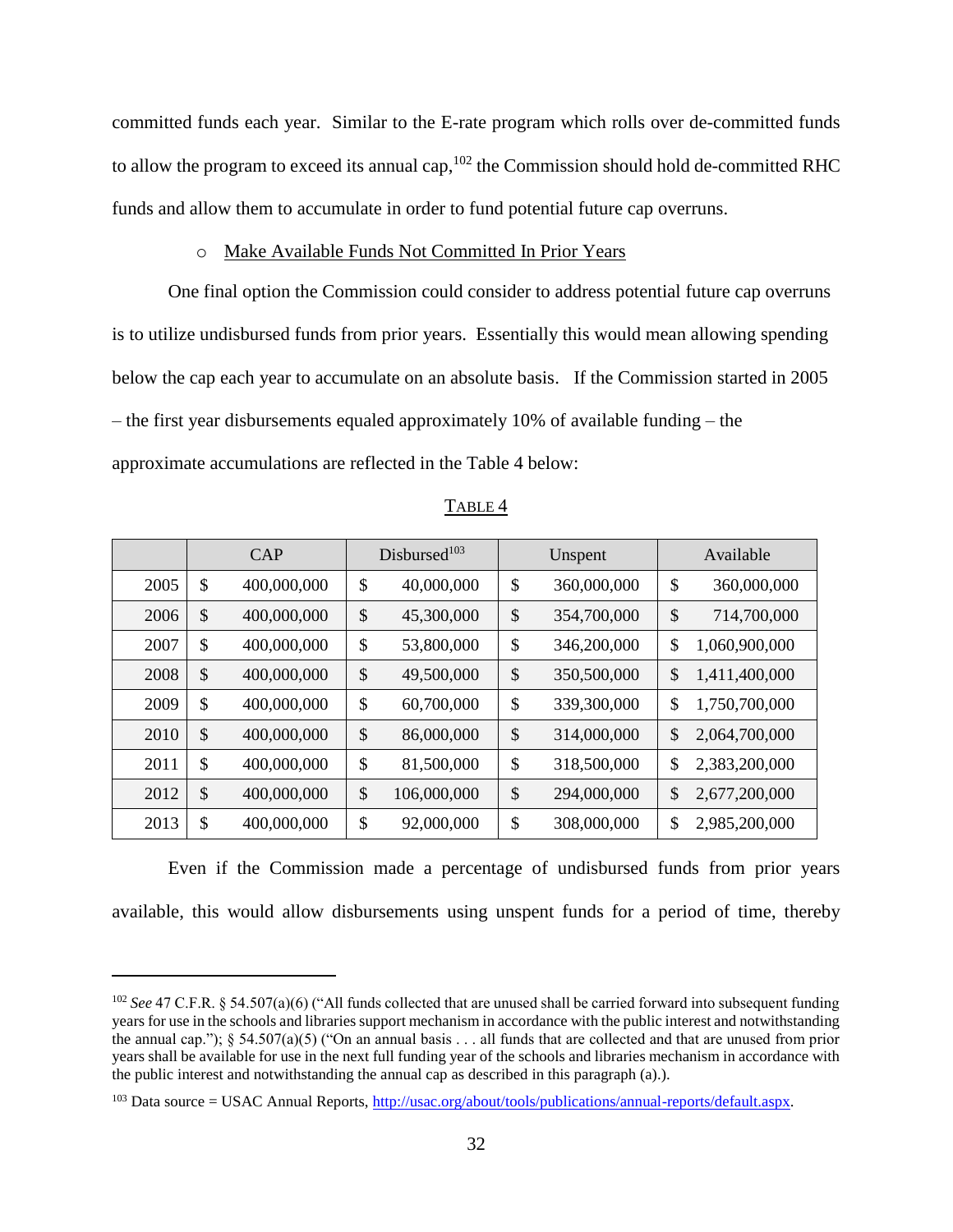allowing the Commission time to properly re-assess program objectives, establish appropriate targets, and estimate future demand.

# <span id="page-36-0"></span>**C. Improve Incentives For USAC to Administer the RHC Programs Efficiently and Effectively**

Petitioners applaud USAC and Commission staff for engaging openly with stakeholders to identify and address issues and problems in USAC systems and processes for administering the RHC programs. However, we remain concerned that RHC program participants continue to face processing delays and problems with systems functionality and that substantial progress remains to be made. We urge the Commission to review whether USAC is devoting the necessary human and technical resources to problem resolution and new systems development to consistently deliver responsive expert support, expeditious processing, and effective tools. In providing such oversight, the Commission should consider whether USAC is hamstrung by language in the *HCF Order* that appears to limit the resources USAC is permitted to devote to RHC program administration.

This language – contained in paragraph 42 of the *HCF Order* – measures "administrative efficiency" by looking at USAC's costs to administer the program as a percent of funds disbursed (or possibly committed).<sup>104</sup> Petitioners certainly agree with the intent here: to ensure the RHC programs are efficiently administered by providing USAC with appropriate incentives to disburse funding.<sup>105</sup> However, many of the RHC Program process issues appear related to slow deployment

<sup>&</sup>lt;sup>104</sup> *See HCF Order*, 27 FCC Rcd at 16698 (noting "USAC's cost to administer the ... RHC programs was nine percent of total funds disbursed in calendar year 2011, the highest of all four universal service programs.").

<sup>&</sup>lt;sup>105</sup> USAC administrative costs for the RHC program were \$12.3 million in 2014. This compares to 2014 USAC administrative costs of \$66.2 million for the E-rate program, \$21.8 million for High Cost, and \$18.8 million for Lifeline. *See USAC 2014 Annual Report* at 21, available at [http://www.usac.org/\\_res/documents/about/pdf/annual](http://www.usac.org/_res/documents/about/pdf/annual-reports/usac-annual-report-2014.pdf)[reports/usac-annual-report-2014.pdf.](http://www.usac.org/_res/documents/about/pdf/annual-reports/usac-annual-report-2014.pdf) Because RHC disbursements are low compared to the other USF programs, administrative costs *as a proportion of disbursements* are higher for RHC. Implementation of new programs such as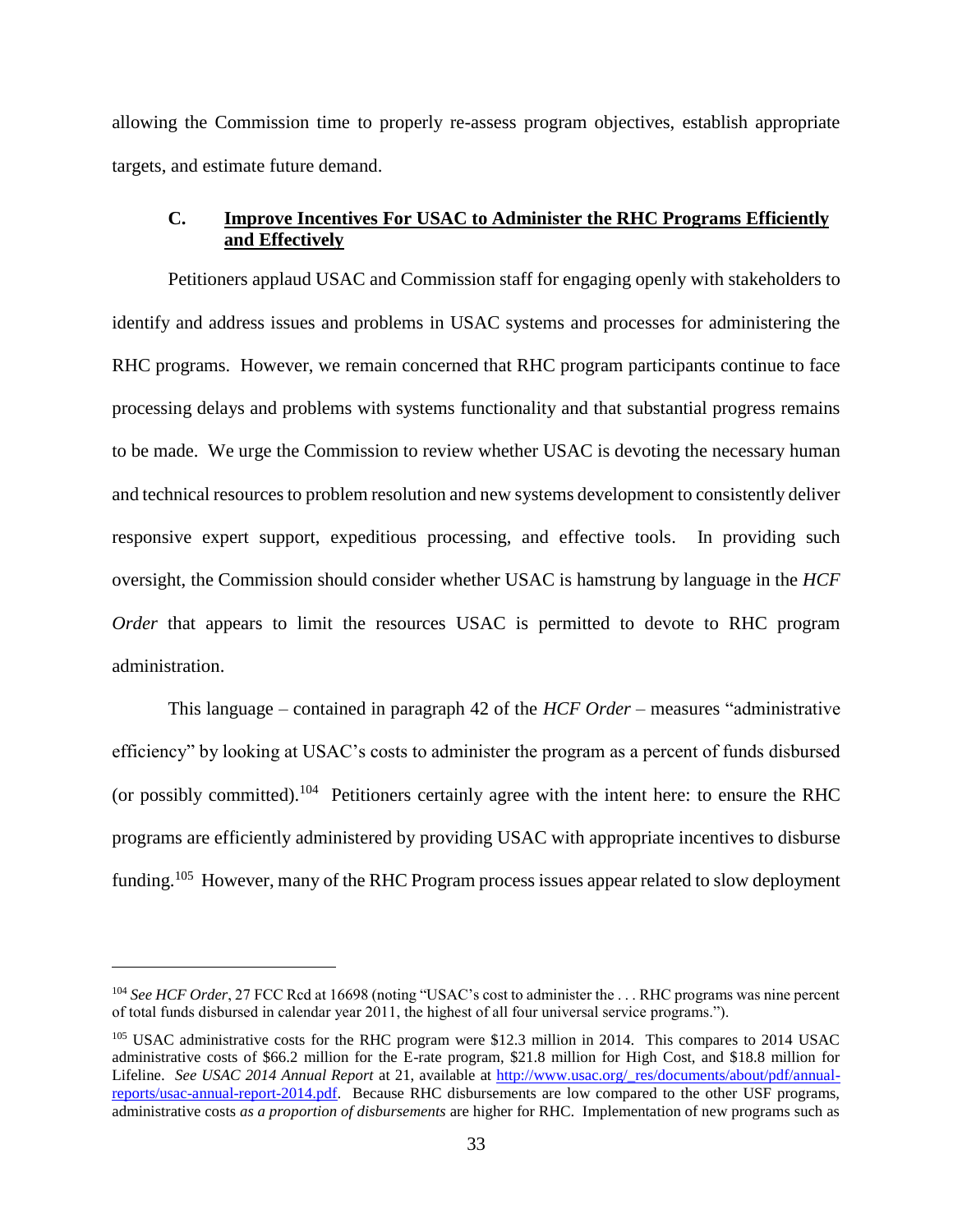of new IT systems to run the program, and the lack of personnel with significant first-hand experience with the health care industry, with Health Information Technology, or in the telecommunications industry. Accordingly, we urge the Commission to eliminate this restriction on USAC – or at least suspend it for a period of several years. USAC should be encouraged to devote whatever resources are reasonably needed to hire qualified staff or contractors and to create a robust, state-of-the-art IT system to support the RHC application processes.

Petitioners believe these administrative challenges are an urgent matter. Moreover, given the issues Petitioners have raised relative to consortia administrative costs, it should be noted that USAC administrative deficiencies have the effect of shifting costs to applicants – in the form of delay and demands on staff that interface with USAC – further increasing administrative costs to both consortia and individual applicants.

#### **D. Expand the Definition of "Rural"**

<span id="page-37-0"></span>The Commission has long recognized that certain HCPs which are not technically "rural" nonetheless "play a key role in providing health care services to rural and remote areas, and [that] discontinuing discounted services to these . . . providers could jeopardize their ability to continue offering essential health care services to rural areas."<sup>106</sup> To address this issue, the FCC has deemed "rural" certain HCPs that were rural under the FCC's pre-2005 definition, but that are not rural under the current definition.<sup>107</sup> (So-called "grandfathering".)

the HCF, however, require significant upfront costs that can be expected to decrease over time (assuming successful implementation).

<sup>106</sup> *See Rural Health Care Support Mechanism*, 26 FCC Rcd 9145, 9149 (2011) ("*Rural Grandfathering Order"*); *HCF Order, 27 FCC Rcd at 16710(permanently treating as "rural" those HCPs that were rural under the Commission's* pre-2005 definition of rural but are not rural under the current definition).

<sup>107</sup> *Rural Grandfathering Order,* 26 FCC Rcd at 9149.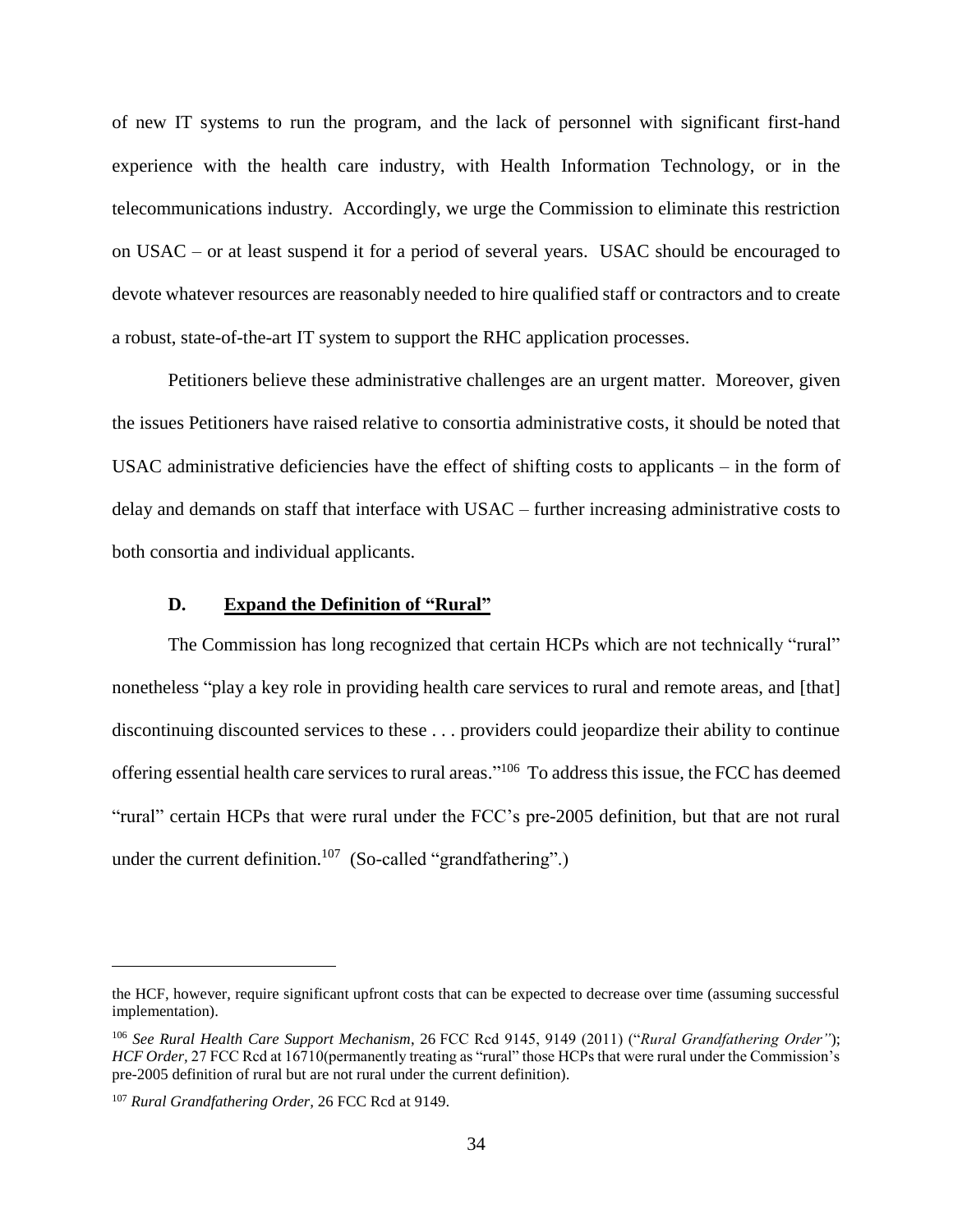As census data changes, the number of formerly rural HCPs will continue to grow.<sup>108</sup> In addition, in Petitioners' experience, other HCPs besides those that were "rural" under the pre-2005 definition exhibit characteristics the Commission recognized as significant in its *Rural* Grandfathering Order.<sup>109</sup> That is, these HCPs do not technically meet the current definition of "rural" but provide essential health care services to rural and remote areas. Accordingly, Petitioners urge the Commission to revisit this issue and either (1) comprehensively expand the definition of "rural area," and/or (2) establish a streamlined waiver process to allow the Bureau to designate as "providers of rural health care" HCPs that can demonstrate through objective criteria that they provide essential health care services to persons who reside in rural areas.

For example, in the *Rural Grandfathering Order*, in extending the rural status of the health care providers that happened to be at issue, the Commission recognized that some of the following factors were present in each case:

- "[N]ot located in large urbanized areas" and "play a key role in providing health care services to 'fundamentally rural' areas";
- Offer "critical services" to their patients;
- "[L]ocated in regions experiencing specialty health care shortages, which these facilities are seeking to remedy via telemedicine";
- Lack of access to affordable ("competitively priced") broadband services compromises ability to provide telehealth services to rural areas;
- RHC eligibility would further other federal rural health policy objectives (such as entities in receipt of other federal funding to implement telemedicine programs).<sup>110</sup>

<sup>108</sup> *See Rural Health Care Support Mechanism*, Order, 29 FCC Rcd 8609, 8610 (Wireline Comp. Bur. 2014) (directing USAC to continually update "rural areas" based on most recently available census data and Core Base Statistical Area definitions); *see also* USAC Guidance on Rurality Change, [http://www.usac.org/rhc/rurality-change/.](http://www.usac.org/rhc/rurality-change/)

<sup>109</sup> *See Rural Grandfathering Order,* 26 FCC Rcd. at 9149-51.

<sup>110</sup> *See id*.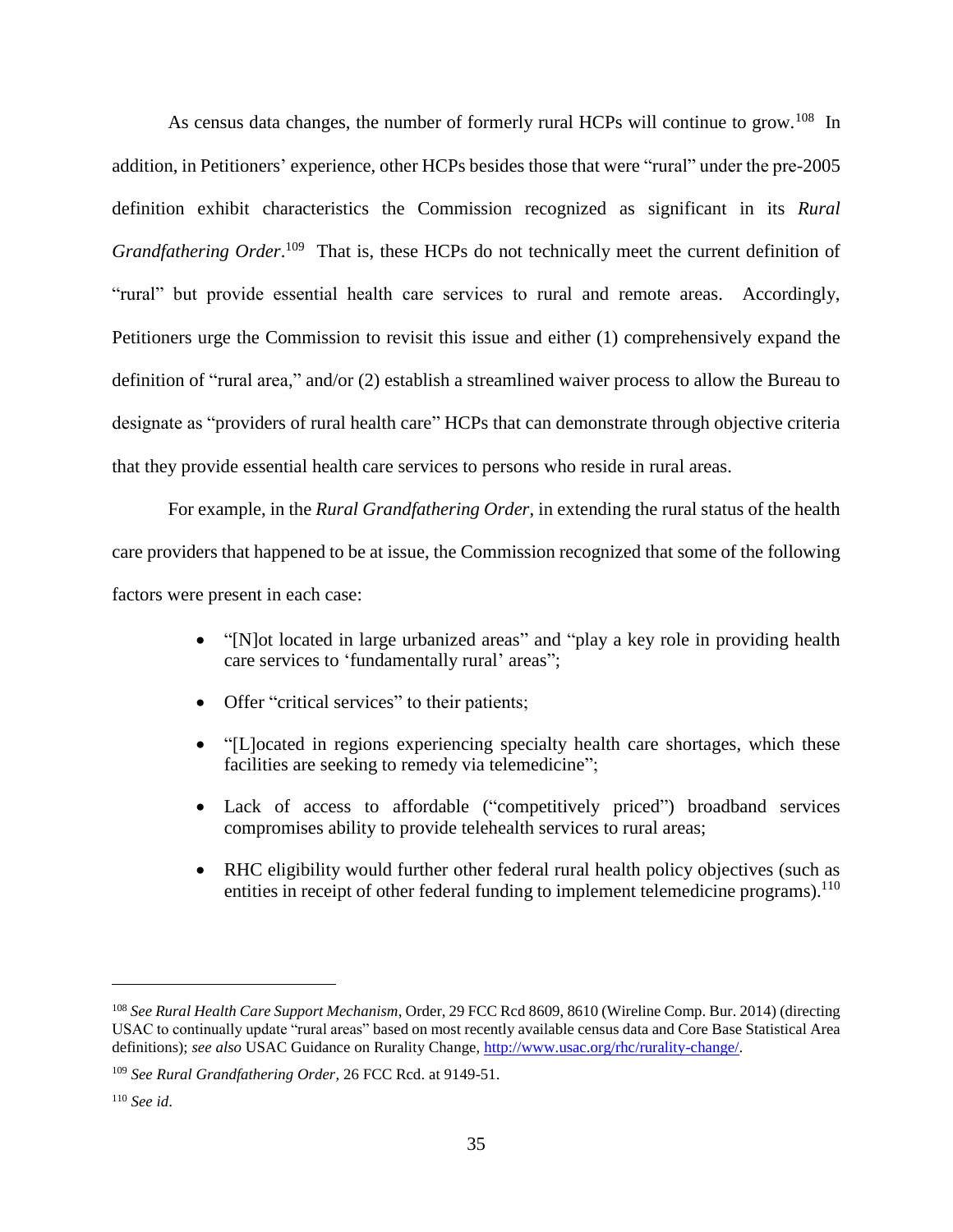The Commission should seek comment on whether the presence of one or more of these factors should provide a basis for otherwise eligible entities that do not meet its current definition of rural to nonetheless obtain a rural classification.<sup>111</sup>

# <span id="page-39-0"></span>**E. Clarify HCP Eligibility Categories**

Section  $254(h)(7)$  of the Act specifically lists the types of health care entities eligible to

receive universal service support. These include the following:

(i) post-secondary educational institutions offering health care instruction, teaching hospitals, and medical schools;

(ii) community health centers or health centers providing health care to migrants;

- (iii) local health departments or agencies;
- (iv) community mental health centers;

(v) not-for-profit hospitals;

(vi) rural health clinics; and

(vii) consortia of HCPs consisting of one or more entities described in clauses (i) through  $(vi)$ .<sup>112</sup>

<sup>&</sup>lt;sup>111</sup> A good example of an HCP that is not rural under the current rule but that may meet these criteria is Hi-Desert Medical Center ("Hi-Desert"), located in Joshua Tree, California (San Bernardino County). Joshua Tree has a population of less than 7500 and lays in the Morongo Basin, on the southern edge of the Mohave desert, the northern edge of Joshua Tree National Park, and between the San Bernardino National Forest to the east and the 187,000 acre Sheephole Wilderness in the west. With bighorn sheep, mountain lions, black bears, and coyotes roaming the surrounding hills, it is far from urban. *See* Big Morongo Canyon Preserve, wildlife listing, [http://www.bigmorongo.org/a32Wildlife.htm.](http://www.bigmorongo.org/a32Wildlife.htm) San Bernardino County at 20,105 square miles is the largest county in the country, almost twice the size of the state of Massachusetts, but with a population density one-tenth that of Massachusetts – with most of that population concentrated in the San Bernardino Valley near to Los Angeles. Hi-Desert is the primary provider of healthcare services in the Morongo Basin area (which also includes the cities of Yucca Valley, Twenty-Nine Palms, and the Twenty-Nine Palms Naval Airbase). Hi-Desert is owned by the citizens of the communities it serves in the Morongo Basin and is the area's third largest employer. In 2010, Hi-Desert provided charity and uncompensated care totaling \$3.3 million to those in need. *See* National Center for Rural Health Works*,* THE ECONOMIC IMPACT OF HI-DESERT MEDICAL CENTER ON THE ZIP CODE MEDICAL SERVICE AREA IN SAN BERNARDINO CO., CALIFORNIA 5 (2011), available at [http://www.hdmc.org/News%20Releases/2012economicImpact.pdf.](http://www.hdmc.org/News%20Releases/2012economicImpact.pdf)

<sup>112</sup> *See* 47 U.S.C. § 254(h)(7).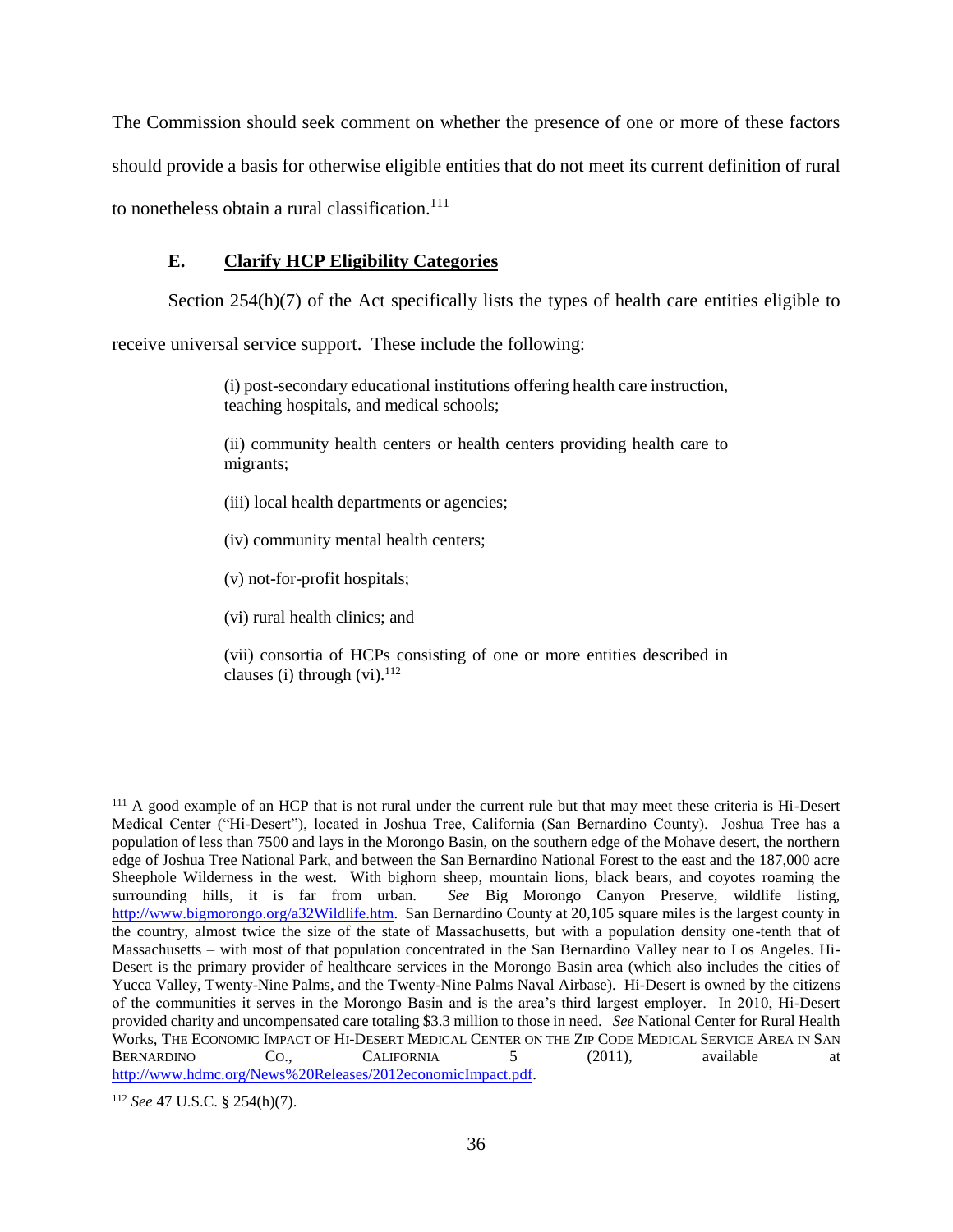Despite the specificity of this list, program participants are not always able to determine on their own whether particular entities are eligible.

In some cases eligibility can be reasonably assumed using governmental sources. For example, a list of the 4,084 CMS-certified rural health clinics by state is available online.<sup>113</sup> In other cases, eligibility cannot be reasonably assumed – for example, a health clinic that is not certified by CMS (but that is public or non-profit) may nonetheless be an eligible "rural health clinic" for purposes of RHC support. For example emergency departments in for-profit rural hospitals,<sup>114</sup> or health clinics located in rural schools or prisons may be eligible "rural health" clinics."

While USAC provides an "eligibility criteria checklist" for community mental health centers, it is not clear how this checklist is used by USAC and neither the Commission nor USAC provide guidance regarding the five other eligibility types.<sup>115</sup> This creates uncertainty for both program participants and for policy makers who must understand the number of potential program participants to assess potential demand for program funding (addressed in Section V.A, *supra*). Indeed, in many cases, the only way to know for certain if a site is eligible is to submit a request for services (or in the case of HCF, a Form 460 Eligibility and Registration Form) to USAC and wait for a determination.

<sup>113</sup> *See supra* note 88. *See also* 42 U.S.C. § 1395x(aa)(2) (defining "rural health clinic"). As noted earlier, a rural health clinic on the CMS list that is not "rural" using the Commission's definition of rural may nonetheless be ineligible for RHC support.

<sup>114</sup> *See* Rural Health Care Support Mechanism, 18 FCC Rcd 24546, 24553-55 (2003) (dedicated emergency rooms within rural for-profit hospitals that participate in Medicare eligible for support as "rural health clinics") ("*2003 Report and Order"*).

<sup>&</sup>lt;sup>115</sup> Compare, for example, the USAC E-rate Program eligibility guidance [http://www.usac.org/sl/applicants/before](http://www.usac.org/sl/applicants/before-youbegin/definitions.aspx)[youbegin/definitions.aspx](http://www.usac.org/sl/applicants/before-youbegin/definitions.aspx) to the RHC program [http://www.usac.org/rhc/telecommunications/health-care](http://www.usac.org/rhc/telecommunications/health-care-providers/eligibility.aspx)[providers/eligibility.aspx](http://www.usac.org/rhc/telecommunications/health-care-providers/eligibility.aspx) which mostly restates 47 C.F.R. § 54.600, which itself simply restates Section 254(h)(7) of the Act.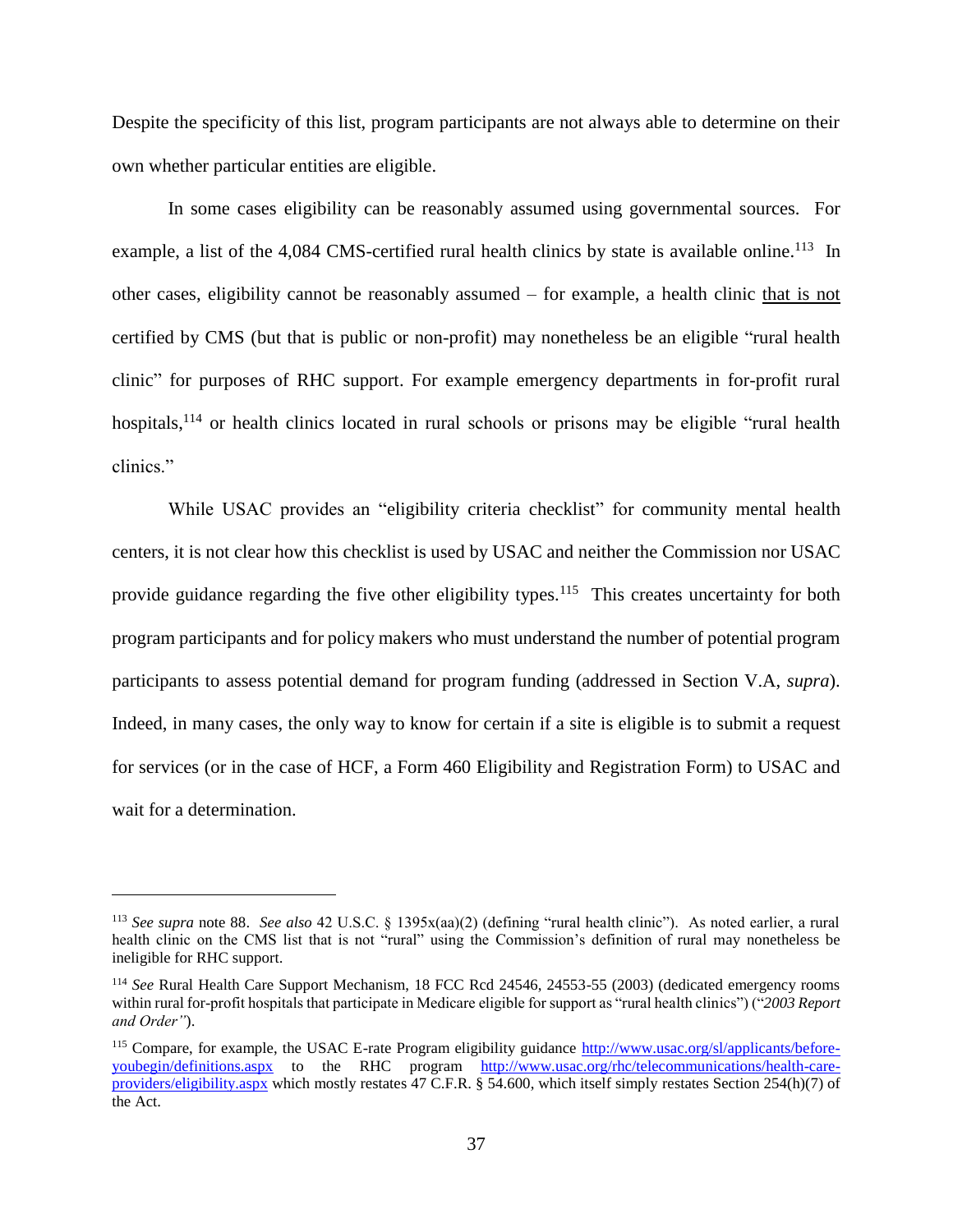At a minimum, in order to aid existing and potential program participants, the Commission should provide, or direct USAC to provide, "eligibility criteria checklists" for each statutory eligible entity type. To help USAC establish these eligibility checklists, the Commission could clarify whether the scope of the Section 254(h)(7) eligibility types can be determined by reference to statutory definitions provided in other federal statutes such as the Social Security Act.<sup>116</sup> The Commission could further clarify whether certifications from other federal agencies that a particular entity falls within one of the relevant statutory definitions must be recognized by USAC. (This is would be similar to the E-rate program using National School Lunch Program data to determine eligibility for E-rate discounts. $117$ )

The Commission should also clarify that the Section  $254(h)(7)(B)$  health care provider types are more expansive than other federal statutes using the same or similar terms. For example, being certified by CMS as a "federal qualified health center" should translate into automatic classification as an eligible "community health center" – but an entity that provides functionally similar services should also be considered eligible. If this approach were clearly adopted, in cases where other agencies have certified a particular entity's classification as an eligible entity type, USAC would not need to perform a functional analysis of eligibility – helping USAC streamline its eligibility determination processes.

In 2003, the Commission adopted such a "functional" definition of eligibility when it determined that certain emergency rooms function as rural health clinics, and that part-time providers of eligible services should be considered eligible entities on a pro rata basis:

<sup>116</sup> *See, e.g.,* 42 U.S.C. § 1395x(ff)(3)(B) (defining "community mental health center"); *id*. § 1395x(aa)(3) (defining "federally qualified health center"). The Commission should also clarify that non-profit consortium lead entities that are owned or controlled by eligible HCPs are eligible under Section 254(h)(7)(vii) (so-called "consortia of the above").

<sup>117</sup> *See, e.g.,* 47 C.F.R. § 54.505(c).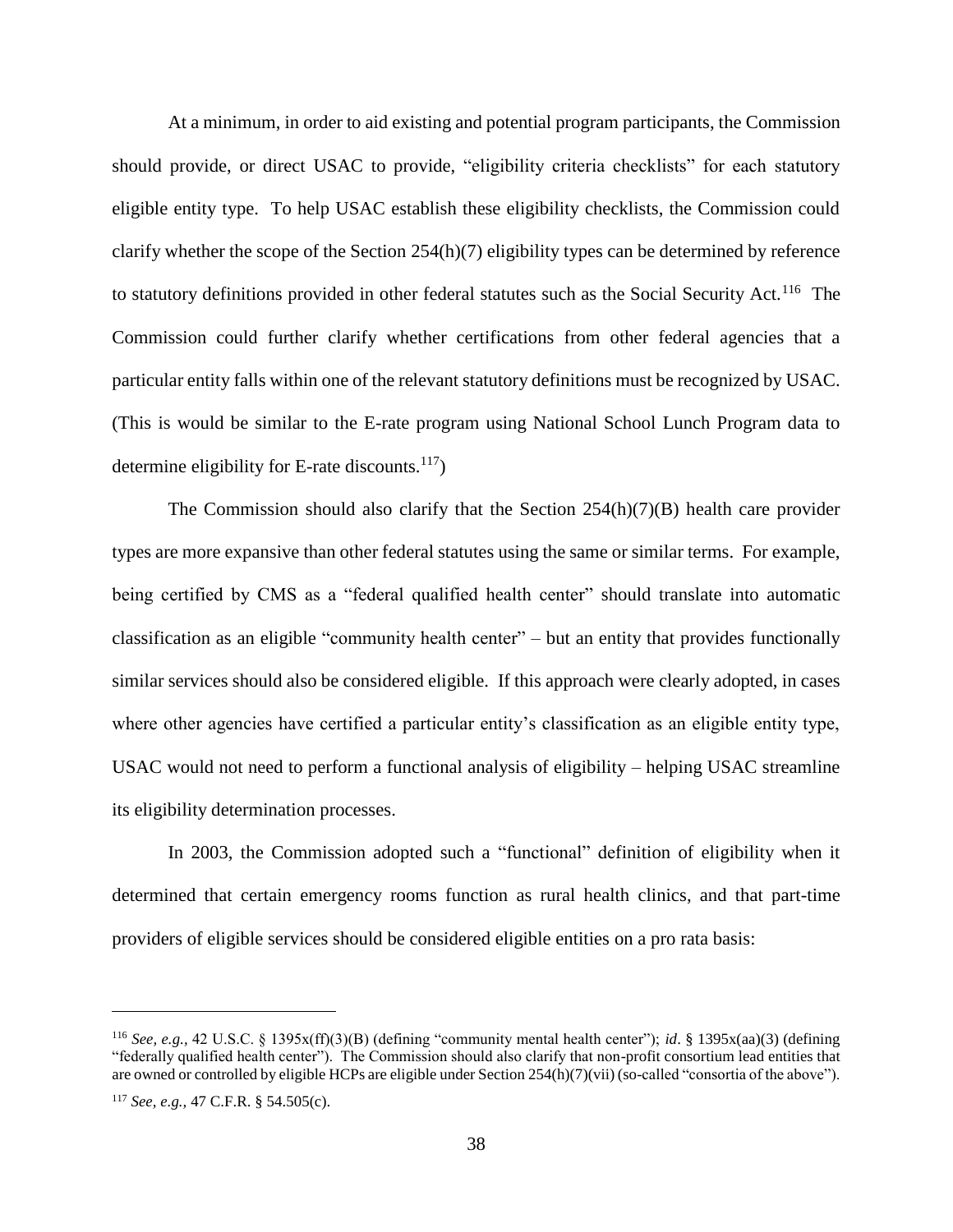[I] n most communities, emergency departments are the only ambulatory care entities that serve the public on a 24-hour a day, 7-day a week basis. In many instances, emergency departments of rural for-profit hospitals and critical access hospitals are the only health care providers in rural areas serving the medical needs of the community. Dedicated emergency departments typically provide the types of medical services often provided in traditional health clinics. Therefore, we find that dedicated emergency departments in rural for-profit hospitals should be eligible to receive prorated discounts as "public" "health providers," and more specifically as "public" "rural health clinics." It is necessary to clarify the definition of "rural health clinic" in this way to promote timely access to acute specialty healthcare services, chronic disease management programs and other preventive services essential to public health and safety. These entities are generally the initial point of entry into the healthcare system for any person suffering the consequences of a severe catastrophe or accident and constitute a vital segment of the health care community, particularly in the event of a national public health emergency. Additionally . . . given the realities of rural health care providers in offering quality health care services in rural areas, we clarify the entities listed in section  $254(h)(7)(B)$ that qualify as rural "health care providers." We conclude that entities listed in section  $254(h)(7)(B)$  include non-profit entities that function as one of the listed entities on a part-time basis.<sup>118</sup>

The Commission should formally clarify that this functional approach extends to all public or non-

profit HCPs, not simply those that provide eligible services on a part-time basis.

Finally, the Commission should consider expanding on its determination in 2003 that a

HCP can be considered "public" if meets certain public interest obligations. In 2003, in clarifying

that emergency rooms in for-profit rural hospitals are "public" HCPs, the Commission explained:

[T]his clarification is consistent with congressional intent and is necessary to give meaning to the term "public" health care provider under the rural health care program. Dedicated emergency departments in for-profit hospitals, including the emergency departments of critical access hospitals, are required, pursuant to the Emergency Medical Treatment and Labor Act (EMTALA), to provide medical screening examinations to all patients who present themselves and to stabilize or arrange for appropriate transfer of those patients with emergency conditions. Thus, such providers are "public" in nature by virtue of the persons they are required, pursuant to EMTALA, to examine and/or treat for emergency medical conditions.<sup>119</sup>

<sup>118</sup> *2003 Report and Order*, 18 FCC Rcd at 24554 (emphasis added; citations omitted)

<sup>119</sup>*Id.* at 24553-54 (citations omitted).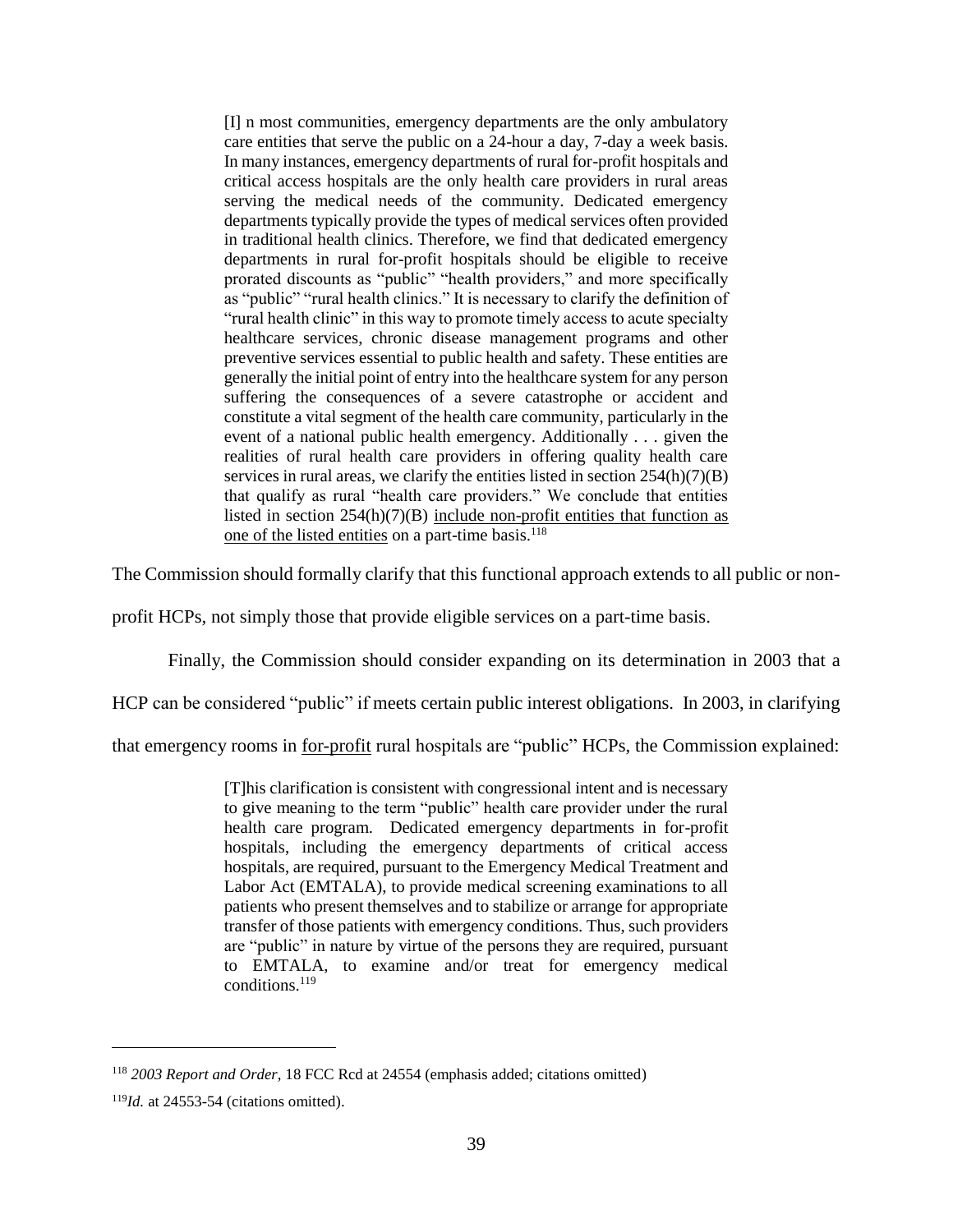The Commission should consider which HCPs are required by law to provide care, or that are otherwise meeting public health needs by, for example, serving a certain percentage of Medicare or Medicaid patients and/or providing substantial charity or uncompensated care. The Commission should also consider establishing a streamlined appeal process for entities that believe they qualify as "public HCPs" based on the services they provide to or within a community.

### <span id="page-43-0"></span>**F. Consortium Connections to Ineligible HCPs Should be Supported Where More Than 50% of Consortium Participants are Eligible HCPs**

The Commission in the *HCF Order* determined that connections to hospital administrative offices and data centers are eligible for support when such connections are part of a consortium.<sup>120</sup> The Commission recognized that supporting such connections "enables HCPs to use efficient network connections, rather than having to re-route traffic unnecessarily in order to obtain support." $121$  Indeed, in adopting rules in the HCF to promote the development of consortia, the Commission explained how a "flexible consortium-based approach" promoted "efficiency of network design":

> Network design in many cases has been more efficient and less costly in the Pilot Program than in the Telecommunications Program, because the Pilot Program funds all public and not-for-profit HCPs, even those located in non-rural areas. Pilot projects were able to design their networks with maximum network efficiency in mind because funding is not negatively impacted by inclusion of non-rural sites in those networks.<sup>122</sup>

An example of efficient network design might include a physical connection to a shared fiber ring that allows connections to any other HCP on that ring (and access to commodity Internet or Internet2). Costs might be reflected as a last-mile recurring charge for connection to the ring, and

<sup>&</sup>lt;sup>120</sup> *HCF Order*, 27 FCC Rcd at 16741-46. The Commission also proposed, but never acted upon, a pilot program to consider the benefits of funding connections from eligible HCPs to skilled nursing facilities. *See id.* at 16815-18.

<sup>&</sup>lt;sup>121</sup> *Id.* at 16742 (footnote omitted).

<sup>122</sup> *Id.* at 16702.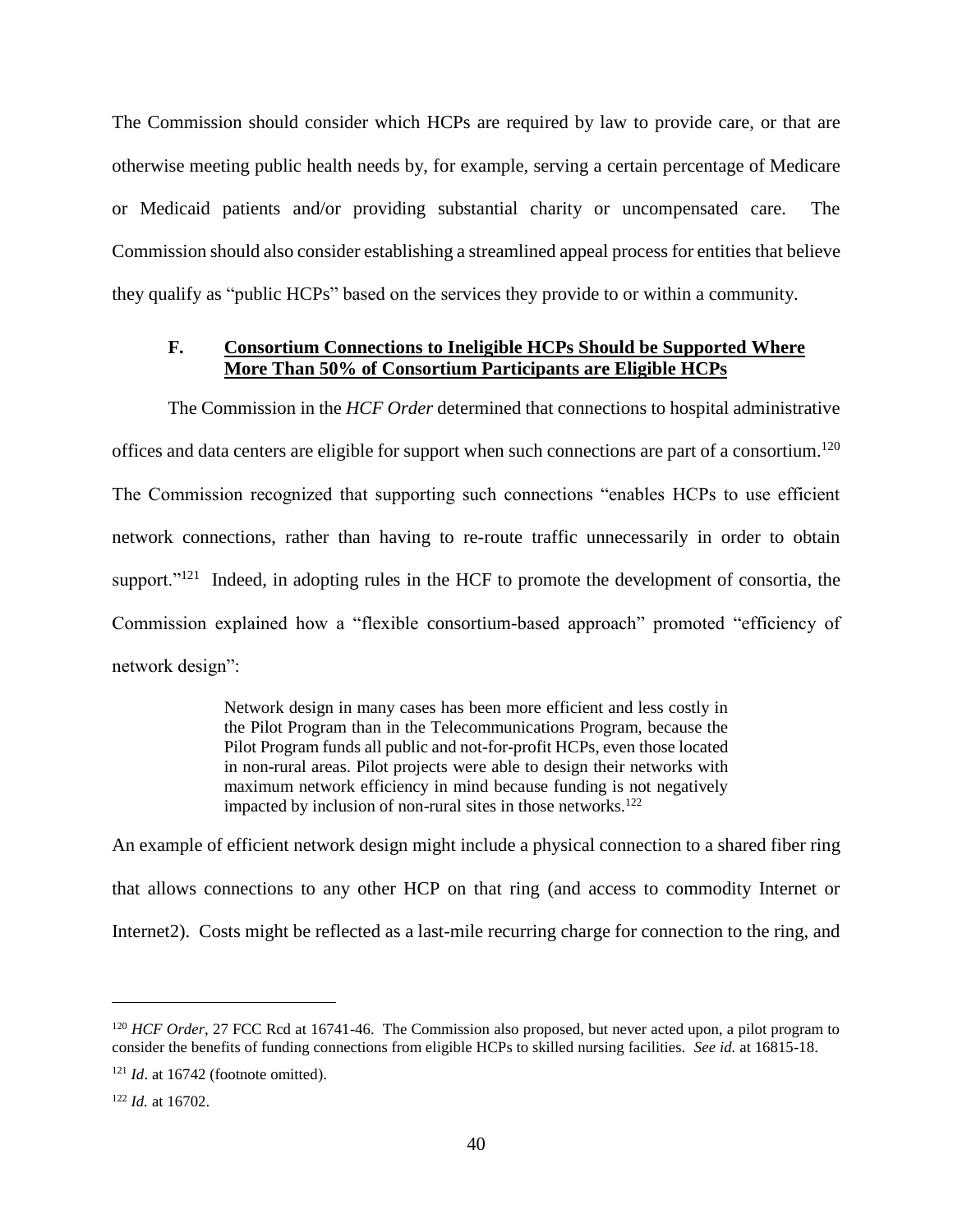a recurring "fair share" charge associated with use of all shared network resources (*e.g*., the fiber ring and network operations center ("NOC") – with such costs sometimes recovered through a "port fee"). Ineligible entities would pay their own last-mile charge, plus an unsubsidized port fee.

As the Commission considers rules that affect consortia, efficient network design should continue to be a focus. For example, the Telecommunications Program has long supported network deployments but in doing so all circuits in the network must originate at an eligible rural location – which means there may be incentives to design networks around this requirement. As the Commission has noted:

> Under the Telecommunications Program, circuits are only eligible for funding if one end of the circuit terminates at an eligible rural entity, which can create incentives for HCPs to maximize funding by ensuring that all connections within the network terminate at an eligible rural entity. As a technical and financial matter, this can lead to less efficient network design. For example, it may be more efficient to design the middle-mile component of a regional or statewide network by using connections between non-rural sites, rather than routing traffic through a rural site.<sup>123</sup>

Under current rules in both the Telecommunication Program and the HCF, as long as the circuit originates at an eligible HCP and is used for eligible purposes (*i.e*., to provide health care or healthcare instruction), the circuit can terminate at any type of health care location, regardless of whether it is rural or eligible. Thus, in either program, a rural eligible HCP can obtain funding for connections to a variety of non-rural or otherwise ineligible entities such as long-term care facilities or non-rural clinics. To the extent this rule is applied to HCF consortia (rather than just individual applicants), this rule tends to benefit health systems with affiliated ineligible HCPs. Such health systems can structure closed-consortia applications where the applicant for each connection to an ineligible health site is an eligible rural HCP. Ineligible HCPs that are not affiliated with a health system that has at least one rural eligible HCP cannot similarly benefit.

<sup>123</sup> *HCF Order*, 27 FCC Rcd at 16702 n.137.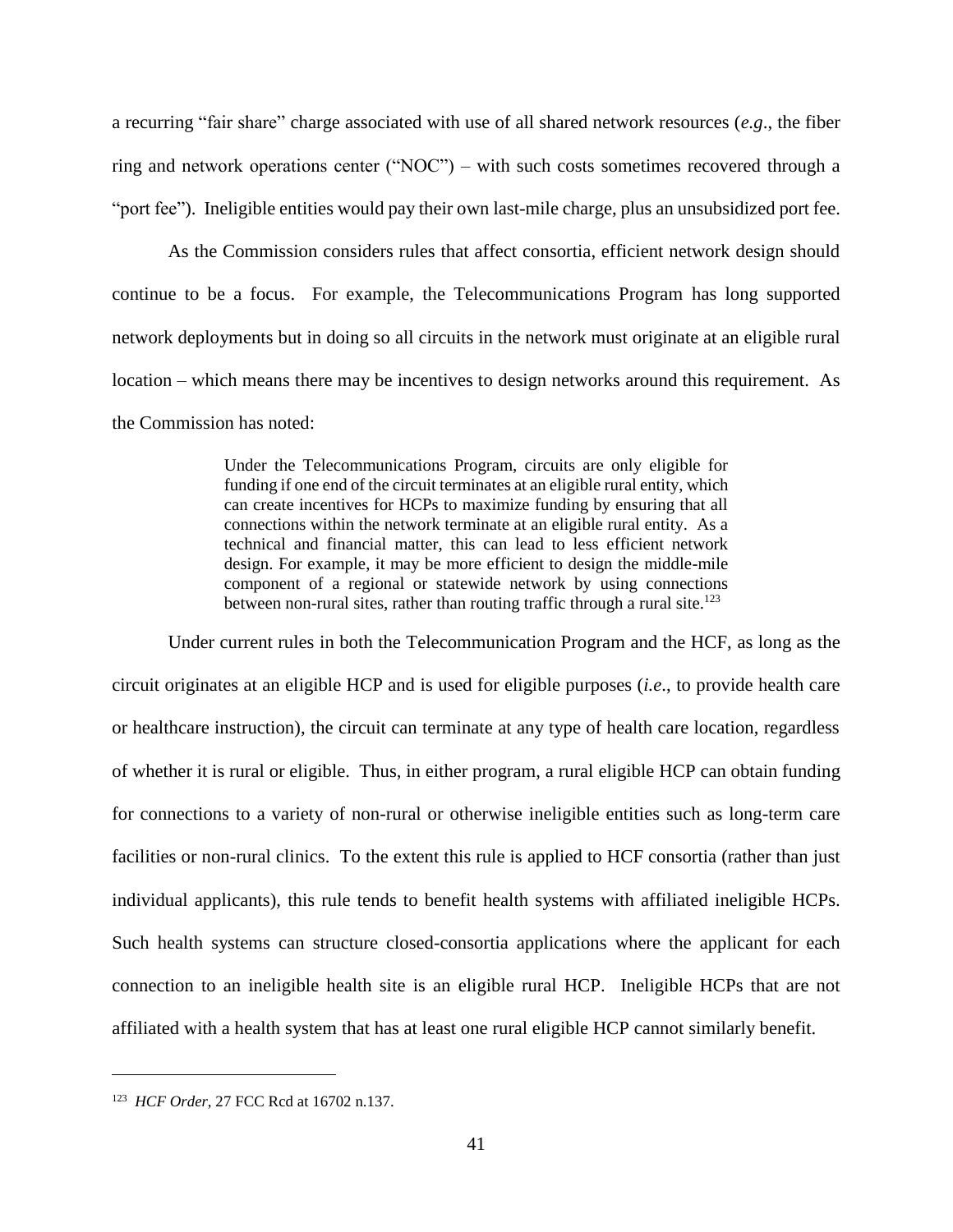To help level the playing field between individual HCPs and consortia (and if needed, between affiliated and unaffiliated HCPs and open and closed consortia), the Commission should consider broadening recognition of what constitutes an "eligible connection" for consortium networks. The rule would look at consortium network participants in their totality and ensure that at least 50% are eligible entities pursuant to Section 254(h)(7) of the Act. Sites that continue to be ineligible could continue to participate by paying the undiscounted cost for their connections (and a "fair share" of common network costs, if applicable).

Under this proposed rule, for example, an HCF consortium currently consisting of twentyfive Section 254(h)(7) eligible HCPs could receive HCF support to connect up to another twentyfour HCPs to its network that are not identified in Section  $254(h)(7)$ , provided those connections were being used for eligible purposes pursuant to Section 54.602(d) of the Rules. The rule could function similar to the current rule that allows non-rural eligible HCPs to receive HCF support if they are in a consortium that is majority rural.<sup>124</sup> The majority rural requirement would still apply and would count all HCPs with supported connections for the purposes of determining majority rural status.

#### <span id="page-45-0"></span>**VI. CONCLUSION**

 $\overline{a}$ 

The broadband enabled transformation of the health care industry is necessary to address growing disparities of access to quality care between rural and non-rural patients. The Commission has done much to support broadband communications needed for rural health care, however further steps are needed. The reforms and improvements we ask the Commission to take will increase the availability and affordability of quality broadband to rural health care providers

<sup>124</sup> *See* 47 C.F.R. § 54.630(b) ("An eligible non-rural [HCP] site may receive universal service support only as part of a consortium that includes more than 50 percent eligible rural [HCP] sites.")